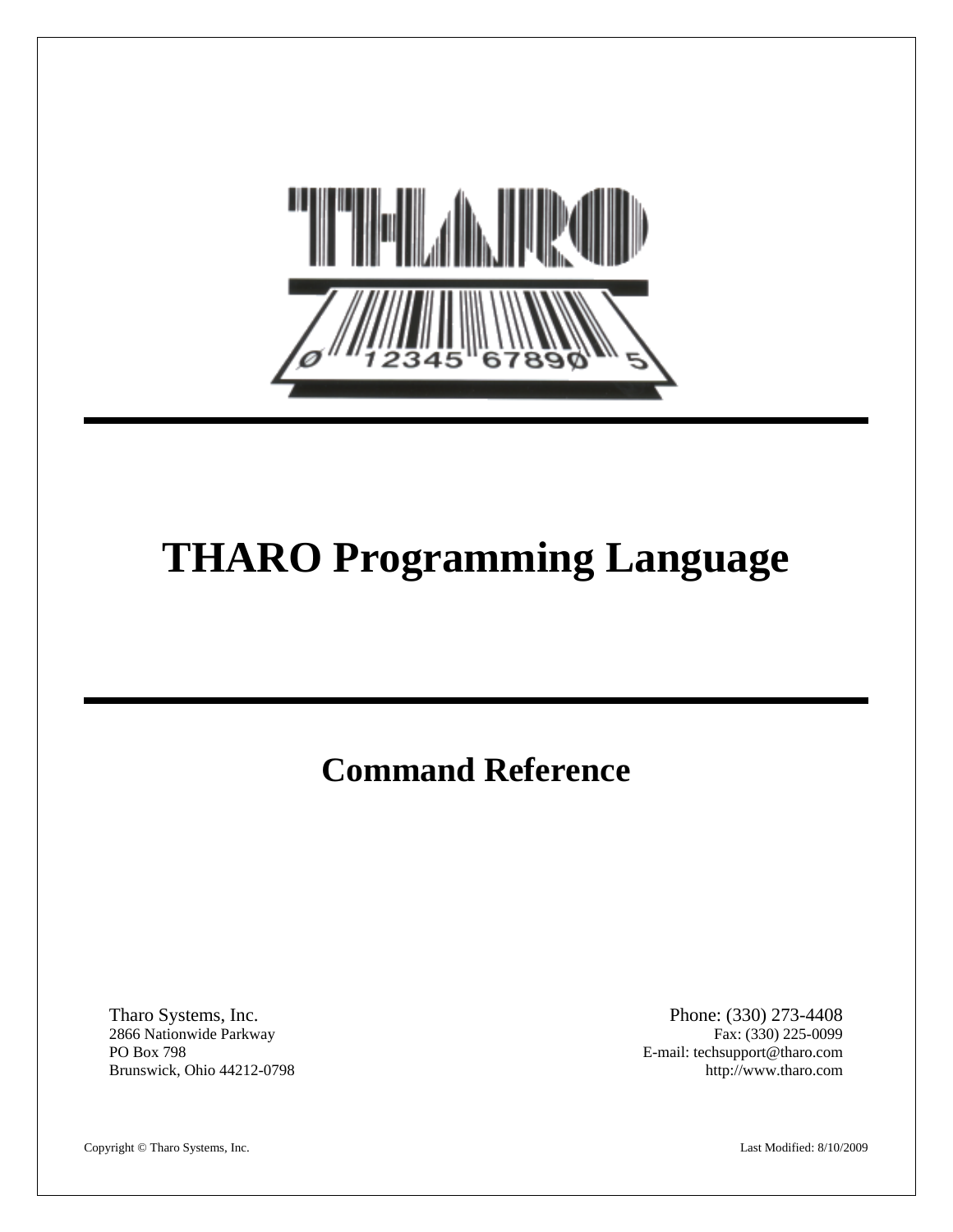TPL Command Reference THARO Systems, Inc. Page 2 of 60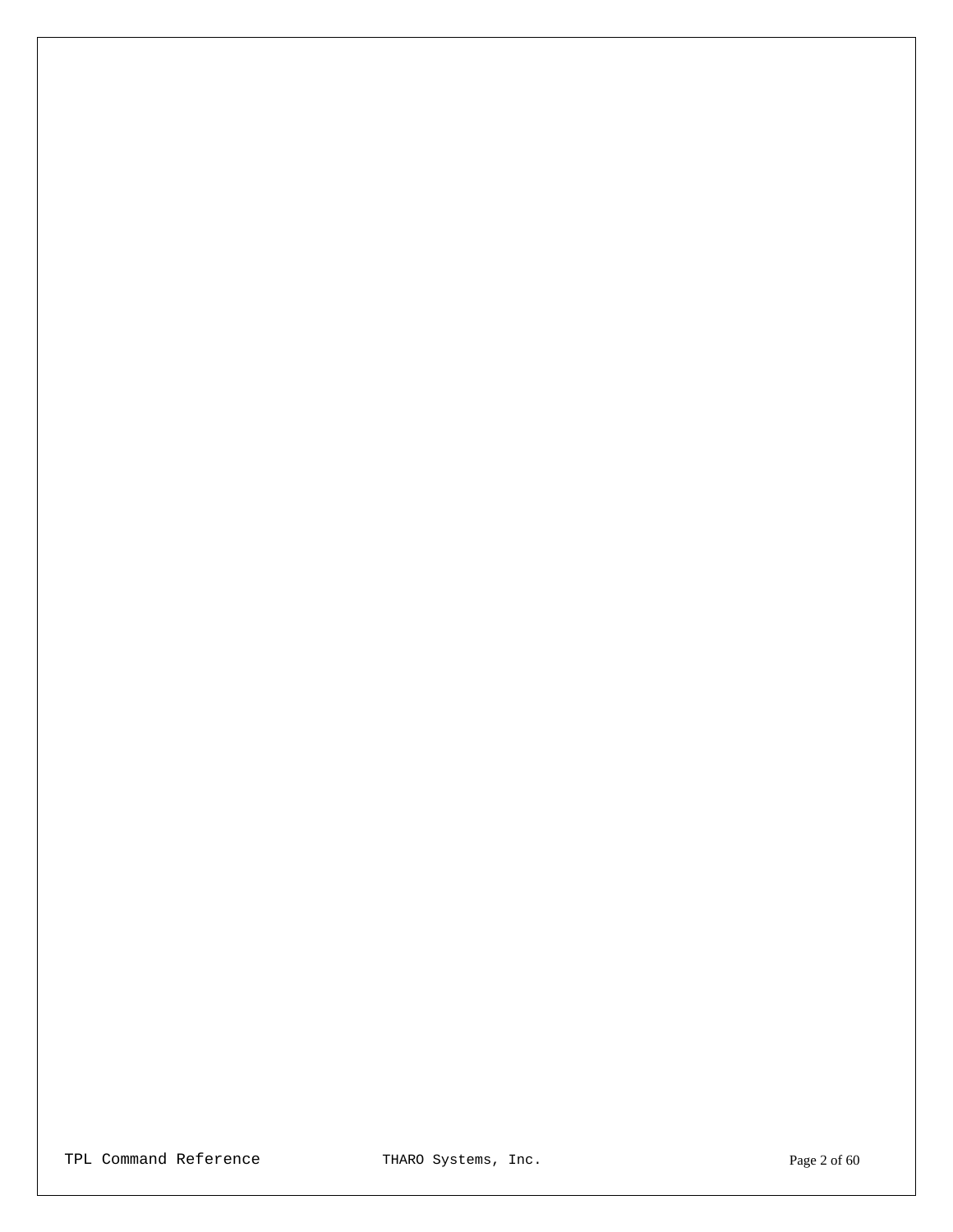# <span id="page-2-0"></span>**Table of Contents**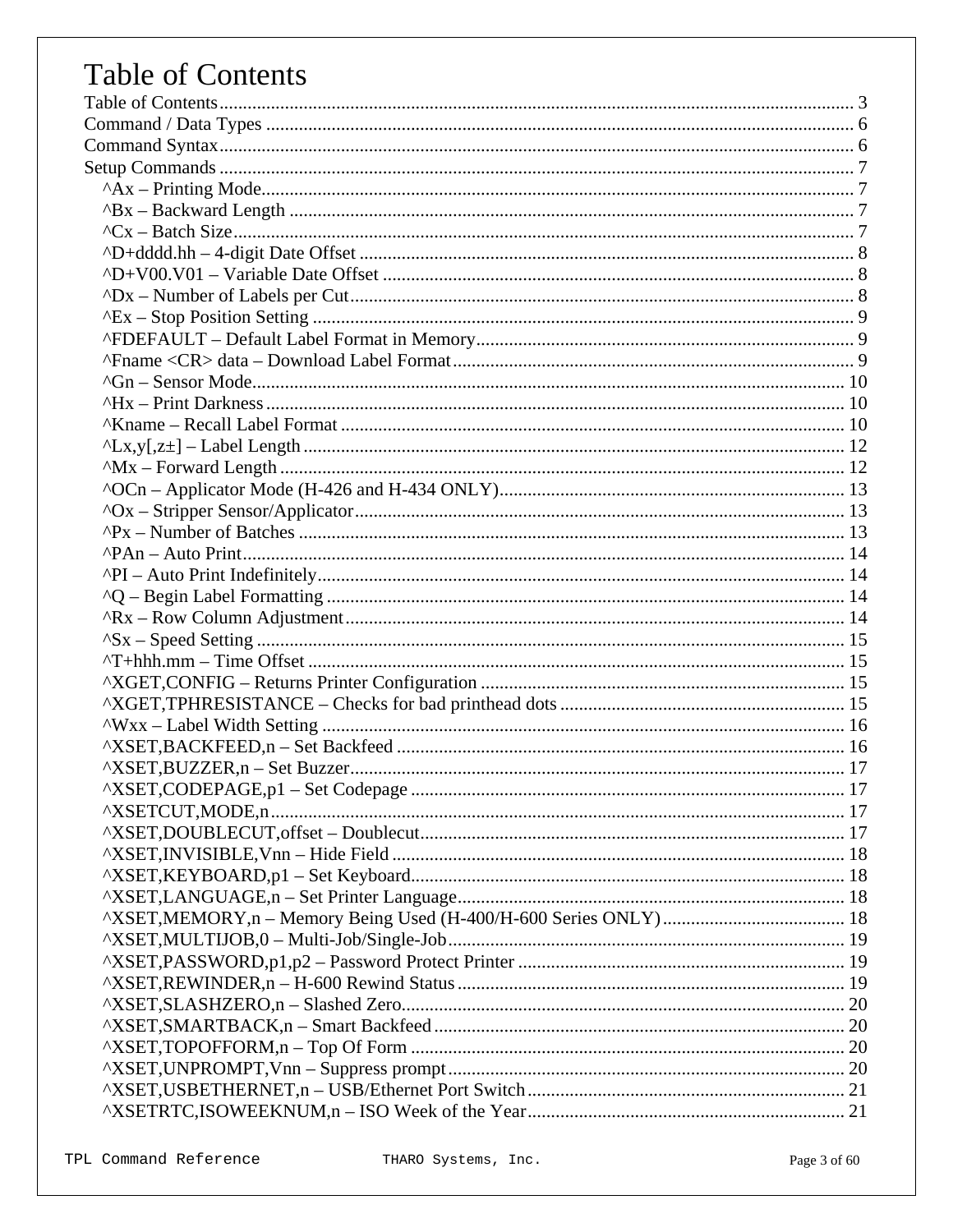| ~H,TTF,filename,filesize <cr>data - Download TrueType Font (H-400/H-600 Series ONLY)  24</cr> |  |
|-----------------------------------------------------------------------------------------------|--|
|                                                                                               |  |
|                                                                                               |  |
|                                                                                               |  |
|                                                                                               |  |
|                                                                                               |  |
|                                                                                               |  |
|                                                                                               |  |
|                                                                                               |  |
|                                                                                               |  |
|                                                                                               |  |
|                                                                                               |  |
|                                                                                               |  |
|                                                                                               |  |
|                                                                                               |  |
|                                                                                               |  |
|                                                                                               |  |
|                                                                                               |  |
|                                                                                               |  |
|                                                                                               |  |
|                                                                                               |  |
|                                                                                               |  |
|                                                                                               |  |
|                                                                                               |  |
|                                                                                               |  |
|                                                                                               |  |
|                                                                                               |  |
|                                                                                               |  |
|                                                                                               |  |
|                                                                                               |  |
|                                                                                               |  |
|                                                                                               |  |
|                                                                                               |  |
| ATt,x,y,w,h,g,r,r1,r2,data - TrueType Font (external) (H-400/H-600 Series ONLY) 36            |  |
|                                                                                               |  |
|                                                                                               |  |
|                                                                                               |  |
|                                                                                               |  |
|                                                                                               |  |
|                                                                                               |  |
|                                                                                               |  |
|                                                                                               |  |
|                                                                                               |  |
|                                                                                               |  |
|                                                                                               |  |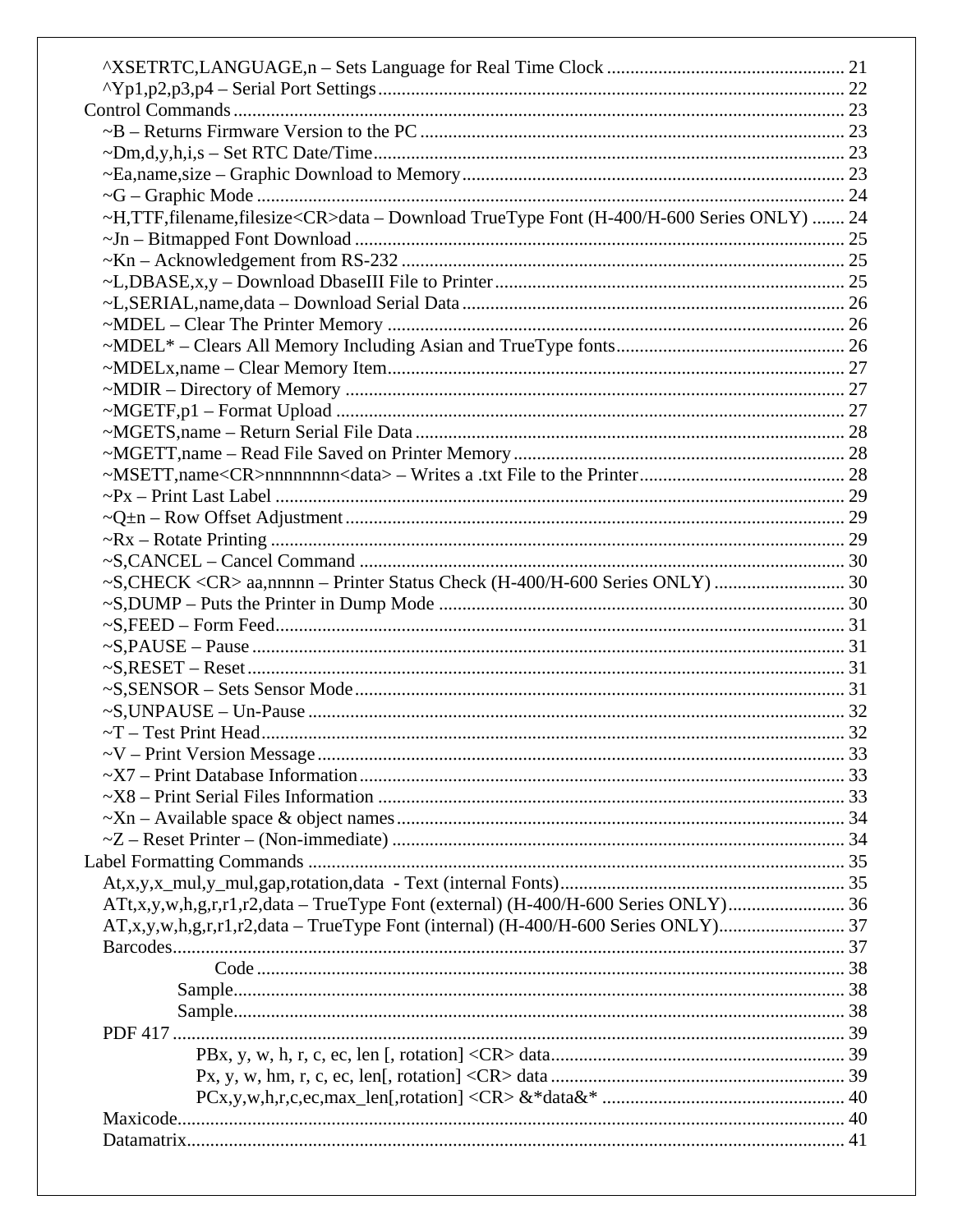| <i>NOTE</i> : There is a maximum number of 60 variables. Maximum 30 variables when |  |
|------------------------------------------------------------------------------------|--|
|                                                                                    |  |
|                                                                                    |  |
|                                                                                    |  |
|                                                                                    |  |
|                                                                                    |  |
|                                                                                    |  |
|                                                                                    |  |
|                                                                                    |  |
|                                                                                    |  |
|                                                                                    |  |
|                                                                                    |  |
|                                                                                    |  |
|                                                                                    |  |
|                                                                                    |  |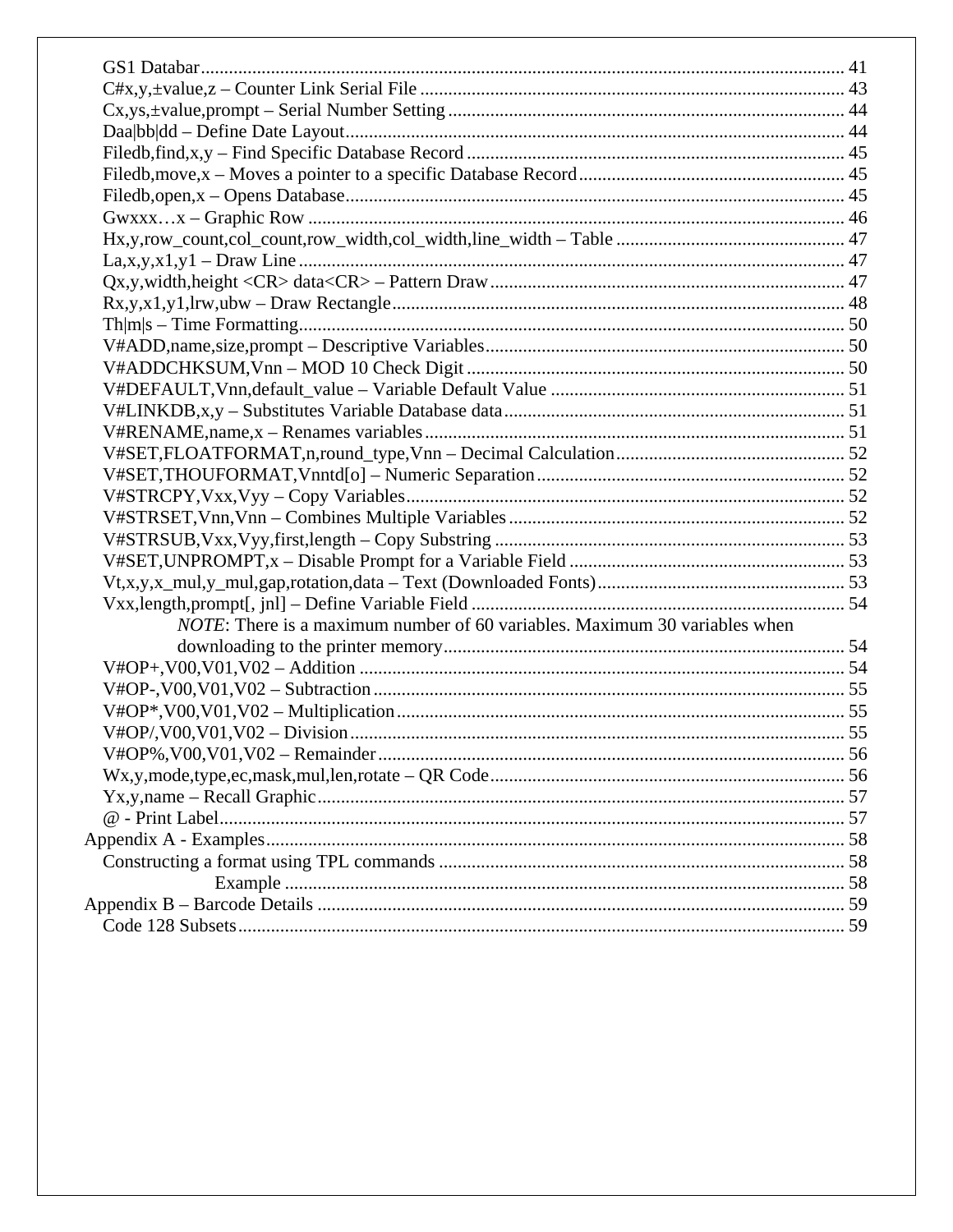# <span id="page-5-0"></span>Command / Data Types

The THARO Programming Language (TPL) is a high-level printer control language using simple ASCII text. It is ideally suited for label printing.

Some notable features are:

- $\triangleright$  Data fields are stored and NOT processed in memory until the printing instruction is received.
- $\triangleright$  Images, Fonts, and Label Formats can be downloaded and stored internally, and can be recalled and printed at a later date.

There are three basic types of commands: Setup, Control, and Label Formatting Commands. These can be identified by position in the command sequence or by a prefix.

| <b>Type</b>         | <b>Prefix</b>         | <b>Position</b>                                         |       |    | $\begin{array}{ccc} & : & \hspace{0.1 cm} & \hspace{0.1 cm} & \hspace{0.1 cm} & \hspace{0.1 cm} & \hspace{0.1 cm} & \hspace{0.1 cm} & \hspace{0.1 cm} & \hspace{0.1 cm} & \hspace{0.1 cm} & \hspace{0.1 cm} & \hspace{0.1 cm} & \hspace{0.1 cm} & \hspace{0.1 cm} & \hspace{0.1 cm} & \hspace{0.1 cm} & \hspace{0.1 cm} & \hspace{0.1 cm} & \hspace{0.1 cm} & \hspace{0.1 cm} & \hspace{0.1 cm} & \hspace{0.1 cm} &$ |
|---------------------|-----------------------|---------------------------------------------------------|-------|----|----------------------------------------------------------------------------------------------------------------------------------------------------------------------------------------------------------------------------------------------------------------------------------------------------------------------------------------------------------------------------------------------------------------------|
| Setup               | ∧                     | Above the <sup><math>\wedge</math></sup> O Separator    | data< | ^Q |                                                                                                                                                                                                                                                                                                                                                                                                                      |
| Control             | $\tilde{\phantom{a}}$ | Above the <sup><math>\triangle</math></sup> Q Separator |       |    | $\begin{array}{ccc}\n&\vdots\\ &\swarrow\\ \hline\n&\circ\n\end{array}\n\begin{array}{c}\n\text{Label format}\\ \text{Commands}\n\end{array}$                                                                                                                                                                                                                                                                        |
| Label Format (none) |                       | Below the <sup><math>\wedge</math></sup> Q Separator    |       |    |                                                                                                                                                                                                                                                                                                                                                                                                                      |

*NOTE*: **(H-400/H-600 Series ONLY)** Some of the commands are labeled as for the H-400 and H-600 Series printers ONLY. The H-400 Series includes the H-427 and H-436. The H-600 Series includes the H-626 and H-634. These commands will not function on other printers.

*NOTE*: Arithmetic commands are not allowed in the V Series printers.

*NOTE*: When downloading a database to the Printer memory, there is a 98 character limit in each database field.

# Command Syntax

- $\triangleright$  No special characters are needed to create a label format. Any text editor may be used to enter commands.
- $\triangleright$  Where <CR> is shown, it may be a CR, LF, or CR/LF.
- $\triangleright$  For readability, parameters may be aligned with SPACES, TABS, or additional ZEROS in numeric parameters.
- $\triangleright$  Parameters are separated with a comma (,) or semicolon (;).
- $\triangleright$  Comment lines can be included by coding a semicolon (;) in the first position.
- $\triangleright$  Optional parameters are shown in command definitions within brackets [].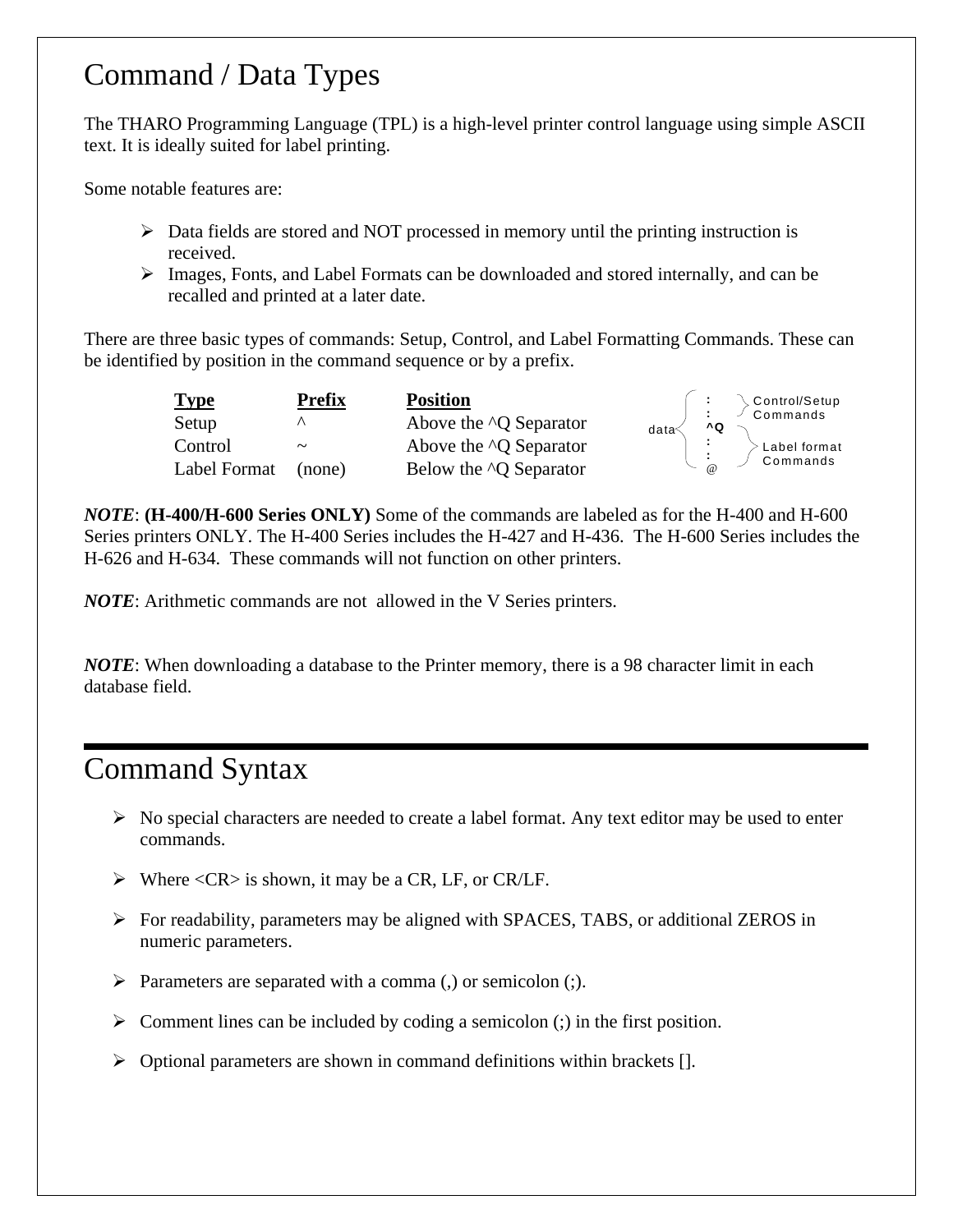# <span id="page-6-0"></span>Setup Commands

Setup commands contain the printer control instructions, label configuration instructions, and downloading instructions

# **^Ax – Printing Mode**

The  $\Delta x$  command determines if the printer is Direct Thermal or Thermal Transfer. This command enables or disables the Ribbon Out sensor.

**Parameters:** Set x = D for Direct Thermal Mode (disables Ribbon Out sensor) or Set  $x = T$  for Thermal Transfer Mode (enables Ribbon Out sensor).

#### **Command Format / Usage**:

*^AT <CR>* Puts the printer into Thermal Transfer Mode and enables the Ribbon Out sensor

# **^Bx – Backward Length**

The  $\Delta$ Bx command immediately moves the label stock backwards.

**Parameters:**  $x =$ The length to move the label stock backwards in millimeters.

#### **Command Format / Usage**:

*^B10 <CR>* Moves the label back 10mm

*NOTE***:** This command will generally not be used. It does not set a presentation position.

# **^Cx – Batch Size**

The <sup> $\Delta$ </sup>Cx command specifies the number of copies of the same label (no incrementing). Labels printed are expected to be identical in every way.

**Parameters:**  $x = A$  positive numeric value with a maximum of 32767.

#### **Command Format / Usage**:

*^C5 <CR>* Prints 5 copies per batch

*NOTE*: It is easy to confuse Number of Batches with Batch Size. When using variable data, such as an incremented field, the  $P_x$  command (Number of Batches) will increment the field, while the  $P_x$ (Batch Size) command will print multiple identical labels without incrementing the field.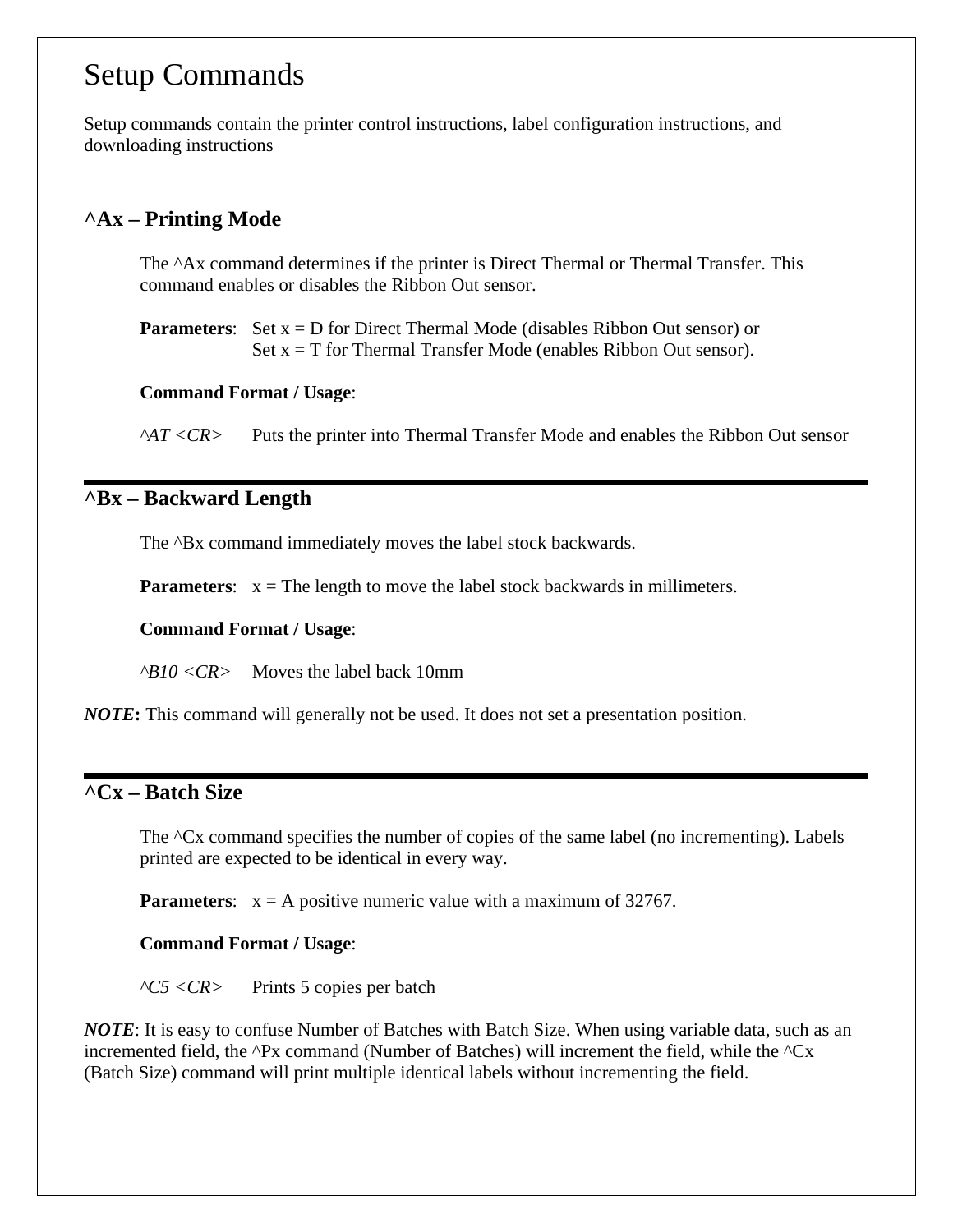# <span id="page-7-0"></span>**^D+dddd.hh – 4-digit Date Offset**

The  $\Delta D$ +dddd.hh command is used to offset the date, for example, to place an expiration date on a label.

**Parameters:**  $ddd = A 4$  digit value for day shift  $hh = A$  2 digit value for hour shift from 0 to 23

#### **Command Format / Usage**:

*^D+1460.00 <CR>* Adds 1460 days (4 years) to the current date for use as an expiration date

# **^D+V00.V01 – Variable Date Offset**

The  $\Delta D+V00.V01$  command is used to offset the date, for example, to place a variable expiration date on a label.

**Parameters:**  $V00 = A$  numeric value containing the number of days to shift  $V01 = A$  numeric value containing the number of hours to shift

**Command Format / Usage**:

 $\Delta D + V00$ .*V01 <CR*> If V00 = 030 and V01 = 00 then, this command would offset the date by 30 days.

*NOTE***: See ^T+hhh.mm on page 14 for Time commands** 

# **^Dx – Number of Labels per Cut**

The  $\Delta$ Dx command specifies the number of labels to print between cuts.

**Parameters:** Set  $x = 0$  to disable cutting or  $x = A$  positive numeric value with a maximum of 32767.

**Command Format / Usage**:

*^D2 <CR>* Cuts every other label.

#### *NOTE:* **Do not confuse this Control Command with the ^D used for Date.**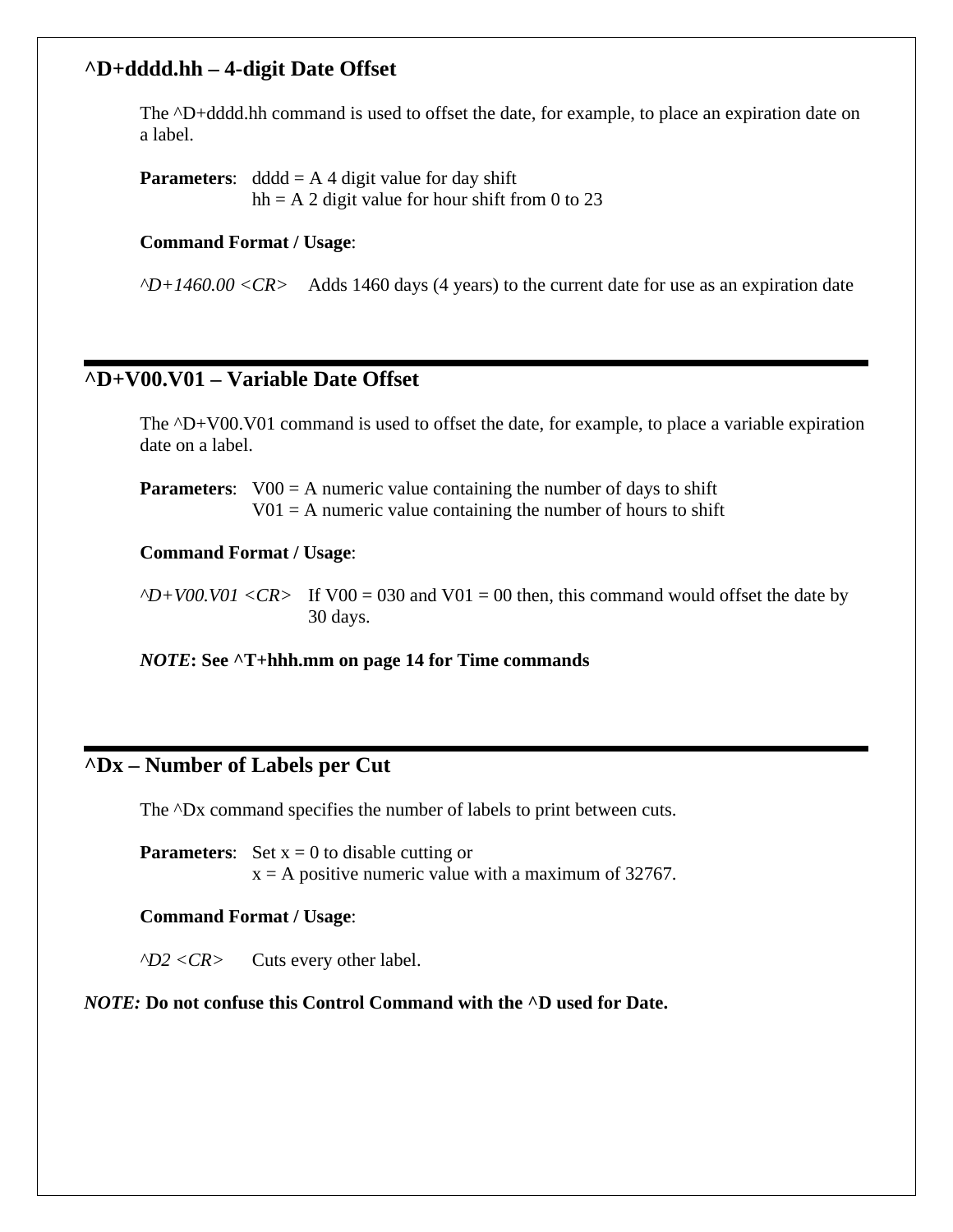# <span id="page-8-0"></span>**^Ex – Stop Position Setting**

The ^Ex command specifies the Stop Position Setting in millimeters to feed the label to the proper point for peel operation or tear off.

**Parameters:**  $x = 0.0 - 40.0$ .

#### **Command Format / Usage**:

*^E10.0 <CR>* Advances the label 10mm for tear off.

**m1 JUL** 

# **^FDEFAULT – Default Label Format in Memory**

The ^FDEFAULT command, when used with ^Fname command (page 9) sets a format named DEFAULT as the label format that will be ready to print when the printer is powered on and the keyboard is connected.

**Parameters**: *None* 

**Command Format / Usage**:

^FDEFAULT Sends a label format to the printer memory named DEFAULT. When the printer is powered on, the label format named DEFAULT will be loaded into memory and be available for printing. The keyboard must be connected to the printer when the printer is powered on.

# **^Fname <CR> data – Download Label Format**

The  $\alpha$ Fname <CR> data command is used to download a label format into FLASH memory. After the download is completed, the printer will beep once.

**Parameters:** name = The name of the format. data = The formatting commands for the label to be downloaded.

#### **Command Format / Usage**:



*NOTE:* The format name can be up to 19 characters, and must consist of A-Z, a-z, 0-9, and punctuation.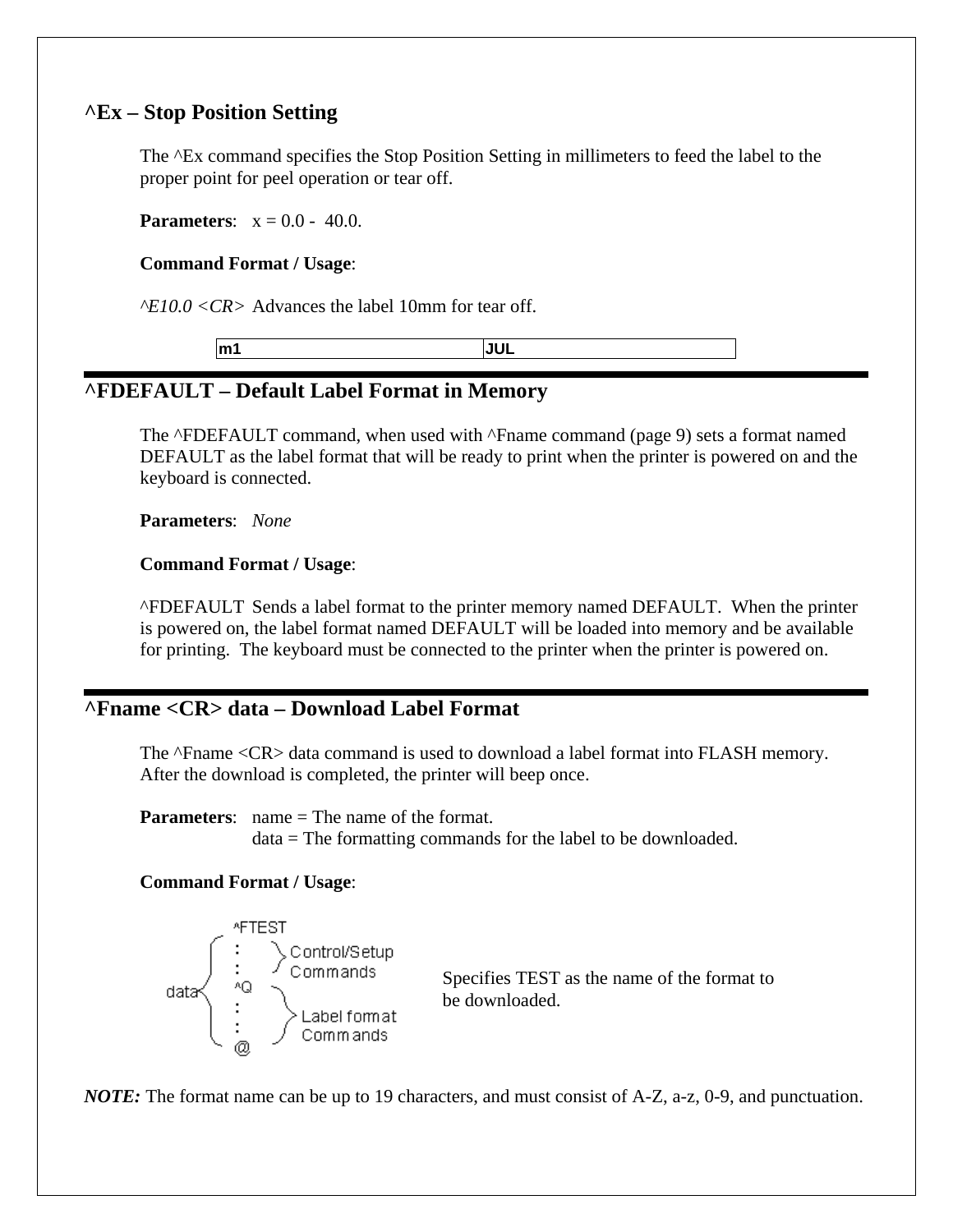# <span id="page-9-0"></span>**^Gn – Sensor Mode**

The  $\alpha$ Gn command sets the mode for the printer sensor.

**Parameters:**  $n = a$  positive number which determines the specific sensor mode.

- $0 = \text{Reflect}$  $1 =$  See through
- $2 =$  Auto mode

#### **Command Format / Usage**:

*^G1* Sets the printer sensor to see through mode.

# **^Hx – Print Darkness**

The  $\Delta$ Hx command is used to specify the heat setting of the printer. This determines how dark the label will print.

**Parameters:**  $x = A$  positive numeric value with a maximum of 19.

#### **Command Format / Usage**:

*^H6 <CR>* Sets the Print Darkness to 6.

*NOTE:* Generally, the lower the value of x, the longer the print head will last.

# **^Kname – Recall Label Format**

The  $\Delta$ Kname command is used to recall a label format from the printer's FLASH memory.

**Parameters:** name = The name of the label to be recalled.

**Command Format / Usage**:

Specifies TEST as the name of the format to be recalled, and prints 2 copies.

**AKTEST** ≻data @ ∑Control/Setup command  $-P2$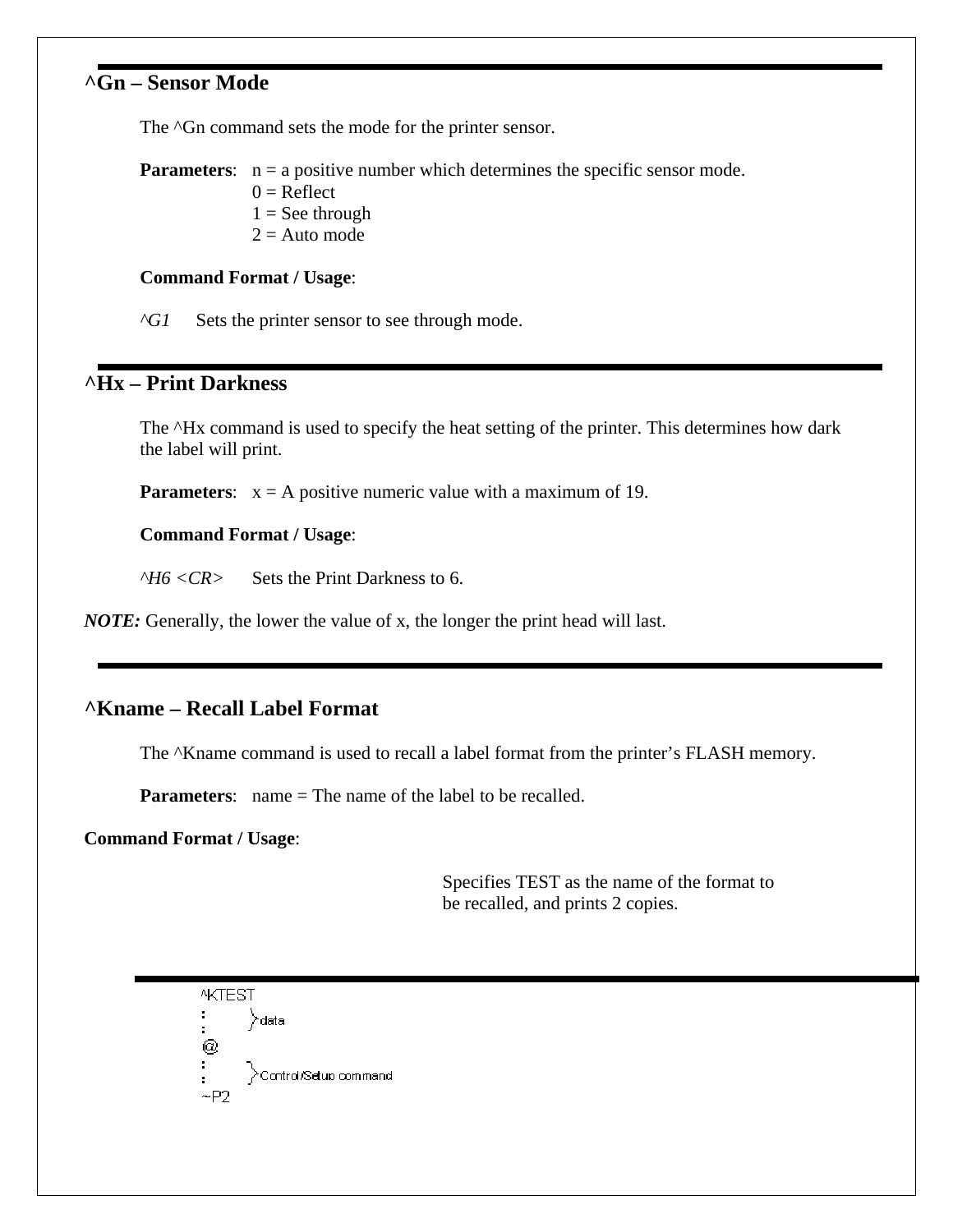If the format to be printed contains variable fields, simply place the data between the  $\Delta$ Fname command and the @ command.

*Example:* 

| <b>Example A</b>                     | <b>Description</b>                                                                | <b>Result</b>                                                    |  |  |
|--------------------------------------|-----------------------------------------------------------------------------------|------------------------------------------------------------------|--|--|
| <b>AKTEST</b><br>0123<br><b>Book</b> | Recall label format without<br>changing the label format<br>$ CO = 0123$ V00=Book | TIHLAJRO<br>Serial #: 0123<br>Product #: Book<br>Price : \$12.59 |  |  |
| 01234540124<br>12.59<br>@            | V01= 01234540124<br>lV02= 12.59                                                   | JUN/20/2003::16:11:27                                            |  |  |
| $ -P1$                               | <b>Print the last label</b>                                                       |                                                                  |  |  |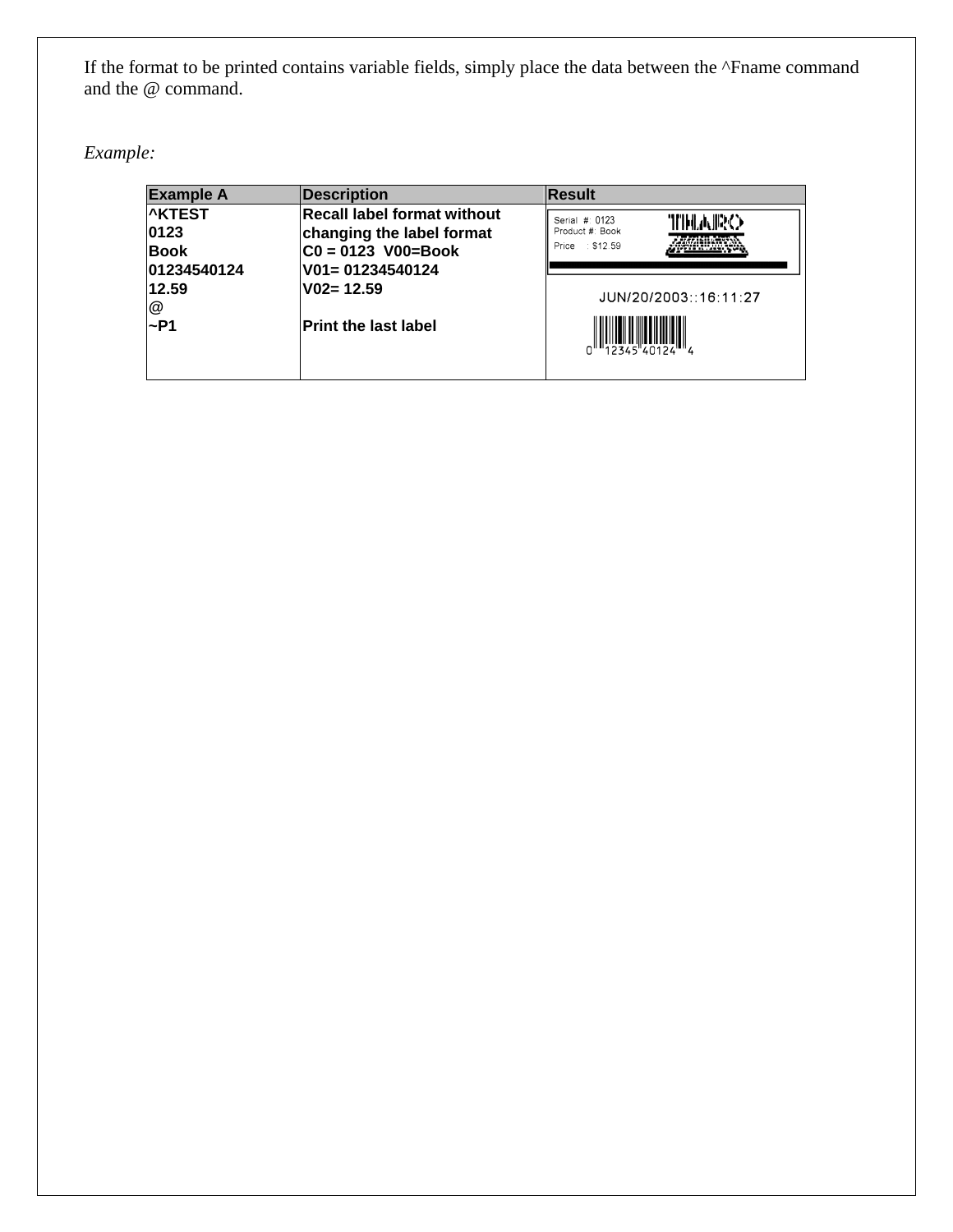# <span id="page-11-0"></span>**^Lx,y[,z±] – Label Length**

The  $\Delta$ Lx,y(,z $\pm$ ) command is used to specify the length of the label. (length, gap length, [plain] paper feed length])



 $x =$ Label length in millimeters

 $y = Gap$  length in millimeters

For *Plain Paper* –

 $x =$ Label length in millimeters

 $y = 0$  (constant)

 $z =$  Feed paper length in millimeters

For *Black Mark Label* –

- $x =$ Label length in millimeters
- y = Black mark width in millimeters
- $z = Black$  line to top of form position
	- $z+=$  When the position is outside the black mark
		- $z -$  When the position is within the black mark



#### **Command Format / Usage**:

*L25,3 <CR>* Sets the length of the label to 25mm and the gap length to 3mm.

# **^Mx – Forward Length**

The  $^{\wedge}$ Mx command immediately moves the label stock forward.

**Parameters:**  $x =$ The length to move the label stock forward in millimeters.

#### **Command Format / Usage**:

*^M10 <CR>* Moves the label ahead 10mm

*NOTE***:** This command will generally not be used. It does not set a presentation position.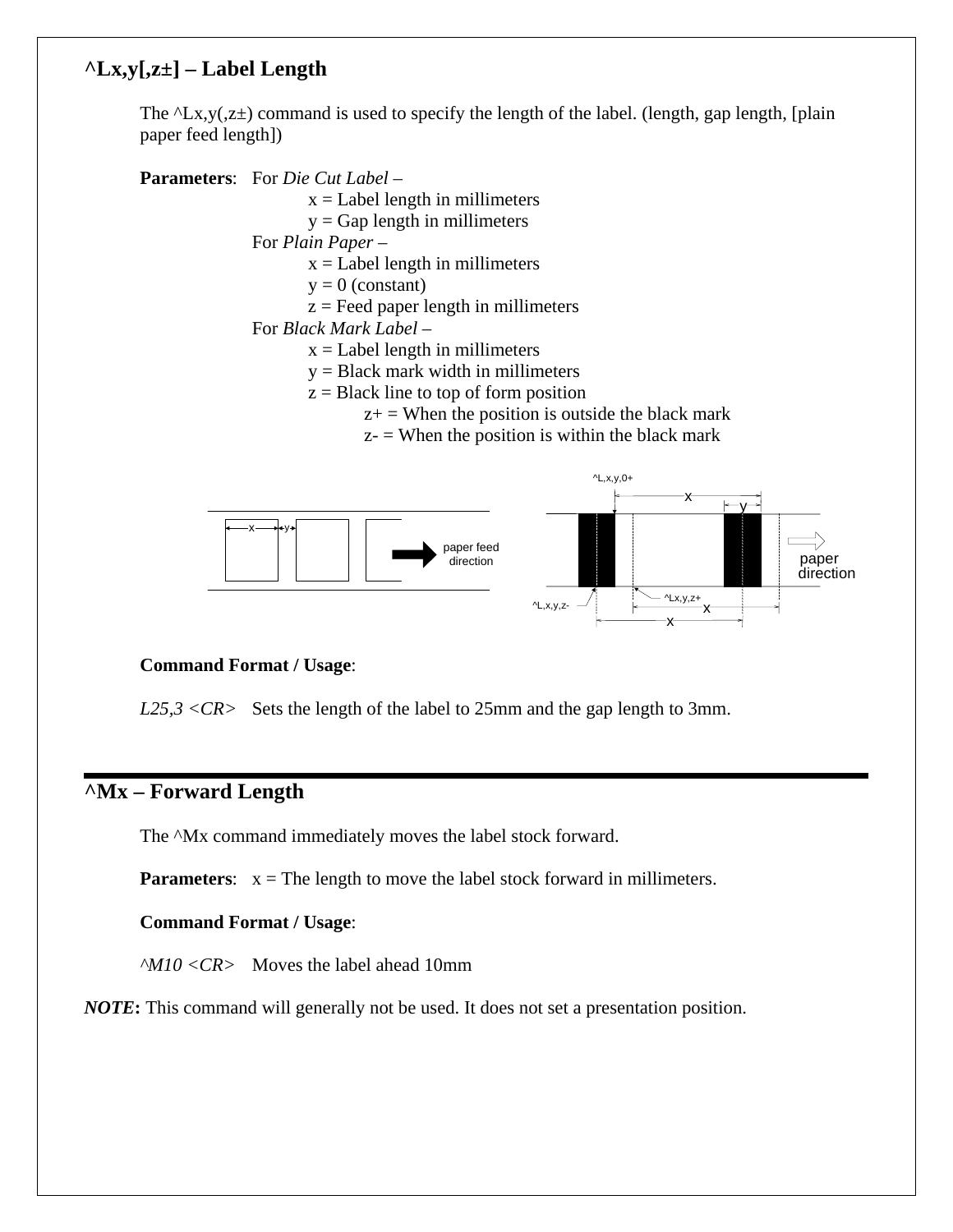# <span id="page-12-0"></span>**^OCn – Applicator Mode (H-426 and H-434 ONLY)**

The ^OCn command enables Applicator Mode by moving the stripper sensor signal to the cutter port

**Parameters:** Set  $n = 1$  to enable Applicator Mode, or Set  $n = 0$  to disable Applicator Mode

**Command Format / Usage:** 

*^OC1<CR>* Enable Applicator Mode in the printer.

# **^Ox – Stripper Sensor/Applicator**

The <sup>^</sup>Ox command is used to enable or disable the Stripper Sensor or Applicator

**Parameters:** Set  $x = 0$  to disable the Stripper Sensor and Applicator Set  $x = 1$  to enable the Stripper Sensor. Set  $x = 2$  to enable the Applicator

**Command Format / Usage**:

| $\triangle OQ \triangle C R$ | Disables the Stripper Sensor                                               |
|------------------------------|----------------------------------------------------------------------------|
| $\triangle$ Ol <cr></cr>     | <b>Enables the Stripper Sensor</b>                                         |
|                              | $\sim$ O2 < CR> Enables Applicator Mode ( <b>H-400/H-600 Series ONLY</b> ) |

*Note: When using the H-600 Series printer, be sure to look at the ^XSET,REWINDER command on page 17 to enable the rewind also.* 

# **^Px – Number of Batches**

The  $^{\circ}$ Px command is used to specify the number of batches to be printed. (incremented)

**Parameters:**  $x = A$  positive numeric value with a maximum of 32767.

**Command Format / Usage**:

*^P5 <CR>* Prints 5 batches

*NOTE*: It is easy to confuse Number of Batches with Batch Size. When using variable data, such as an incremented field, the  $P_{X}$  command (Number of Batches) will increment the field, while the  $P_{X}$ (Batch Size) command will print multiple identical labels without incrementing the field.

Example:  $^{\wedge}P10$  $\triangle$ C<sub>2</sub> This will set Batches to 10 and Batch Size to 2, which will increment the label 10 times, and print 2 copies of each label.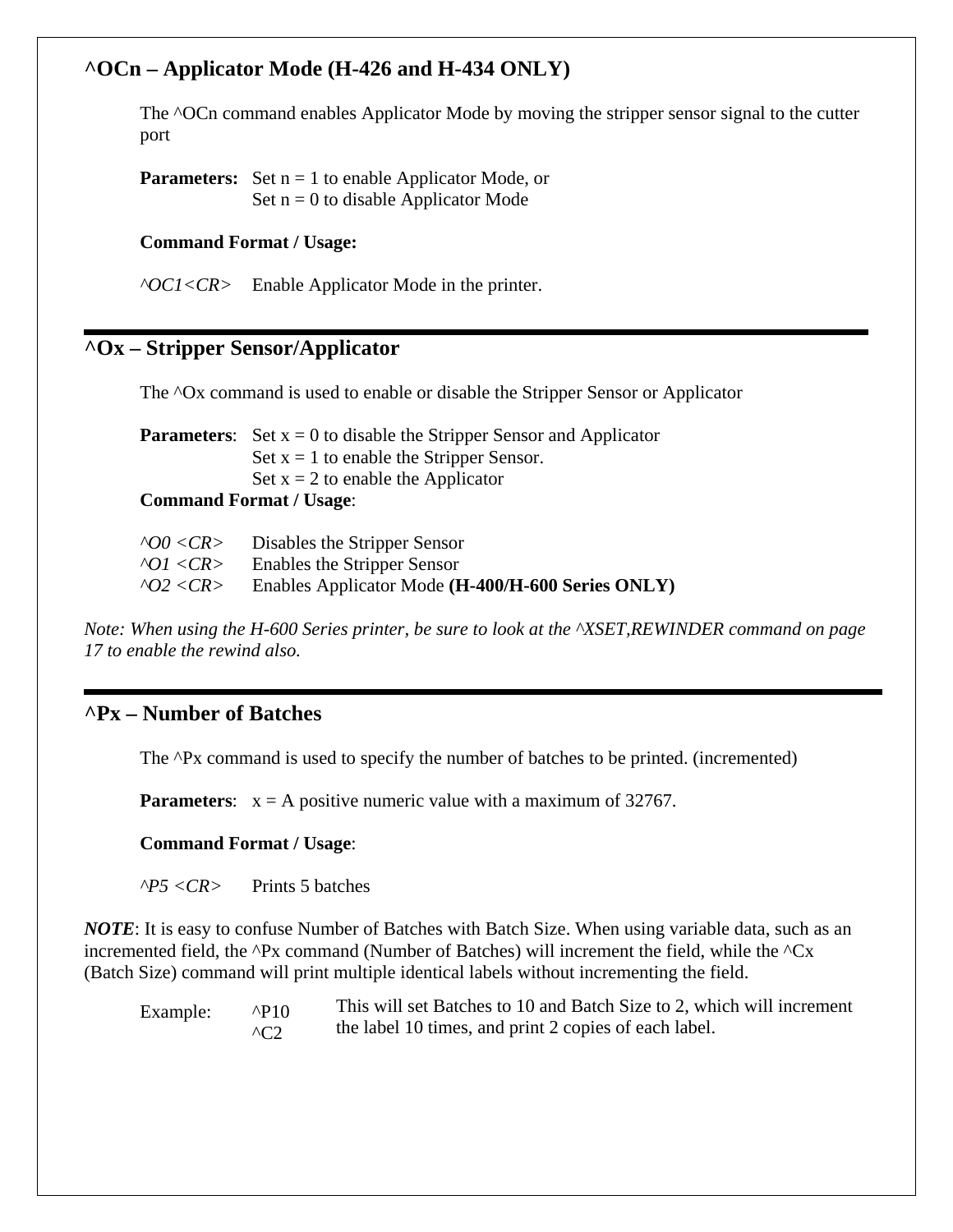### <span id="page-13-0"></span>**^PAn – Auto Print**

The ^PAn command specifies the number of batches to print, then immediately starts printing the labels upon receiving all counters and variables.

**Parameters:**  $n = 1 - 30000$ .

**Command Format / Usage**:

*^PA5 <CR>* Immediately prints 5 batches

# **^PI – Auto Print Indefinitely**

The ^PI command is used to immediately start printing upon receiving all counters and variables, and continue printing indefinitely, until the printer is turned off, or the cancel button is pressed.

**Parameters**: No Parameters.

**Command Format / Usage:** 

*^PI <CR>* Starts printing indefinitely

# **^Q – Begin Label Formatting**

Indicates the start of the label formatting commands.

**Parameters:** 'M' will cause the printer to print a mirror image of the label. 'I' will cause the printer to print an inverse image of the label. (white on black instead of black on white)

**Command Format / Usage**:

*^Q <CR> Prints the label normally ^QM <CR> Prints a mirror image of the label ^QI<CR> Prints an inverse image of the label.* 

# **^Rx – Row Column Adjustment**

The  $ARx$  command is used to set the left margin (in dots).

**Parameters:**  $x = A$  positive numeric value with a maximum of 399.

**Command Format / Usage**:

*^R20 <CR>* Sets the left margin 20 dots from the left edge.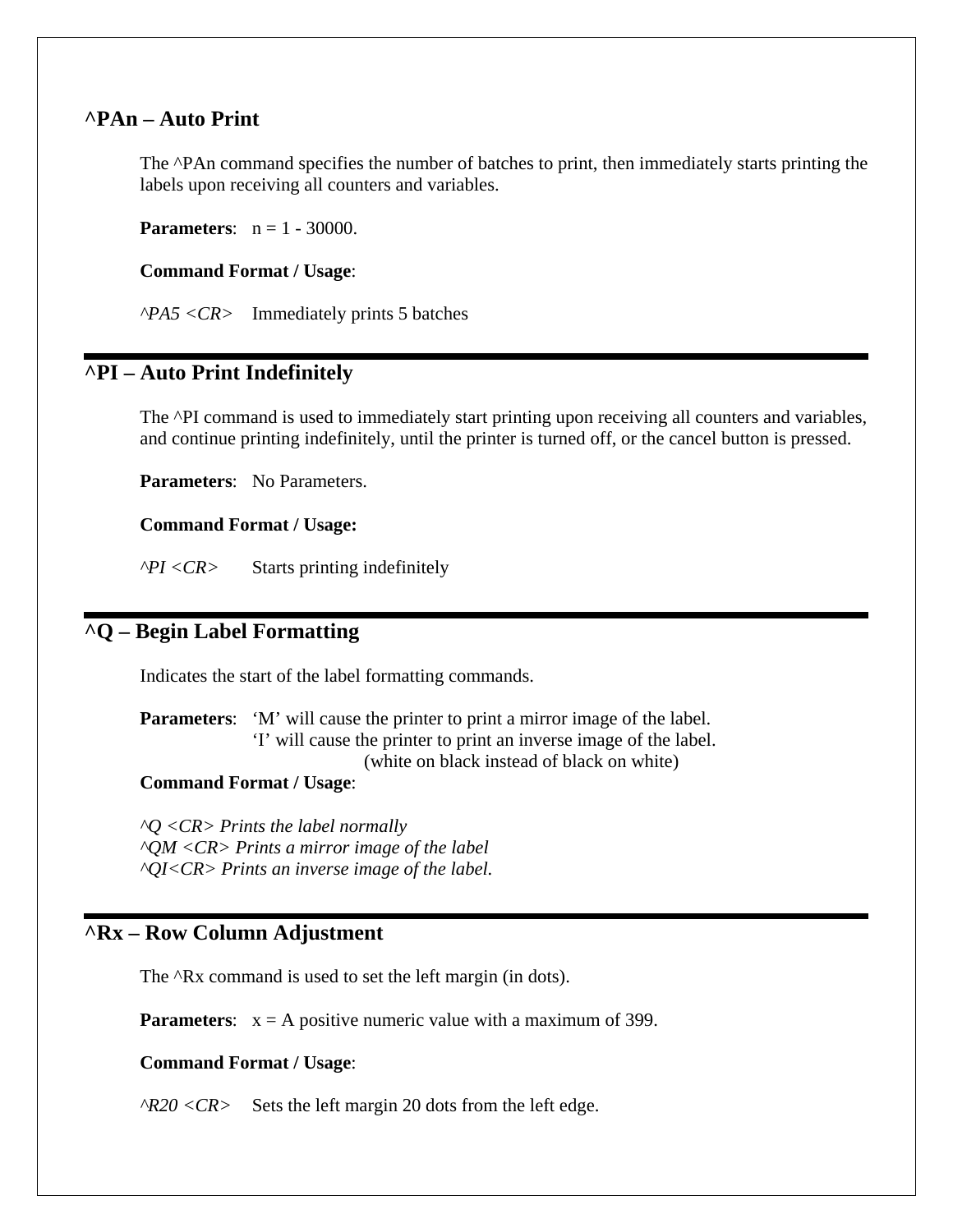# <span id="page-14-0"></span>**Sx – Speed Setting ^**

The  $^{\wedge}$ Sx command is used to specify the print speed in inches per second.

```
Parameters: x = 2-7 for the H-427
                 2-6 for the H-426, H-436, H-626, V-426 
                 2-4 for the H-434, H-634, V-424 Plus and V-434 Plus 
                 2-3 for the V-433
```
#### **Command Format / Usage**:

*^S3 <CR>* Sets the print speed to 3

# **T+hhh.mm – Time Offset ^**

Similar to the  $\Delta D$ +hhh.mm command, the  $\Delta T$ +hhh.mm command is used to offset the current time by a specified value.

**Parameters:**  $hhh = a 3$  digit value for hours.  $mm = a$  2 digit value for minutes from 00 to 59.

**Command Format / Usage**:

*^T+012.00 <CR>* Adds 12 hours to the current time.

*NOTE***: See ^D+V00.V01 on page 8 for the Date offset command** 

# **XGET,CONFIG – Returns Printer Configuration ^**

HyperTerminal and serial communications. This is similar to a printer self test label. The <sup>^</sup>GET,CONFIG command will return printer configuration data using Windows

**Parameters**: None

#### **Command Format / Usage**:

Send this command to the printer via bidirectional communication such as the serial port through Windows HyperTerminal. The printer will return the configuration back to HyperTerminal.

# **XGE ,TPHRESISTANCE – Checks for bad printhead dots ^ T**

The ^XGET,TPHRESISTANCE command checks the resistance of each dot on the printhead . and returns the results back to the PC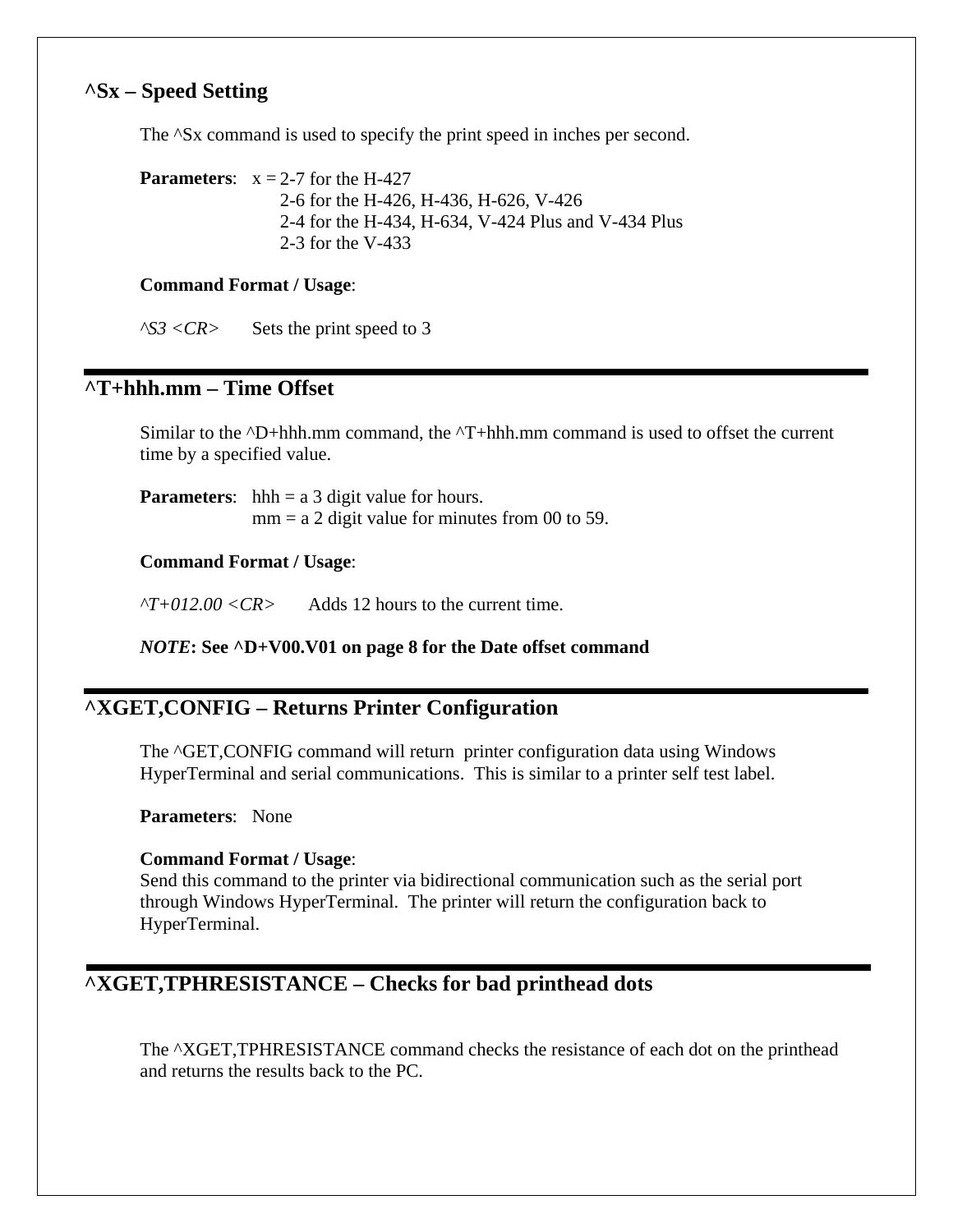#### <span id="page-15-0"></span>**arameters**: None **P**

#### **Command Format / Usage**:

with a number counting up as the printhead is checked. The printer will return the results back to the PC as shown in the image below. Send this command to the printer via bidirectional communication such as the serial port through Windows HyperTerminal. Measure TPH Dot will be displayed on the LCD panel along

| H - HyperTerminal                               |                       | $\Box$                |
|-------------------------------------------------|-----------------------|-----------------------|
| File Edit View Call Transfer Help               |                       |                       |
| $D$ $\rightarrow$ $B$ $D$ $B$ $B$               |                       |                       |
| $RO856 = 964$                                   |                       | $\blacktriangle$      |
| $RO857 = 1004$                                  |                       |                       |
| $RO858 = 964$                                   |                       |                       |
| $RO859 = 984$                                   |                       |                       |
| $RO860 = 984$                                   |                       |                       |
| $RO861 = 984$                                   |                       |                       |
| $RO862 = 984$                                   |                       |                       |
| $RO863 = 964$                                   |                       |                       |
| Total Dot: 864                                  |                       |                       |
| Bad Dot: 0                                      |                       |                       |
| Average Resistance: 983                         |                       |                       |
| Connected 1:36:04<br>Auto detect<br>19200 8-N-1 | CAPS<br>NUM<br>SCROLL | Capture<br>Print echo |

# **^Wxx – Label Width Setting**

The  $\Delta$ Wxx command specifies the width of the label to be printed.

**Parameters:**  $x =$ The width of the label in millimeters.

#### **Command Format / Usage**:

*^W100 <CR>* Sets the label width to 100mm

# **XSET,BACKFEED,n – Set Backfeed ^**

The  $\Delta XSET, BACKFEED, n$  command sets the distance to backfeed the label.

**Parameters:**  $n =$  the distance to backfeed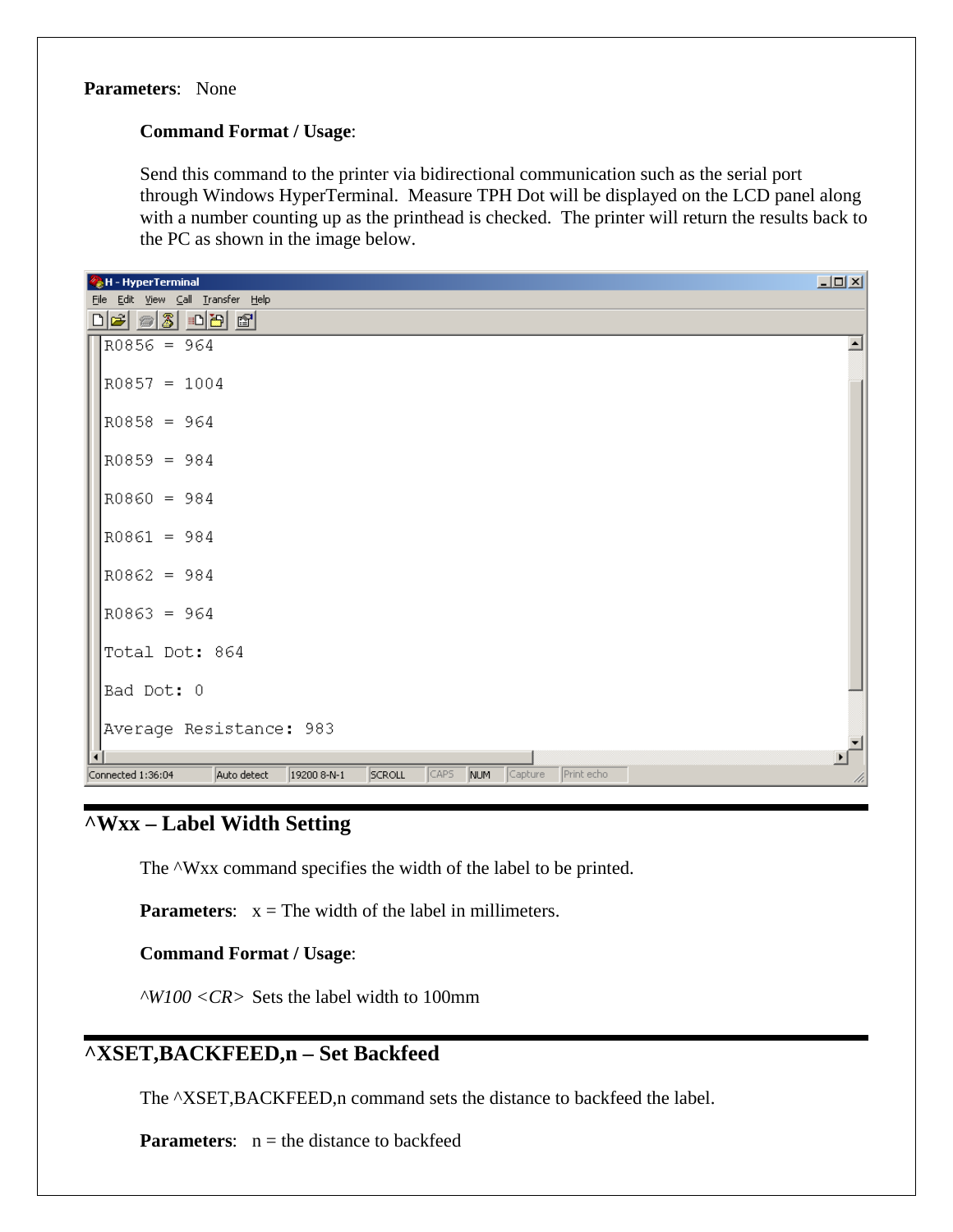#### <span id="page-16-0"></span>**Command Format / Usage**:

*^XSET,BACKFEED,5 <CR>* Backfeeds the label 5mm

#### **XSET,BUZZER,n – Set Buzzer ^**

The  $\Delta XSET$ , BUZZER, n command is used to turn the printer's buzzer on or off.

**Parameters:** Set  $n = 0$  for Off or Set  $n = 1$  for On.

**Command Format / Usage**:

*^XSET,BUZZER,1 <CR>* Turns on the printer's buzzer

# **XSET,CODEPAGE,p1 – Set Codepage ^**

The ^XSET, CODEPAGE, pn command is used to determine which codepage to use. (850 or 852)

**Parameters** Set  $p1 = 0$  for codepage 850(Multilingual) or Set  $p1 = 1$  for codepage 852(Slavic).

**Command Format / Usage**:

*^XSET,CODEPAGE,p0 <CR>* Sets the Codepage to 850

**XSE ^ TCUT,MODE,n** 

*The ^XSETCUT,MODE,n command is reserved for future use.* 

#### **XSET,DOUBLECUT,offset – Doublecut ^**

The  $\triangle$ XSET,DOUBLECUT, offset command allows the printer to cut twice per label

**Parameters:** Set offset  $= 0$  to disable doublecut Set offset to mm to cut. (This must be less than the length of the label).

**Command Format / Usage:** 

 $^{\wedge}XSET, DOUBLECT, 10 < CR$ 

Cuts each label at 10mm from the leading edge, and again at the gap.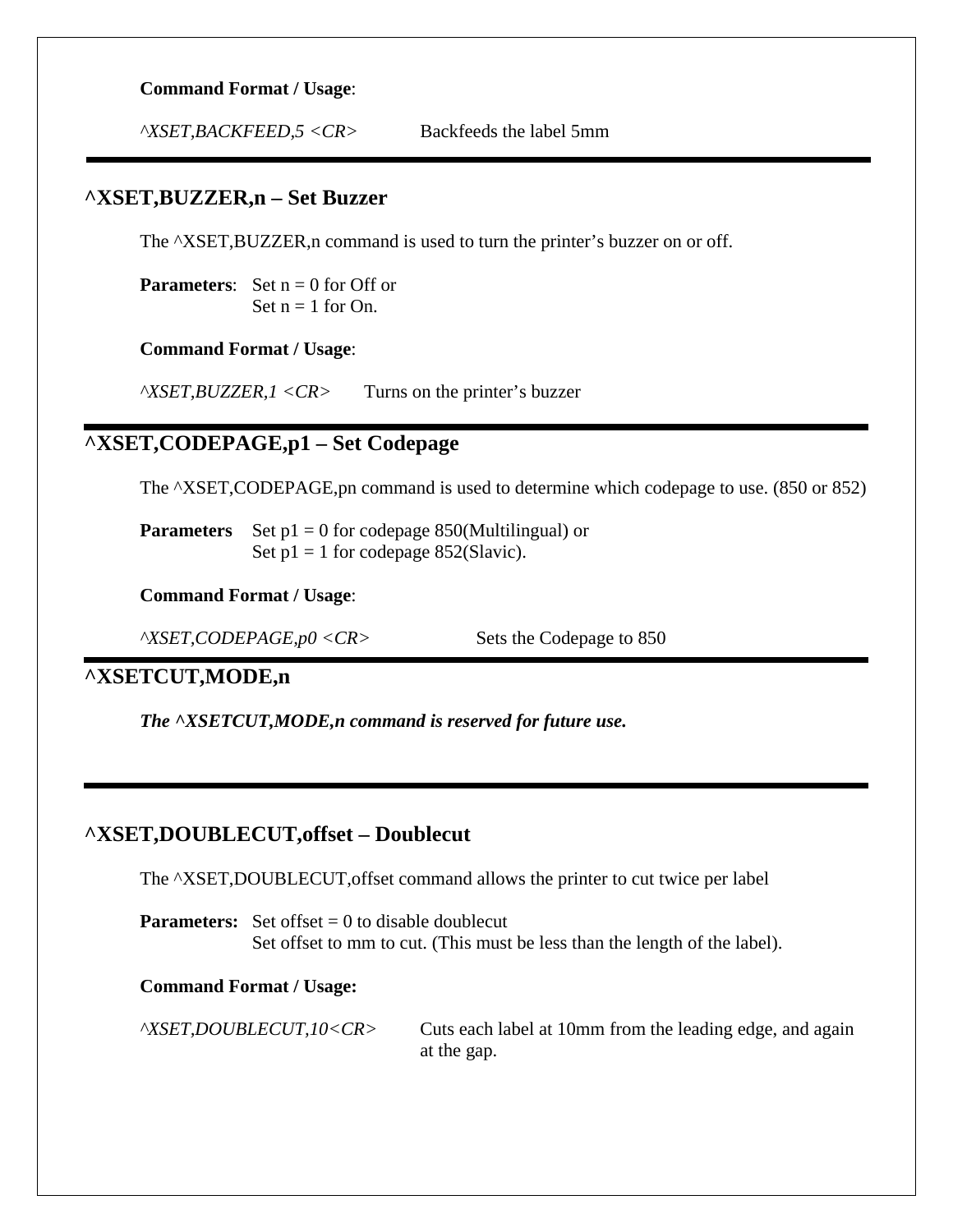# <span id="page-17-0"></span>**^XSET,INVISIBLE,Vnn – Hide Field**

The ^XSET,INVISIBLE,Vnn command allows for non-printed variables to be used for calculations and string concatenations.

**Parameters:** Vnn = the field to be hidden

**Command Format / Usage**:

Makes the Variable: V10 invisible *^XSET,INVISIBLE,V10 <CR>*

# $^{\wedge}$ **XSET,KEYBOARD,p1 – Set Keyboard**

The  $\Delta XSET, KEYBOARD, p1$  command specifies the language for the keyboard.

**Parameters:** Set  $p1 = 0$  for US or Set  $p1 = 3$  for German or Set  $p1 = 6$  for Finnish or Set  $p1 = 1$  for UK or Set  $p1 = 2$  for French or Set  $p1 = 4$  for Spanish or Set  $p1 = 5$  for Italian or Set  $p1 = 7$  for Dutch or Set  $p1 = 8$  for Belgian

#### **Command Format / Usage**:

*^XSET,KEYBOARD,0 <CR>* 

Sets the keyboard locale to the US

# **anguage ^XSET,LANGUAGE,n – Set Printer L**

The  $\triangle$ XSET,LANGUAGE,n command sets the language for the RTC and the LCD

**Parameters:** Set  $n = 0$  for English or Set  $n = 1$  for German or Set  $n = 2$  for French or Set  $n = 3$  for Spanish or Set  $n = 4$  for Italian or Set  $n = 5$  for Simplified Chinese or Set  $n = 6$  for Traditional Chinese or Set  $n = 7$  for Turkish

#### **Command Format / Usage:**

Sets the printer's language to English **^XSET,MEMORY,n – Memory Being Used** (H-400/H-600 Series ONLY) *^XSET,LANGUAGE,0<CR>*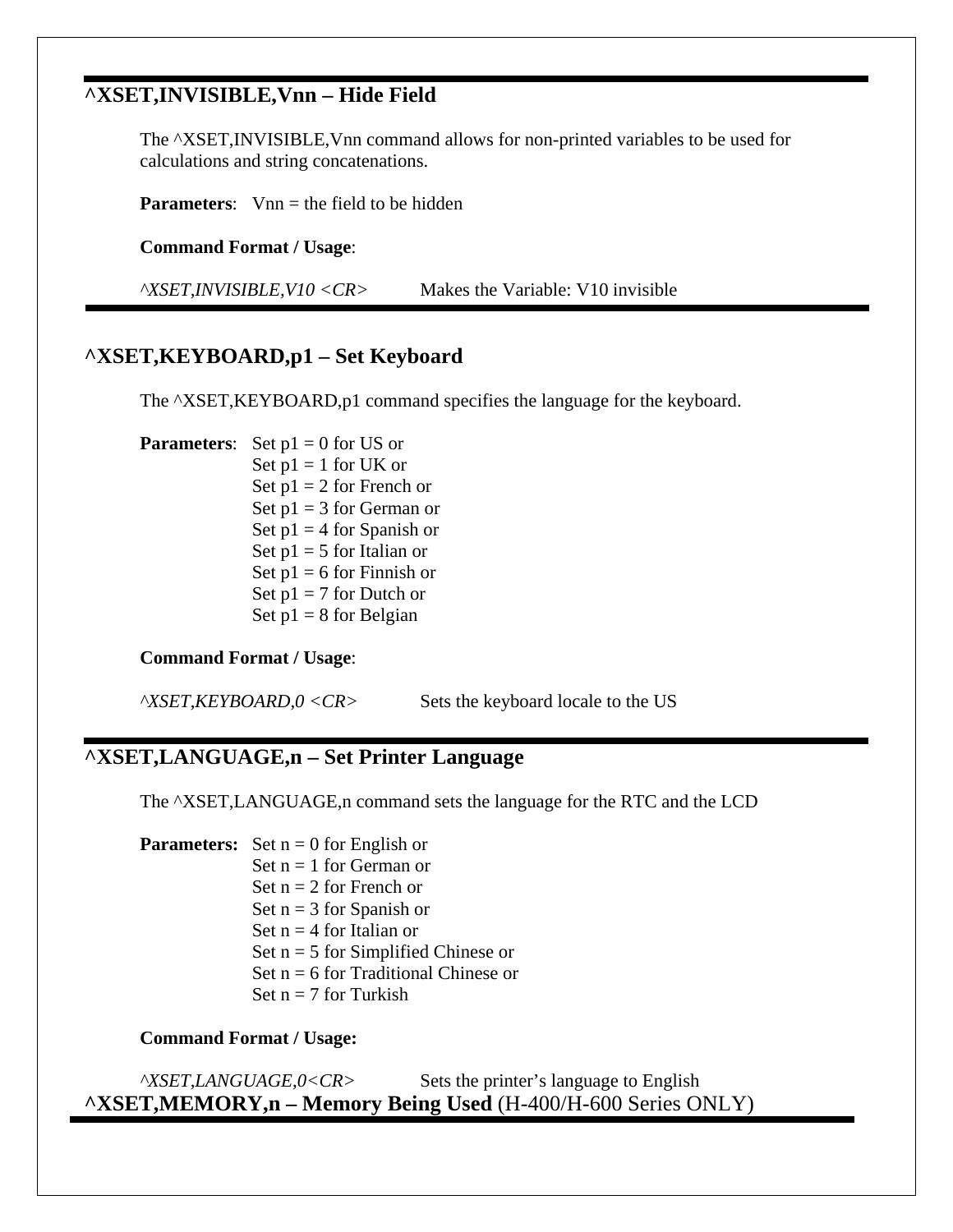<span id="page-18-0"></span>The ^XSET,MEMORY,n command instructs the printer to use the internal FLASH memory or a Compact FLASH card in the Compact FLASH slot.

Set  $n = 1$  to use the Compact FLASH card **Parameter:** Set  $n = 0$  to use the internal FLASH memory

#### **Command Format / Usage:**

| <i><b>^XSET,MEMORY,0</b></i> | Printer will use the FLASH memory in the printer. |
|------------------------------|---------------------------------------------------|
| <i><b>^XSET,MEMORY,1</b></i> | Printer will use the Compact FLASH card           |

#### **^XSET,MULTIJOB,0 – Multi-Job/Single-Job**

The ^XSET, MULTIJOB, 0 command enables Single-Job printing or Multi-Job printing.

**Parameters:**  $0 =$  Single Job- Only one job in the printer at a time  $1 =$  Multi Job- More than one job in the printer at a time

**Command Format / Usage:** 

*^XSET,MULTIJOB,0<CR>* Turns on Single-Job printing

# **^XSET,PASSWORD,p1,p2 – Password Protect Printer**

The ^XSET,PASSWORD,p1,p2 command is used to password-protect the front panel of the printer.

**Parameters:** Set  $p1 = 1$  to enable the password Set  $p2 = 4$  digit password. Set  $p1 = 0$  to disable the password

#### **Command Format / Usage:**

Enables the password: 1234 *^XSET,PASSWORD,1,1234<CR>* 

#### **XSET,REWINDER,n – H-600 Rewind Status ^**

The  $\triangle$ XSET, REWINDER, n command is used to turn the H-600 rewind on or off.

**Parameters:** Set  $n = 0$  to disable the rewind Set  $n = 1$  to enable the rewind

**Command Format / Usage** 

| $\land XSET, REWINDER, 0 < CR >$ | Disables the rewind |
|----------------------------------|---------------------|
| $\land XSET, REWINDER, 1 < CR$   | Enables the rewind  |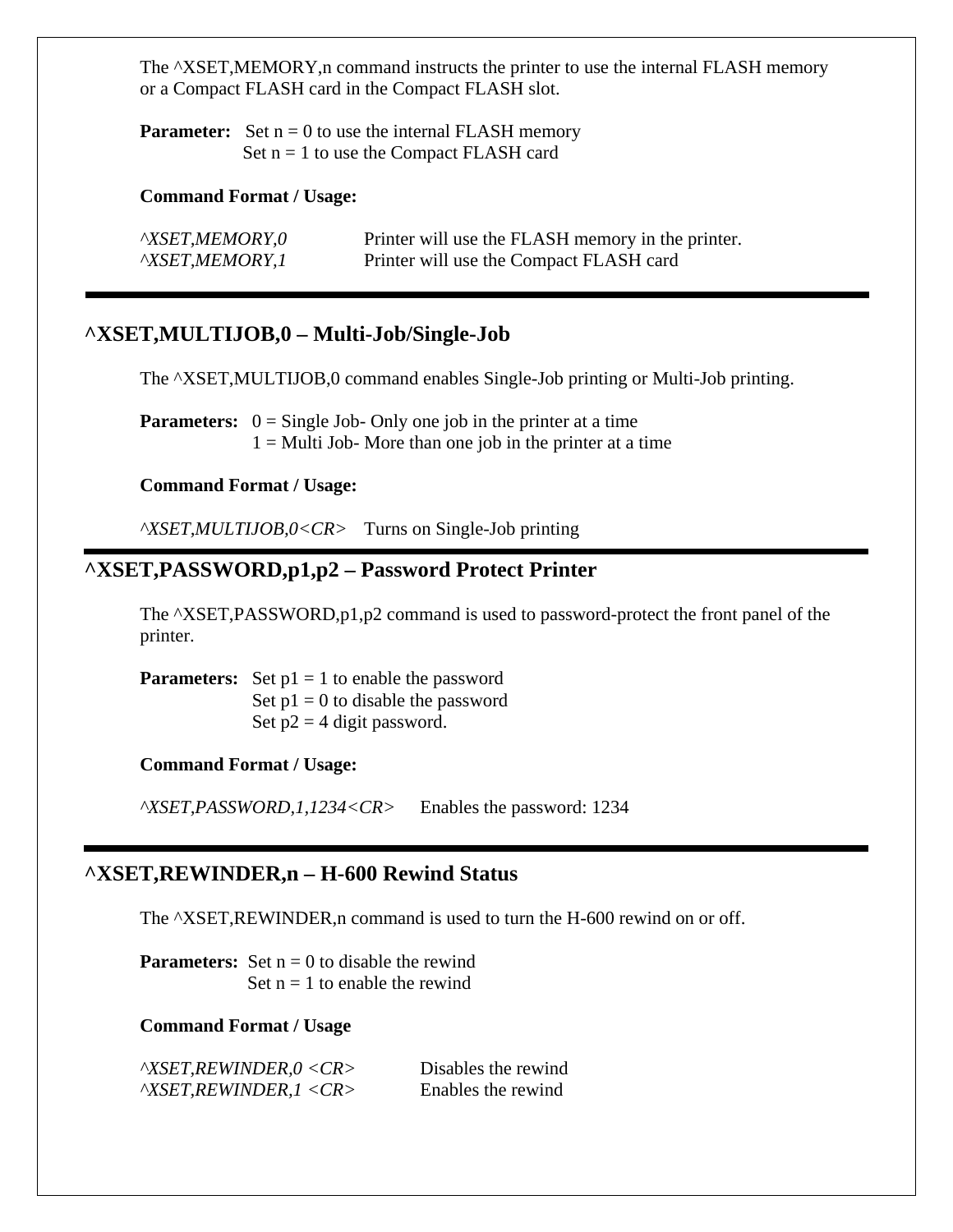# <span id="page-19-0"></span>**XSET,SLASHZERO,n – Slashed Zero ^**

The ^XSET, SLASHZERO, n command allows the printer to print a slashed zero. This applies to internal Triumvirate (CPI) fonts only.

**Parameters:** Set  $n = 1$  for slashed zero Set  $n = 0$  for no slash in the zeros

**Comm and Format / Usage:** 

*XSET,SLASHZERO,1<CR>* Turns on Slashed Zeros *^*

### **XSET,SMARTBACK,n – Smart Backfeed ^**

The  $\Delta XSET$ , SMARTBACK, n command enables smart backfeed in the printer. This prints the first portion of the second label so the first label can be presented, and the second label can finish printing without backfeeding.

**Parameters:** Set  $n = 1$  to enable, or Set  $n = 0$  to disable.

**Command Format / Usage:** 

Turns on Smart Backfeed  $\wedge XSET$ *,SMARTBACK,1<CR>* 

# $^{\wedge}$ **XSET,TOPOFFORM,n – Top Of Form**

The ^XSET,TOPOFFORM,n command enables or disables the top of form feature in the printer. This feature will tell the printer to either feed a blank label (ON) or immediately start to print without first feeding a blank label (OFF) upon power up or after opening and closing the print head. Default is ON.

**Parameters:** Set  $n = 0$  top of form OFF Set  $n = 1$  top of form ON

**Command Format / Usage:** 

*^XSET,TOPOFFORM,0<CR>* Turns off the Top Of Form feature

# **XSET,UNPROMPT,Vnn – Suppress prompt ^**

The  $\Delta XSET$ , UNPROMPT, Vnn command hides the prompt for a specified variable field.

**Parameters:** Vnn = The specified field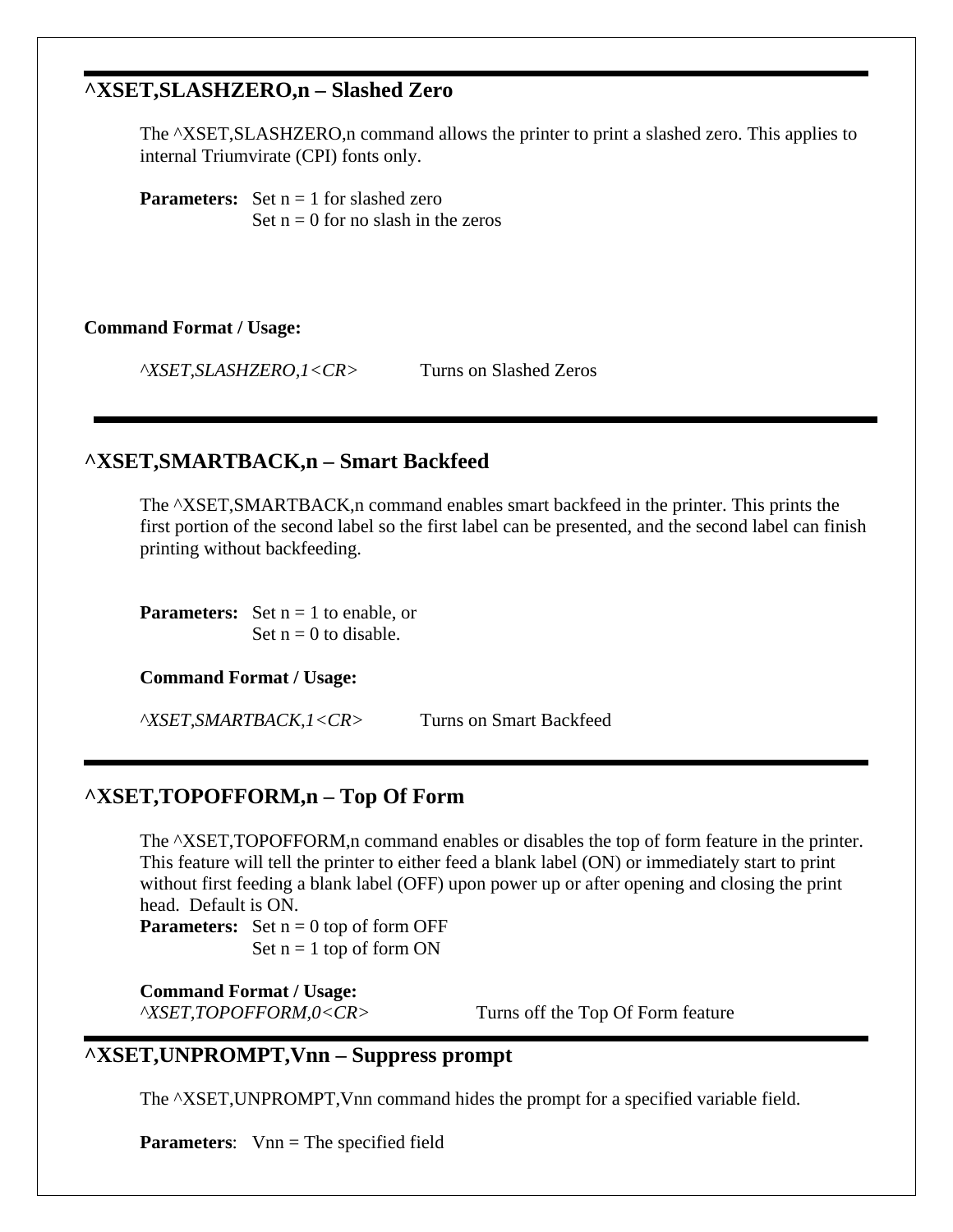#### <span id="page-20-0"></span>**Command Format / Usage**:

*^XSET,UNPROMPT,V10 <CR>* Suppress' the prompt for Variable field: V10

### **^XSET,USBETHERNET,n – USB/Ethernet Port Switch**

The ^XSET, USBETHERNET, n command sets the port to use either USB or Ethernet. The Ethernet module and USB port share the same connection route. If the USB port is set to active then the Ethernet module will be deactivated and visa versa.

**Parameters:**  $n = 0$  Sets the port to use USB  $n = 1$  Sets the port to use the Ethernet card.

#### **Command Format / Usage**:

*^XSET,USBETHERNET,1* Enables the Ethernet module and disables the USB port.

Note: An Ethernet card must be connected to use this command

# **<sup>** $\triangle$ **</sup>XSETRTC,ISOWEEKNUM,n – ISO Week of the Year**

The  $\Delta XSETRTC, ISOWEEKNUM, n command turns on the ISO week of the year option.$ 

**Parameters:** Set  $n = 1$  for on or Set  $n = 0$  for off.

**Command Format / Usage:** 

*^XSETRTC,ISOWEEKNUM,1<CR>* Turns on the Iso Week of the Year option.

# **^XSETRTC,LANGUAGE,n – Sets Language for Real Time Clock**

The ^XSETRTC, LANGUAGE, n command sets the language of the Real Time Clock.

**Parameters:** Set  $n = 0$  for English Set  $n = 3$  for Spanish Set  $n = 4$  for Italian. Set  $n = 1$  for German Set  $n = 2$  for French

#### **Command Format / Usage:**

*^XSETRTC,LANGUAGE,0<CR>* Sets the RTC to English.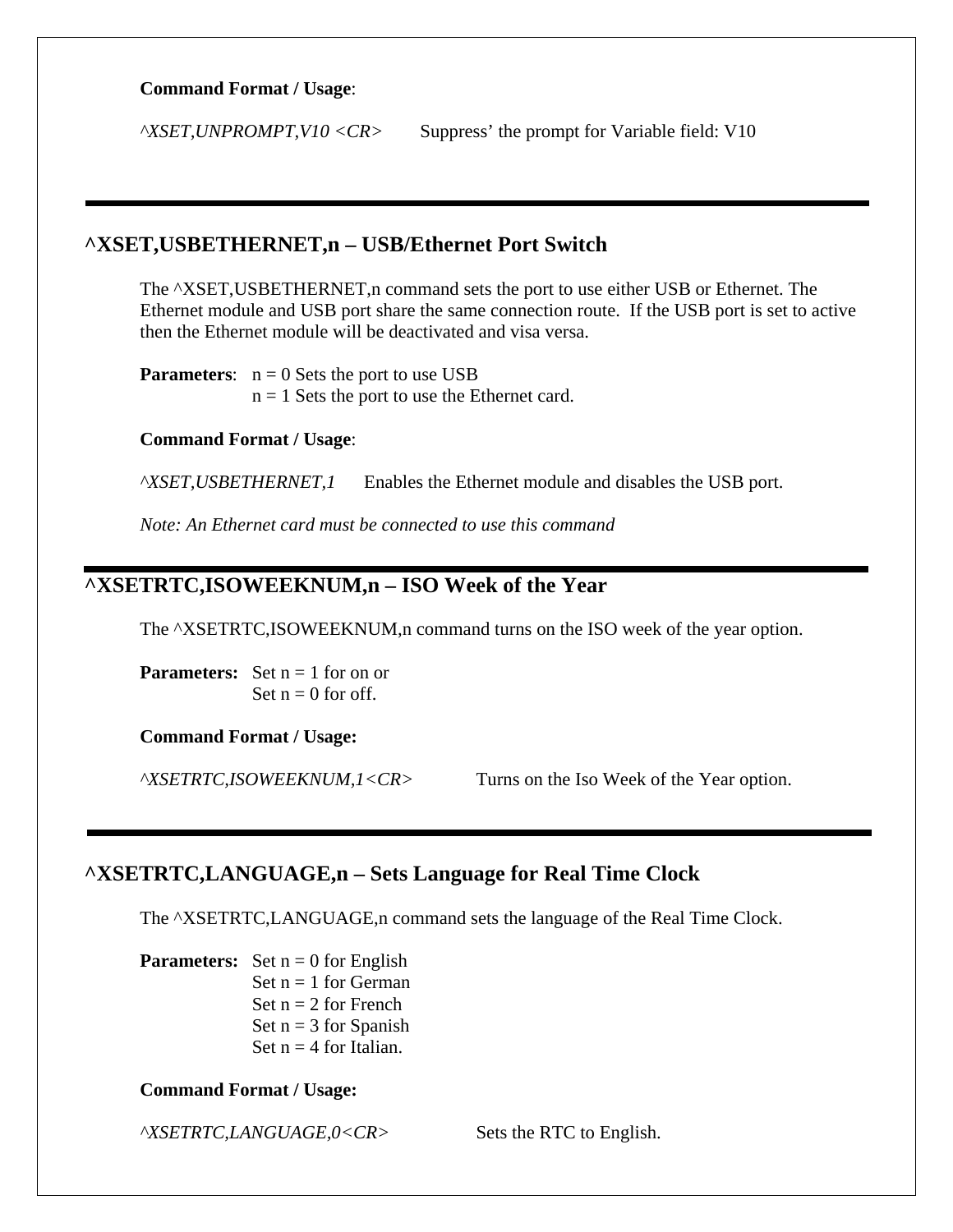# <span id="page-21-0"></span>**^Yp1 ,p2,p3,p4 – Serial Port Settings**

The  $'Yp1,p2,p3,p4$  command is used to specify the Serial port settings on the printer when there is no front panel (V-series).

| <b>Parameters:</b> | Set $p1 = 48$ for 4800bps or   | (Baud Rate) |
|--------------------|--------------------------------|-------------|
|                    | Set $p1 = 96$ for 9600bps or   |             |
|                    | Set $p1 = 19$ for 19200bps or  |             |
|                    | Set $p1 = 38$ for 38400bps or  |             |
|                    | Set $p1 = 57$ for 57600bps or  |             |
|                    | Set $p2 = N$ for No Parity or  | (Parity)    |
|                    | Set $p2 = O$ for Odd Parity or |             |
|                    | Set $p2 = E$ for Even Parity   |             |
|                    | Set $p3 = 7$ or 8              | (Data Bits) |
|                    | Set $p4 = 1$ or 2              | (Stop Bits) |

### **Command Format / Usage**:

*^Y96,N,8,1 <CR>* Sets the serial port to 9600bps, No Parity, 8 Data Bits, and 1 Stop Bit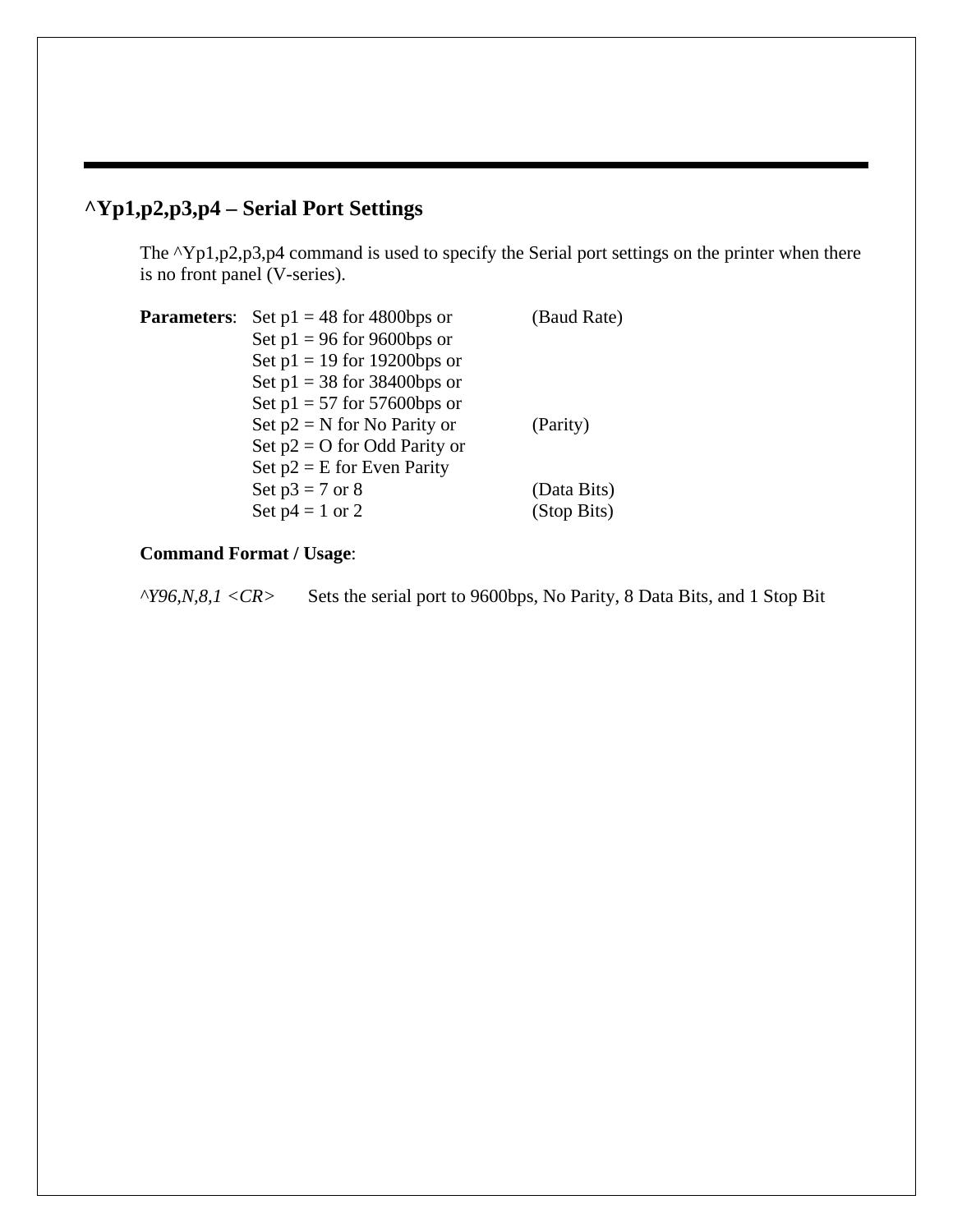# <span id="page-22-0"></span>Control Commands

Control commands cause the printer to take immediate action, such as clearing memory, feeding a label.

# **~B – Returns Firmware Version to the PC**

The ~B command is used to return the model number and firmware version of the printer to the PC. This can be done using the serial port and Windows Hyperterminal.

**Parameters:** None

#### **Command Format / Usage**

With the printer connected through the serial cable, open the Windows HyperTerminal and send the ~B command. The printer will return the model number and firmware version of the printer back to HyperTerminal.

# **~Dm,d,y,h,i,s – Set RTC Date/Time**

The ~Dm,d,y,h,i,s command sets the Date and Time of the printer. A maximum of 20 different formats are supported on each label.

| <b>Parameters:</b> | m   | month $(01$ to 12)         | Year (last two digits of year) |
|--------------------|-----|----------------------------|--------------------------------|
|                    | mnl | month $(1 to 12)$          | Hour $(00 \text{ to } 23)$     |
|                    |     | Date $(01 \text{ to } 31)$ | Minutes $(00 \text{ to } 59)$  |
|                    | dd1 | Date $(1 \text{ to } 31)$  | Seconds $(00 \text{ to } 59)$  |

#### **Command Format / Usage**:

*~D01,11,05,11,00,00 <CR>* Sets the printer's real-time clock to 01/11/05 11:00:00AM

# **~Ea,name,size – Graphic Download to Memory**

The ~Ea,name,size command is used to download a monochrome image into FLASH memory. The printer will beep once after the download is completed.

**Parameters:** Set  $a = P$  for PCX file or B for BMP file. name  $=$  unique name of image (up to 20 characters)  $size = Size of image in bytes (maximum 512Kb)$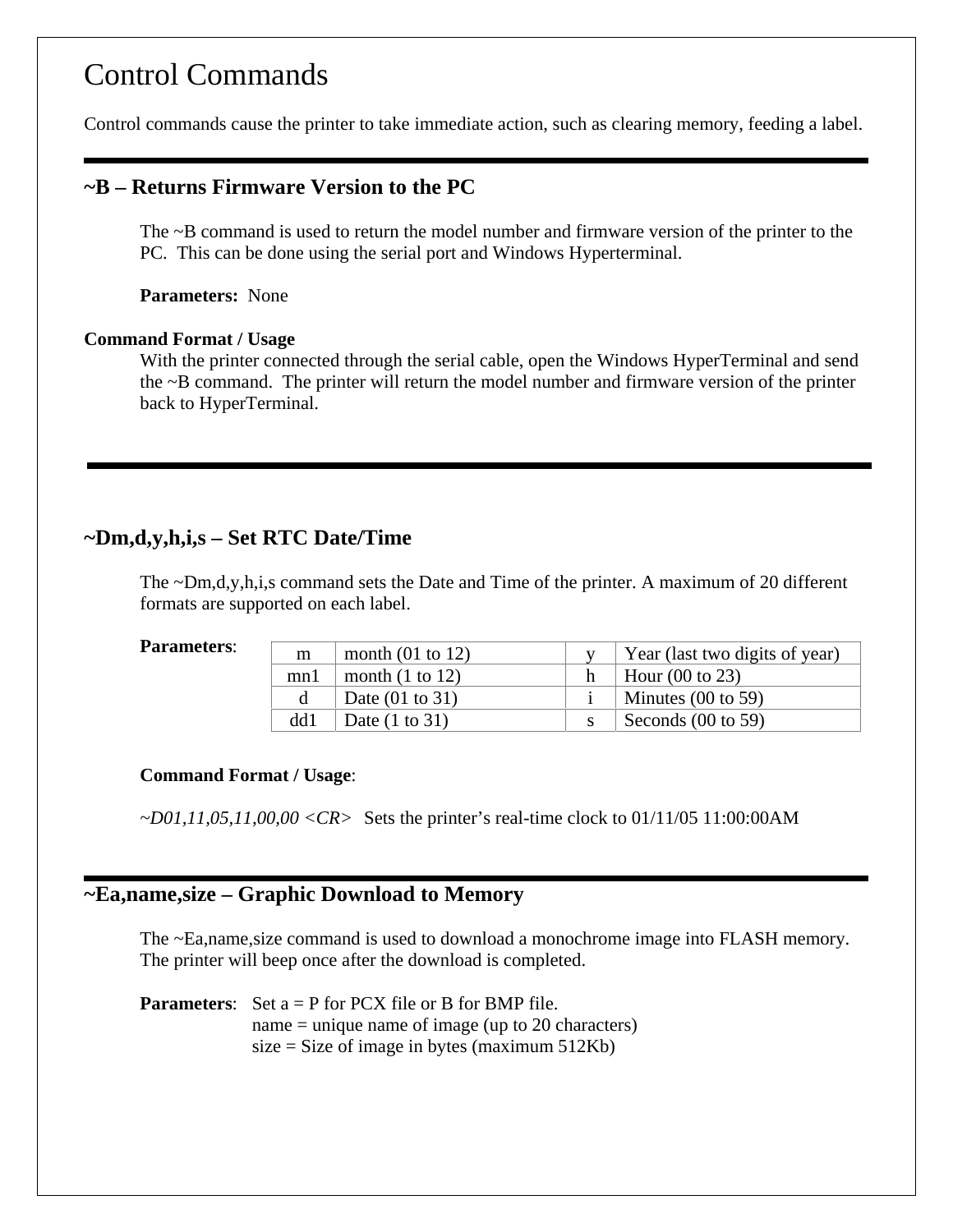#### **Command Format / Usage**:

<span id="page-23-0"></span>

| 1. Downloads a 512Kb graphic named TEST. BMP to the memory.       |
|-------------------------------------------------------------------|
| 2. The image must then be downloaded to the printer. It can be    |
| copied through DOS for example "copy test.bmp lpt1:/b"            |
| 3. Copy the formatting commands to the printer to call the image. |
|                                                                   |
|                                                                   |
|                                                                   |
|                                                                   |
|                                                                   |
|                                                                   |
|                                                                   |
|                                                                   |
|                                                                   |
|                                                                   |
|                                                                   |

# **G – Graphic Mode ~**

The ~G command places the printer in the image receiving mode.

**Parameters**: *None* 

**Command Format / Usage**:

~*G* <*CR*> Puts the printer in image receiving mode.

*NOTE*: Generally, the ~G command is used with Windows Drivers where entire image is a bitmap

# **filename,filesize<CR>data – Download TrueType Font** (H-400/H-600 Series **~H,TTF,** ONLY)

The ~H,TTF,filename,filesize,<CR>data command is used to download a TrueType font file to the printer memory.

 $filesize = size of fonts in bytes$  $data = TTF$  file **Parameters:** filename = font name

#### **Comm and Format / Usage**

measuring 262144bytes in size to the printer ~H,TTF,ZARIAL,262144<CR>font file data Downloads the Arial font file named Z,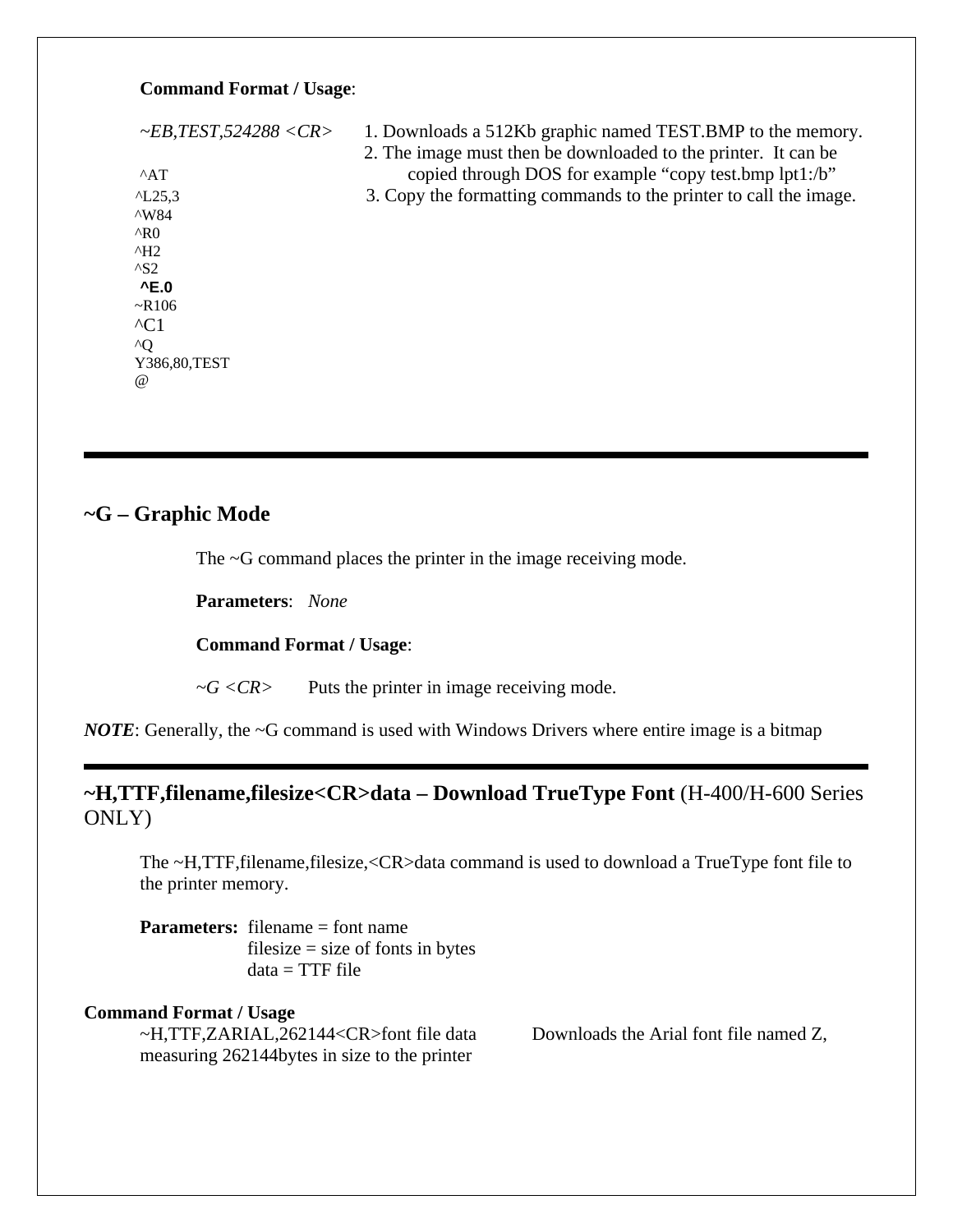#### <span id="page-24-0"></span>**~Jn – Bitmapped Font Download**

The ~Jn command is used to download a bitmapped font to the printer FLASH memory. The printer will beep once after the download is completed. The printer supports up to 26 downloaded fonts named with letters from A to Z.

**Parameters:**  $n = a$  character from A to Z to specify a font.

#### **Command Format / Usage**:

*~JK <CR>* Specifies the next font to be downloaded will be named *K* 

To download the font to the printer, send the ~Jn command to the printer. Then, copy the font to the printer.

*Example:* C:>COPY CON LPT1:  $\sim$ JK  $^{\wedge}Z$  (Ctrl Z) C:>COPY HVR0OE1A.SFP LPT1:/B

*NOTE*: The font to be downloaded to the printer must be a font compatible to an HP Soft Font, like that used in an HP Laser Jet II Plus (PCL-4). Also, note that the font identifier must be unique. If a font is downloaded, and assigned a letter that is already in use, the printer will show "REPEAT FILE NAME", and the download will not be accepted.

#### **~Kn – Acknowledgement from RS-232**

communications. When the command is enabled, A "Y"(0D0A) is returned after each label is printed. This is used to verify that each label is successfully printed. The ~Kn command is used to receive acknowledgement from the printer via Serial

**Parameters**: Set  $n = 0$  to disable acknowledgement, or Set  $n = 1$  to enable acknowledgement.

#### **Command Format / Usage:**

*~K1 <CR>* Enables Serial Acknowledgement

#### **L,DB ~ ASE,x,y – Download DbaseIII File to Printer**

The  $\sim$ L,DBASE,x,y command is used to download a new dbaseIII file to the printer.

**Parameters:**  $x =$  The name of the database to Download  $y$  = The database size in bytes.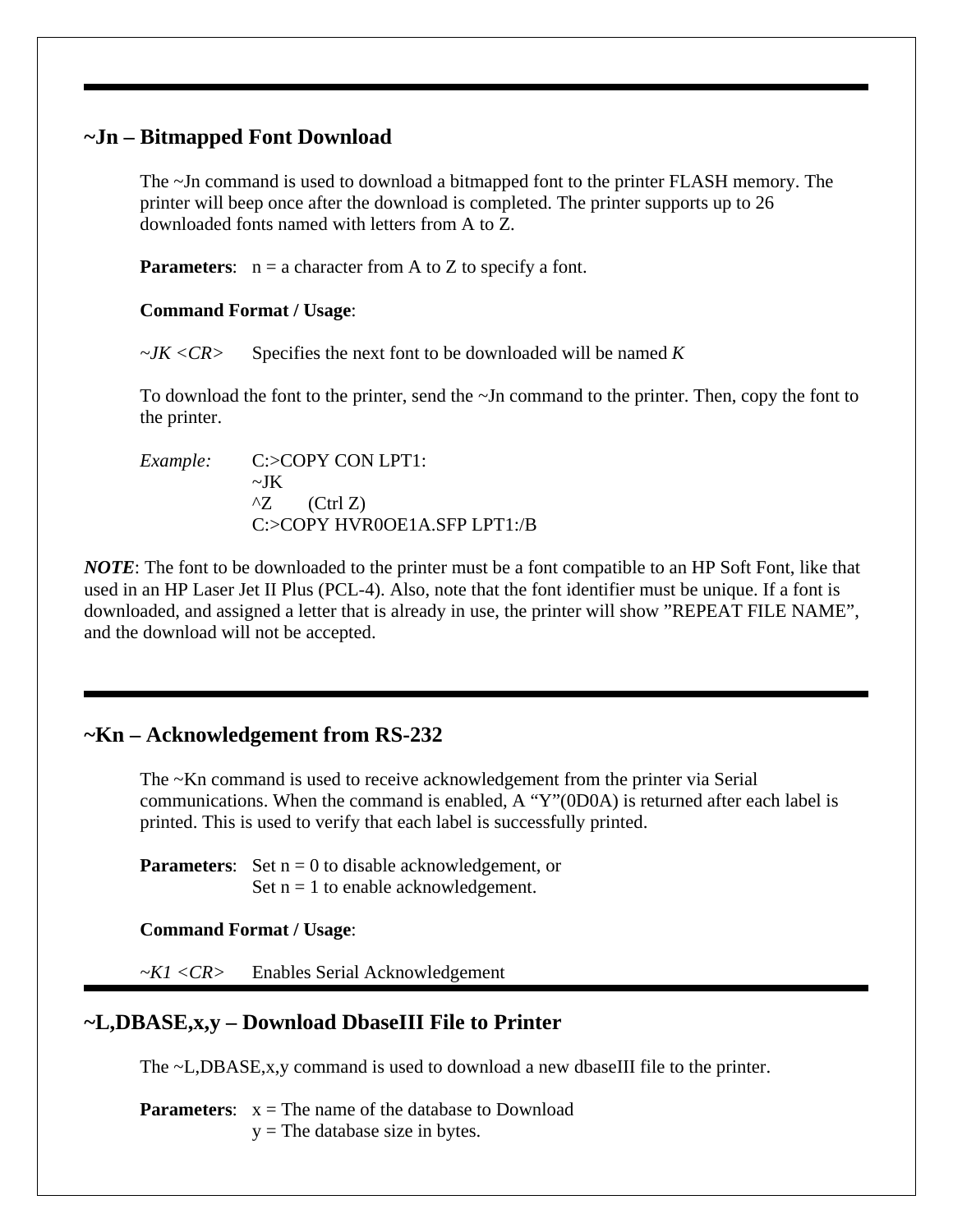#### <span id="page-25-0"></span>: **Command Format / Usage**

*~L,DBASE,new,670 <CR>* Downloads a new database file named new with a size of 670 bytes.

### **~L,SERIAL,name,data – Download Serial Data**

The ~L,SERIAL,name,data command is used to download a new serial file to the printer.

**Parameters:** name = The name of the Serial File to Download  $data =$  The starting value of the serial file to be downloaded.

#### **Command Format / Usage**:

 $-L$ , *SERIAL*, *new*, 12324567895 <*CR*>

*Creates a new serial file named new with a starting* value of 1234567895

# **~MDEL – Clear The Printer Memory**

The ~MDEL command clears everything in the printer's FLASH and DRAM memory.

**Parameters**: *None* 

**Command Format / Usage**:

*~MDEL <CR>* Clears the printer's memory

NOTE: Use caution with this command as ALL memory is cleared.

# **~MDEL\* – Clears All Memory Including Asian and TrueType fonts**

The  $\sim$ MDEL $*$  command clears everything in the printer's FLASH and DRAM memory.

**Parameters**: *None* 

#### **Command Format / Usage**:

*~MDEL\* <CR>* Clears the printer's memory

NOTE: Use caution with this command as ALL memory is cleared.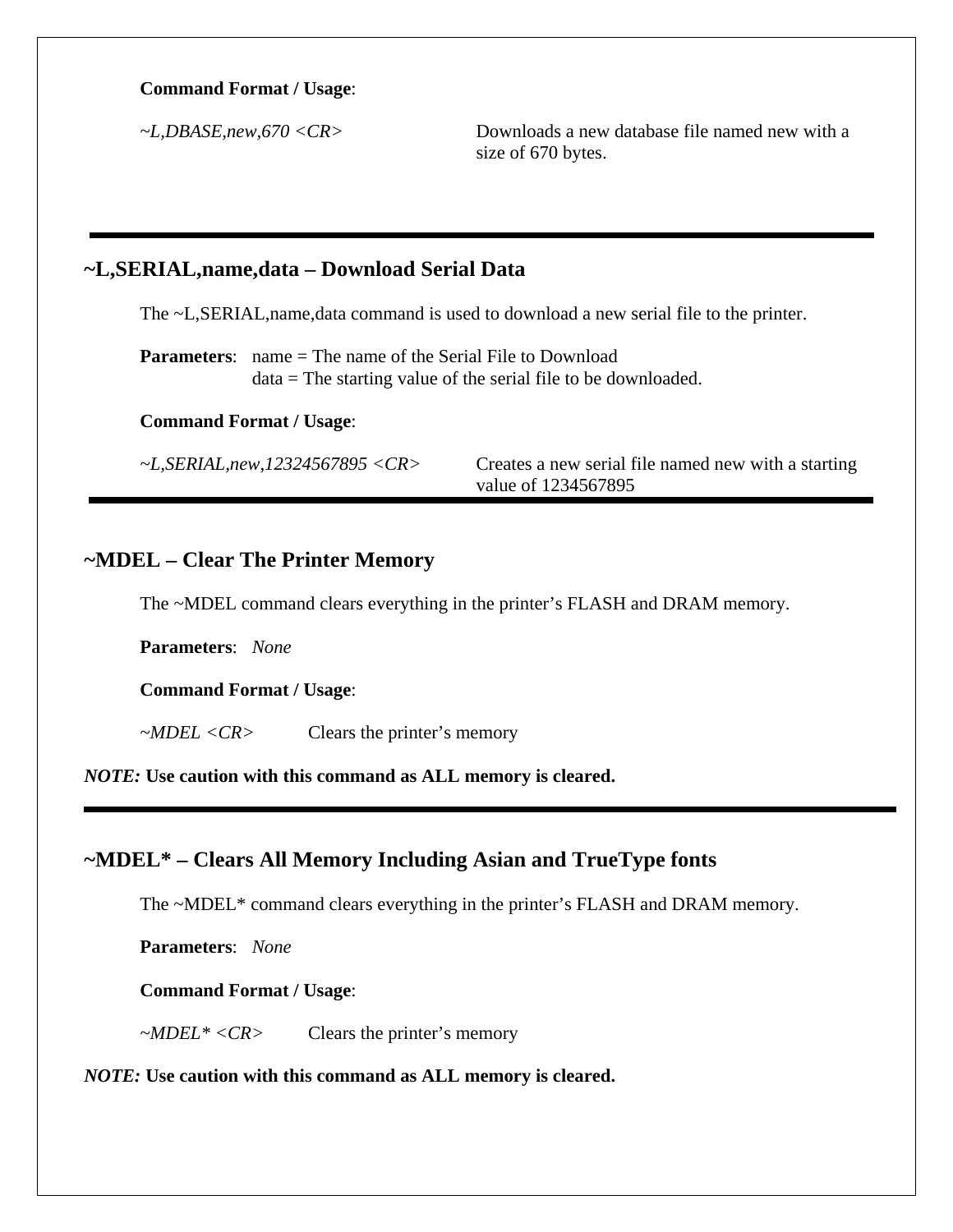# <span id="page-26-0"></span>**e – Clear Memory Item ~MDELx,nam**

The  $\sim$ MDELx, name command is used to delete individual files

#### **Parameters:**

Set  $x = C$  for TrueType Font file Set  $x = E$  for Bitmapped font file type. Set  $x = S$  for Serial file Set  $x = T$  for text file Set  $x = A$  for Asian font Set  $x = D$  for database Set  $x = F$  for label form file type Set  $x = G$  for graphic file name = The name of the file to be deleted.

Or when  $x=C$  ID. Where ID is the TrueType font TTF ID  $(A~Z)$ 

#### **Command Format / Usage**:

*~MDELG,Bus <CR>* Deletes a graphic named Bus from the printer's memory

#### **MDIR – Directory of Memory ~**

The ~MDIR command sends a listing of the memory contents to the PC via the Serial interface.

**Parameters**: *None* 

**Command Format / Usage**:

~MDIR <CR>
Returns directory and file size information of FLASH memory to the PC.

# **~MGETF,p1 – Format Upload**

The  $\sim MGETF$ ,p1 command is used to upload a label format from the printer to the PC, via the serial interface. This will not affect the original file in the printer memory.

**Parameters:**  $p1 =$  filename to be uploaded.

#### **Command Format / Usage**:

*~MGETF,TEST <CR>* Uploads a file called TEST from the printer to the PC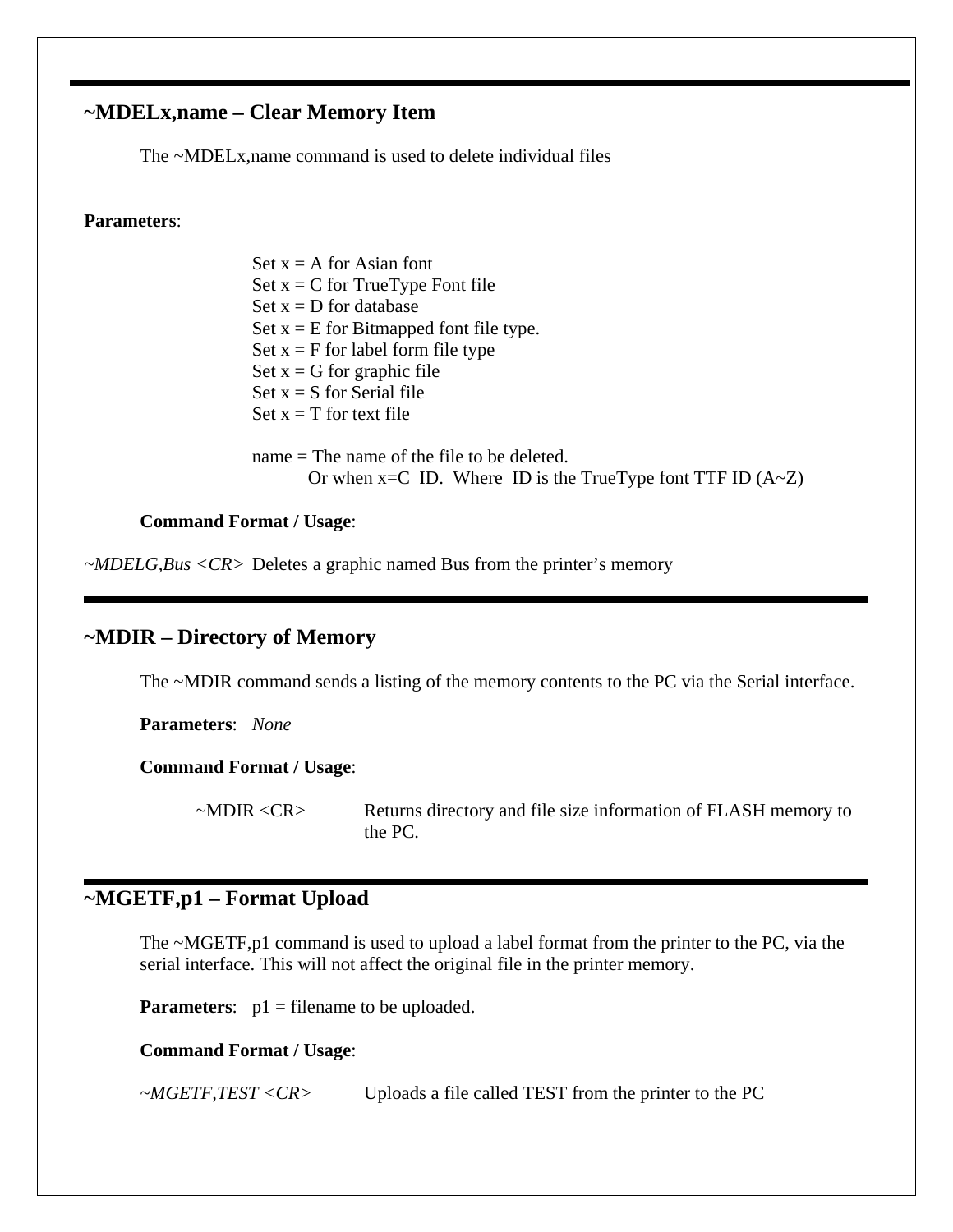# <span id="page-27-0"></span> $\sim$ MGETS,name – Return Serial File Data

The  $\sim$ MGETS, name command is used to return information about the serial file to the PC

**Parameters:** name = The name of the serial file stored on the printer.

~*MGETS,new <CR>* Returns the contents of the serial file "new" on the PC screen. **Command Format / Usage**:

*NOTE***: For serial interface only** 

# **~MGETT,name – Read File Saved on Printer Memory**

The ~MGETT,name command is used to return a text file that is in the printer memory back to the PC through Windows HyperTerminal.

**Parameters**: name = The name of the file stored on the printer.

#### **Command Format / Usage**:

*~MGETT,new <CR>* Returns the contents of the file "new" that was sent to the printer using the ~MSETT command to the PC screen.

*NOTE***: For serial interface only through HyperTerminal.** 

# **-MSETT, name<CR>nnnnnnnn<data> – Writes a .txt File to the Printer**

The ~MSETT,name<CR>nnnnnnnn<data> command is used to send a text file to the printer memory.

**Parameters:** name = The name of the saved text file.  $nnnnnnnn = data size in bytes (maximum 8 digits)$  $data = data to be saved$ 

#### **Command Format / Usage**:

Saves a text file named new that has a file size of 15 bytes and contains the data "test format" to the flash memory of the printer.  $-MSETT$ ,new<CR>00000015test format

*NOTE***: For serial interface only**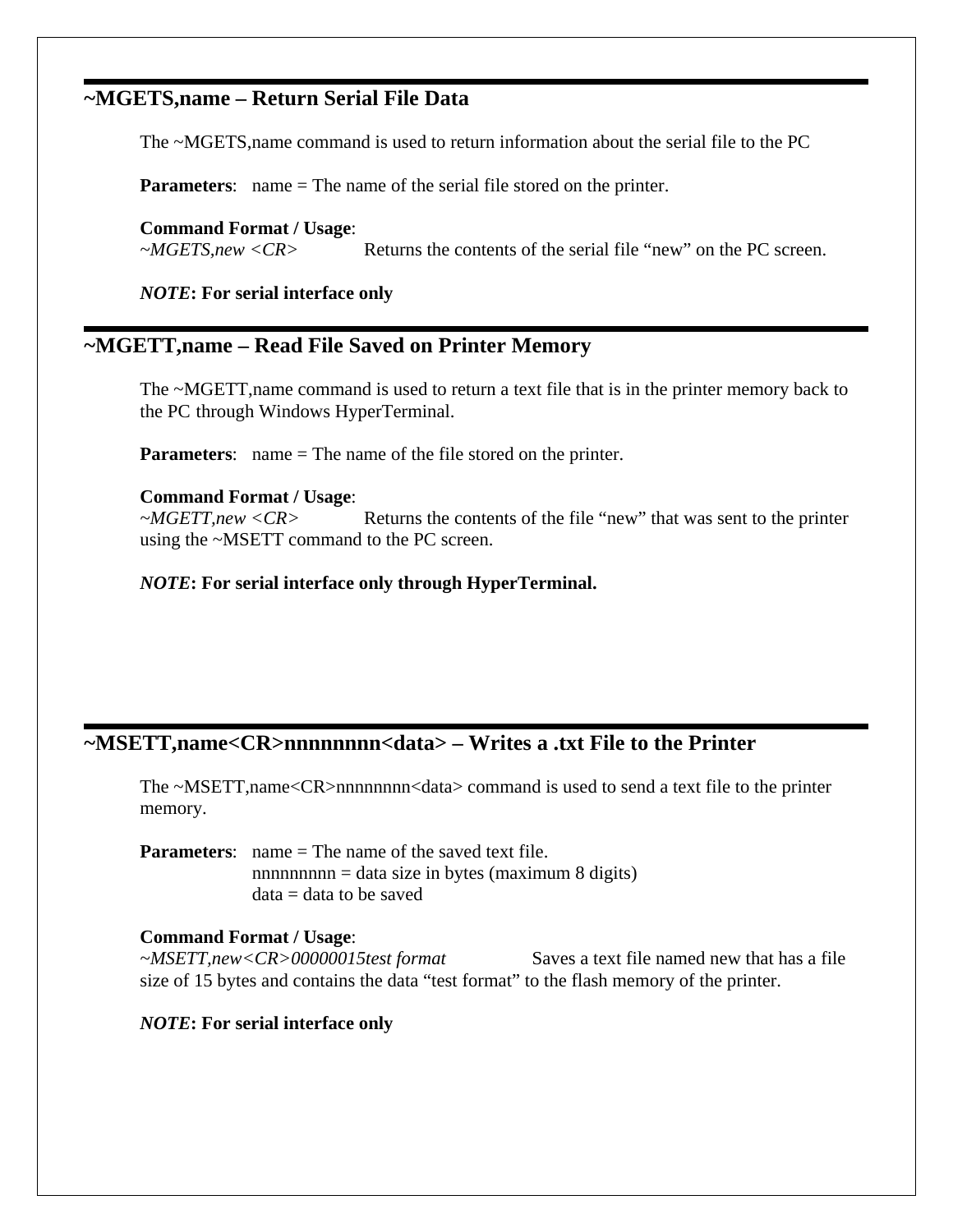#### <span id="page-28-0"></span>**Px – ~ Print Last Label**

The ~Px command repeatedly prints the indicated number of labels using the last label format. An incrementing/decrementing serialized number ( $\textdegree$ C0) will continue where it left off last.

**Parameters**:  $x = a$  positive numeric value from 1 to 32767.

**Command Format / Usage:** 

*~P5 <CR>* Prints 5 batches starting from the last label format

### **justment ~Q±n – Row Offset Ad**

The  $\sim Q \pm n$  command is used to set the vertical offset of the label in dots. This is used if the format is printing too high or too low on the label.

**Parameters**:  $n = a$  numeric value from  $-100$  to 100

**Command Format / Usage**:

*~Q-10 <CR>* Sets the vertical offset 10 dots higher on the label than the default.

# $\nu$ **Rx** – Rotate Printing

The  $\sim$ Rx command is used to rotate the label format 180 degrees.

**Parameters**:  $x =$  label width in millimeters. 1 to 104 for the H-4xx printers. 1 to 168 for the H-6xx printers.

#### **Command Format / Usage:**

 Rotates the format 180 degrees with a label width of 100mm *~R100 <CR>*

*NOTE*: To return to the original print direction, set the x value greater than 104 or 168

*Example*:

| <b>Example</b>                      | <b>Description</b>              | <b>Result</b>  |
|-------------------------------------|---------------------------------|----------------|
| $\mathsf{L}40,2$                    | Label size is 40 mm(h) x 50     |                |
| <b>MW50</b>                         | mm(w); 2 mm gap                 |                |
| $^{\text{A}}\text{S6}$              |                                 | U7334 HSZP     |
| <b>^H10</b>                         |                                 | $\blacksquare$ |
| $\sim$ R50                          | Rotate the label format 180 for | <b>EXPLATE</b> |
| l^Q                                 | printing                        |                |
| AC, 35, 11, 1, 1, 1, 0, ROTATE      |                                 |                |
| BB, 20, 45, 2, 5, 50, 0, 1, 1234567 |                                 |                |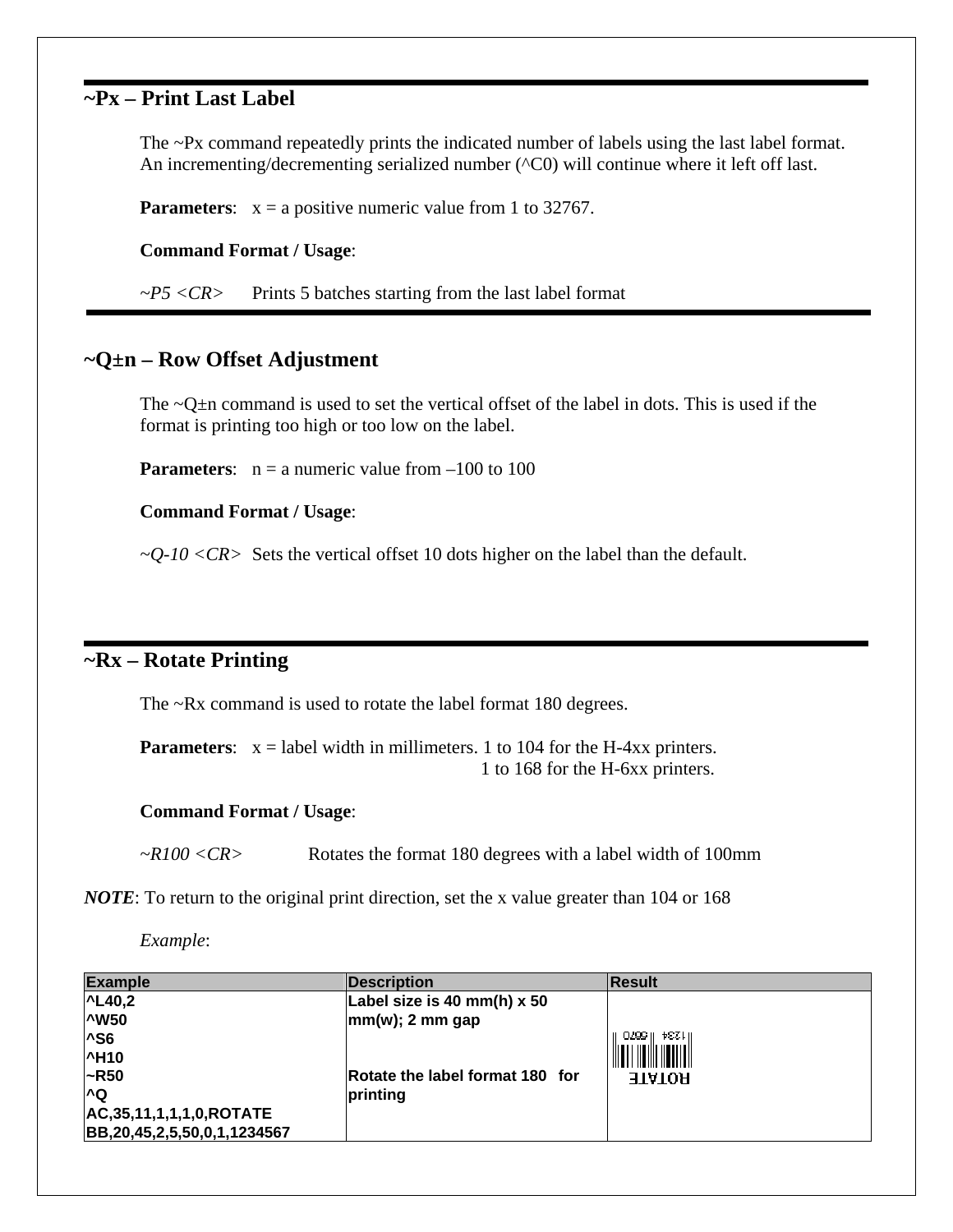

# <span id="page-29-0"></span>**~S,CANCEL – Cancel Command**

The ~S,CANCEL command cancels the print job. It is the same as if the user pressed the cancel button on the front panel of the printer.

**Parameters**: *None* 

**Command Format / Usage**:

 $-S, CANCEL < CR$  Cancels the print job in the printer.

# ~S,CHECK <CR> aa,nnnnn – Printer Status Check (H-400/H-600 Series ONLY)

The ~S,CHECK <CR> aa,nnnnn command retrieves the printer status.

**Parameters:**  $aa =$  printer status information  $00 =$  Ready

 $02$  = Paper jam or missed gap  $03 =$ Ribbon out  $04$  = Print head open  $06$  = Memory is full  $07 =$  Filename cannot be found  $08$  = Filename is Repeat  $09 =$  Syntax error  $21 =$  In Setting Mode  $22 =$  In Keyboard Mode  $50$  = Printer is printing  $60$  = Processing Data  $01$  = Paper out  $05 =$  Rewinder Full 07 08  $20 = \text{Pause}$ 

 $nnnn = number of remaining labels / 00000 - 32000$ 

#### **Command Format /Usage**

*~S,CHECK<CR> 03,4401* Return is ribbon out with 4401 labels left to print

# **S,DUMP – Puts the Printer in Dump Mode ~**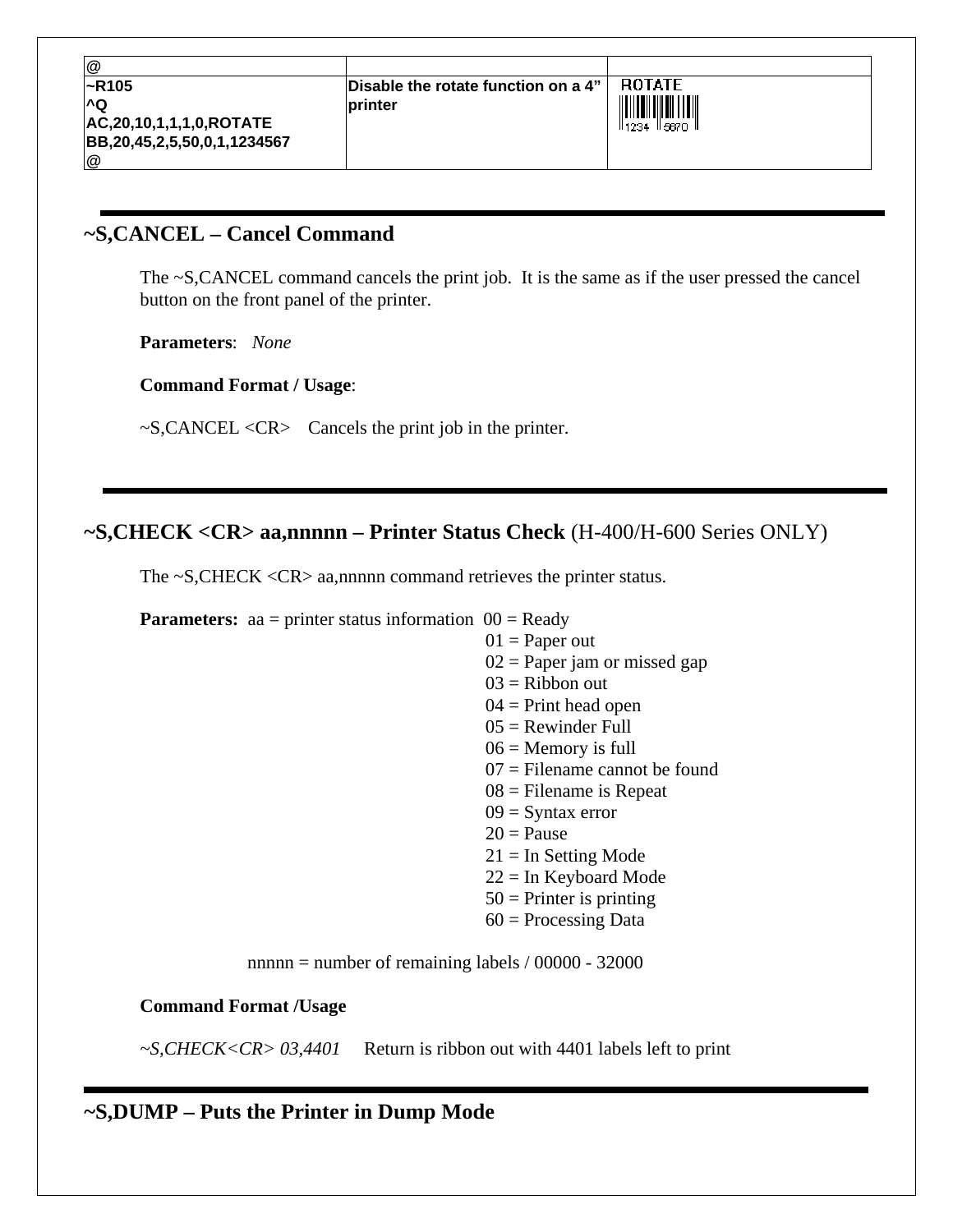<span id="page-30-0"></span>The ~S,DUMP command puts the printer in dump mode for troubleshooting purposes.

**Parameters**: *None* 

**Command Format / Usage**:

which the printer will print the commands sent to it in an ASCII text form.  $-S, DUMP < CR$  Puts the printer in dump mode. Dump mode is a function of the printer in

Note: Cycle the power on the printer to take the printer out of dump mode.

#### $\sim$ S,FEED – Form Feed

The  $\sim$ S, FEED command feeds the label stock to the next gap.

**Parameters**: *None* 

**Command Format / Usage**:

 $-S, FED < CR$  Feeds the label stock to the next gap.

### **S,PAUSE – Pause ~**

The ~S,PAUSE command is used to send an immediate pause to the printer.

**Parameters**: *None* 

**Command Format / Usage**: *~S,PAUSE <CR>* Pauses printing

# **~S,RESET – Reset**

The  $\sim$ S, RESET command is used to reset the printer. It is an immediate command..

**Parameters**: *None* 

**Command Format / Usage**:

Resets the printer  $-S, RESET < CR$ 

#### $\sim$ S,SENSOR – Sets Sensor Mode

The  $\sim$ S, SENSOR command is used to autosense the gap in the label stock. It is an immediate command. It is the same as doing an Auto Sensing on the front panel of the printer.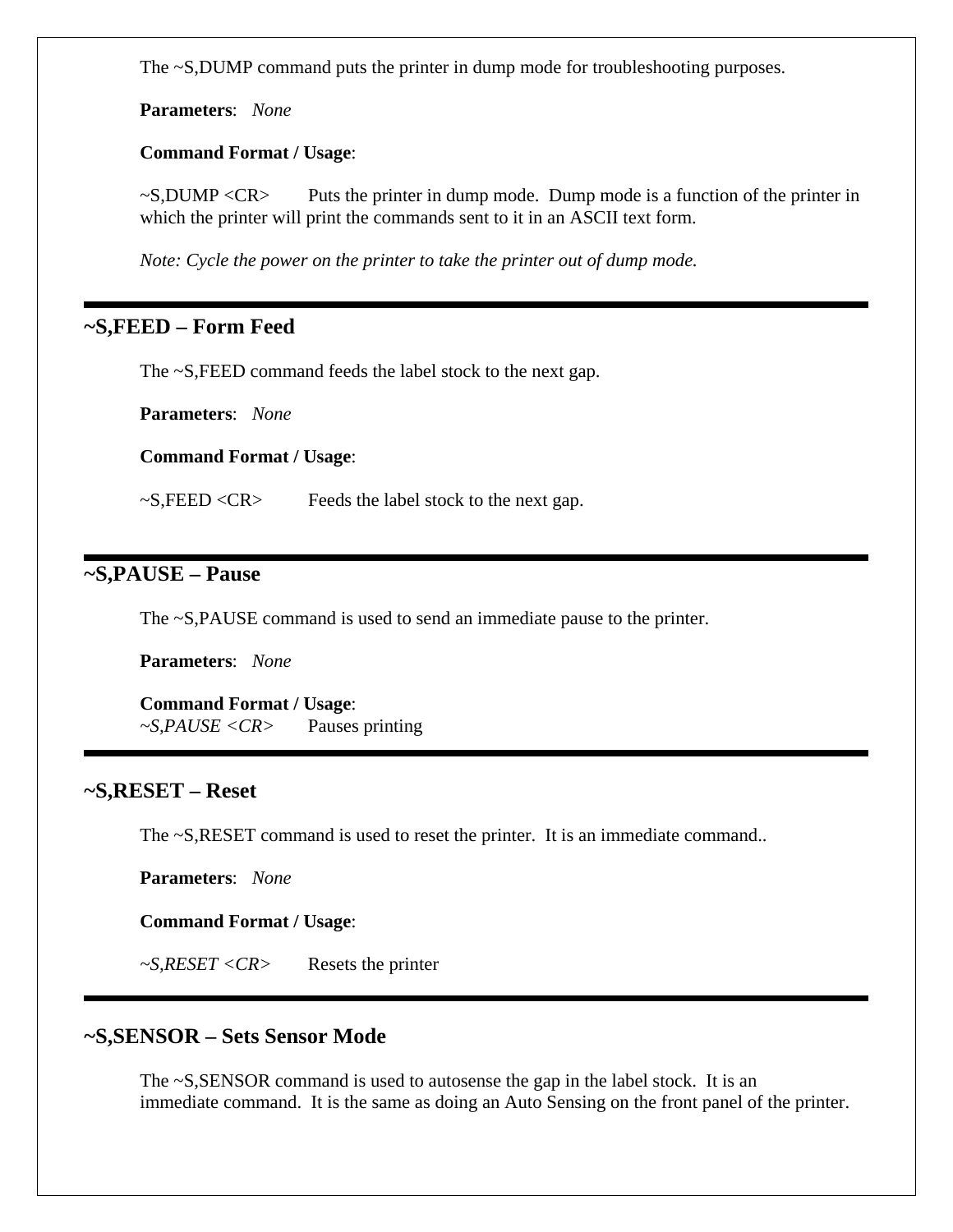<span id="page-31-0"></span>**Parameters**: *None* 

#### **Command Format / Usage**:

*~S,SENSOR* Autosenses the gap in the label stock.

### $\sim$ S,UNPAUSE – Un-Pause

The  $\sim$ S,UNPAUSE command is used to reverse the effect of the  $\sim$ S,PAUSE command when printing via Serial.

**Parameters**: *None* 

**Command Format / Usage**:

*~S,UNPAUSE <CR>* Un-Pauses printing

# **T – Test Print Head ~**

The ~T command immediately prints a pattern for the user to determine if the print head is damaged.

**Parameters**: *None* 

#### **Command Format / Usage**:

| $-T < CR$ |  | Prints a print head test page |  |
|-----------|--|-------------------------------|--|
|-----------|--|-------------------------------|--|

*Example*:

| <b>Example</b> | <b>Result</b> |
|----------------|---------------|
| $\tilde{}$     |               |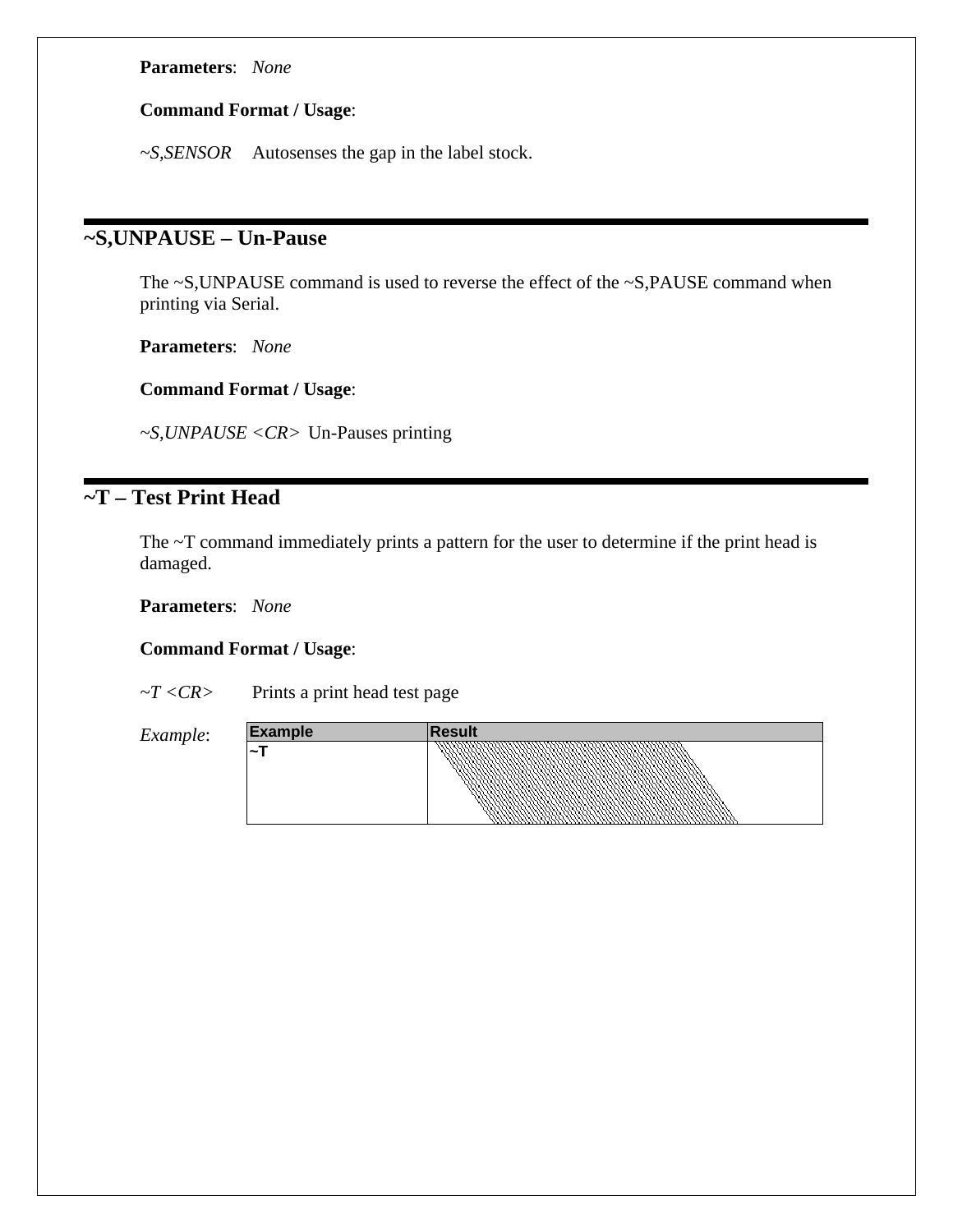# <span id="page-32-0"></span>**~V – Print Version Message**

The ~V command prints the firmware version and feeds to the next label.

**Parameters**: *None* 

#### **Command Format / Usage**:

 $\sim$ V  $\langle$ CR $>$  Returns the firmware version

*Example*:

| <b>Example</b> | <b>Result</b>                |
|----------------|------------------------------|
| ¦~N            | $\#$ # # H-426 # # #         |
|                |                              |
|                | $\sharp$ # # VER. X.XX # # # |

# **~X7 – Print Database Information**

The ~X7 command prints a test label displaying the database data stored in the printer's memory, as well as available memory in the printer.

**Parameters**: *None* 

**Command Format / Usage**:

*~X7 <CR>* Prints number of Databases in memory and Free Memory Space in bytes.

# **~X8 – Print Serial Files Information**

The ~X8 command prints a test label displaying the number and names of serial files stored in the printer's memory, as well as available memory in the printer.

**Parameters**: *None* 

#### **Command Format / Usage**:

*~X8 <CR>* Prints number of Serial Files in memory and Free Memory Space in bytes.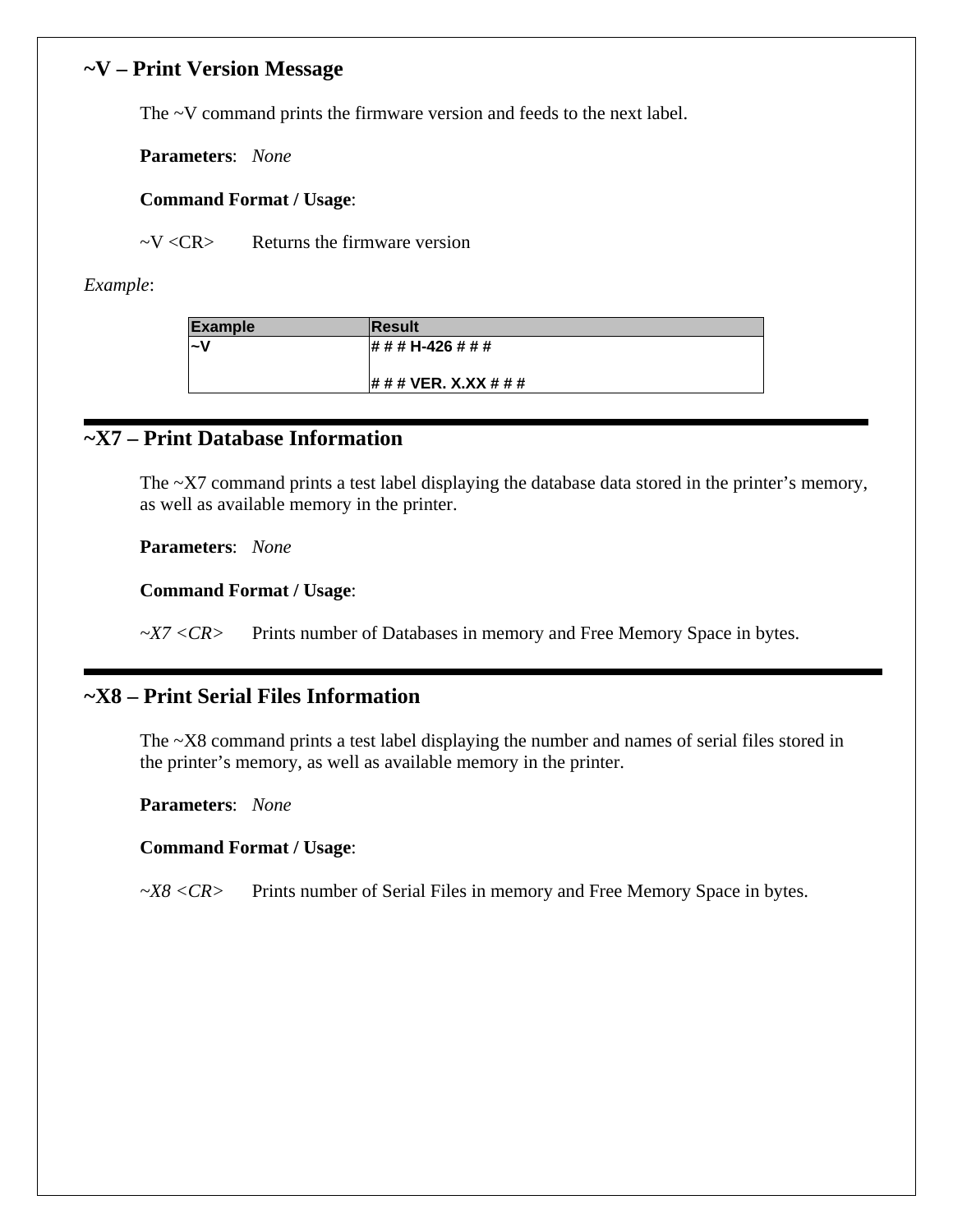# <span id="page-33-0"></span>**~Xn – Available space & object names**

The  $\sim$ Xn command prints the available space in the printer memory in bytes and object names.

**Parameters:** Set n = 1 Print label format names and available space in memory.

- Set  $n = 2$  Print graphic names and available space in memory.
- Set  $n = 3$  Print Bitmapped font names and available space in memory.
- Set  $n = 4$  Print the name of the label formats, graphics, fonts, and available space in memory.
- Set  $n = 5$  Print Asian font names and available space in memory
- Set  $n = 6$  Display the total printed length on the LCD

#### **Command Format / Usage**:

*~X1 <CR>* Prints the format names in memory and available space in memory.

# **~Z – Reset Printer – (Non-immediate)**

The  $\sim$ Z command resets the printer. The command is non-immediate. The printer will finish any jobs that precede this command. Does not affect FLASH memory.

**Parameters**: *None* 

#### **Command Format / Usage**:

*~Z <CR>* Resets the printer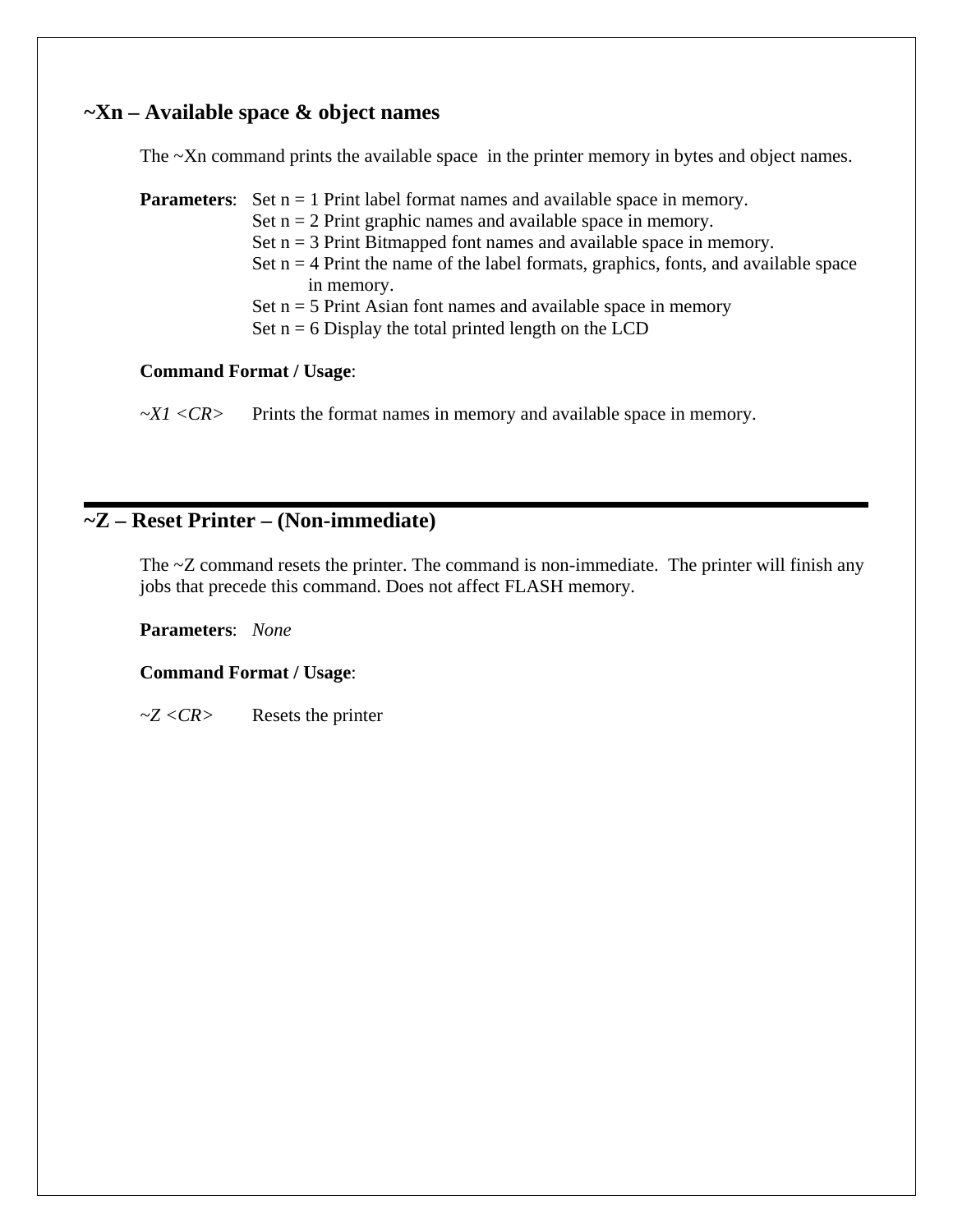# <span id="page-34-0"></span>Label Formatting Commands

Label formatting commands define the field data, such as Line, Rectangle, Barcode, Text and images.

#### **Setting the X and Y values**:



# **At,x,y,x\_mul,y\_mul,gap,rotation,data - Text (internal Fonts)**

The At,x,y,x\_mul,y\_mul,gap,rotation,data command is used to print text using internal fonts.

**Parameters:**  $t =$  an alpha character from A to L to specify a font. (see table)  $x = Top$  Left Horizontal position of text (in dots)  $y = Top$  Left Vertical position of text (in dots) x  $mu$  = Horizontally magnified up to 8 times as large y\_mul = Vertically magnified up to 8 times as large gap = Additional Distance to add between characters (in dots) rotation  $=$  Add  $\dot{\mathbf{T}}$  to field orientation for the field to print inverse(white on black)  $0 = normal$  $1 =$ rotated 90 degrees  $2 =$  rotated 180 degrees  $3 =$  rotated 270 degrees  $data = A$  string up to 239 characters long, that can be a Constant, Date/Time information, a serial variable, or variable data

#### **Command Format / Usage**:

*AA,10,10,3,3,10,0,TEST <CR>* Prints the word TEST starting at 10,10 and multiplying the font by a factor of 3, and an additional gap of 10

|               |               |                               |      | Tone by a factor of $\mathcal{I}$ , and an additional gap of To |                                     |  |  |
|---------------|---------------|-------------------------------|------|-----------------------------------------------------------------|-------------------------------------|--|--|
| <b>203DPI</b> |               |                               |      | <b>300DPI</b>                                                   |                                     |  |  |
| Font          | <b>Points</b> | <b>Font Style</b>             | Font | <b>Points</b>                                                   | <b>Font Style</b>                   |  |  |
| A             | 6             | CG Triumvirate                | A    | 4                                                               | CG Triumvirate                      |  |  |
| B             | 8             | CG Triumvirate                | B    | 5.3                                                             | CG Triumvirate                      |  |  |
| C             | 10            | CG Triumvirate                | C    | 6.7                                                             | CG Triumvirate                      |  |  |
| D             | 12            | CG Triumvirate                | D    | 8                                                               | CG Triumvirate                      |  |  |
| Е             | 14            | CG Triumvirate                | E    | 9.3                                                             | CG Triumvirate                      |  |  |
| F             | 18            | CG Triumvirate                | F    | 12                                                              | CG Triumvirate                      |  |  |
| G             | 24            | CG Triumvirate                | G    | 16                                                              | CG Triumvirate                      |  |  |
| H             | 30            | CG Triumvirate                | H    | 20                                                              | CG Triumvirate                      |  |  |
|               |               | 16x26 dots for US ASCII 8 bit |      | 24                                                              | CG Triumvirate                      |  |  |
|               |               |                               |      |                                                                 | $10.7x17.3$ dots for US ASCII 8 bit |  |  |
| K             |               | OCR-B                         | K    |                                                                 | OCR-B                               |  |  |
| L             |               | OCR-A                         |      |                                                                 | OCR-A                               |  |  |
|               |               |                               |      |                                                                 |                                     |  |  |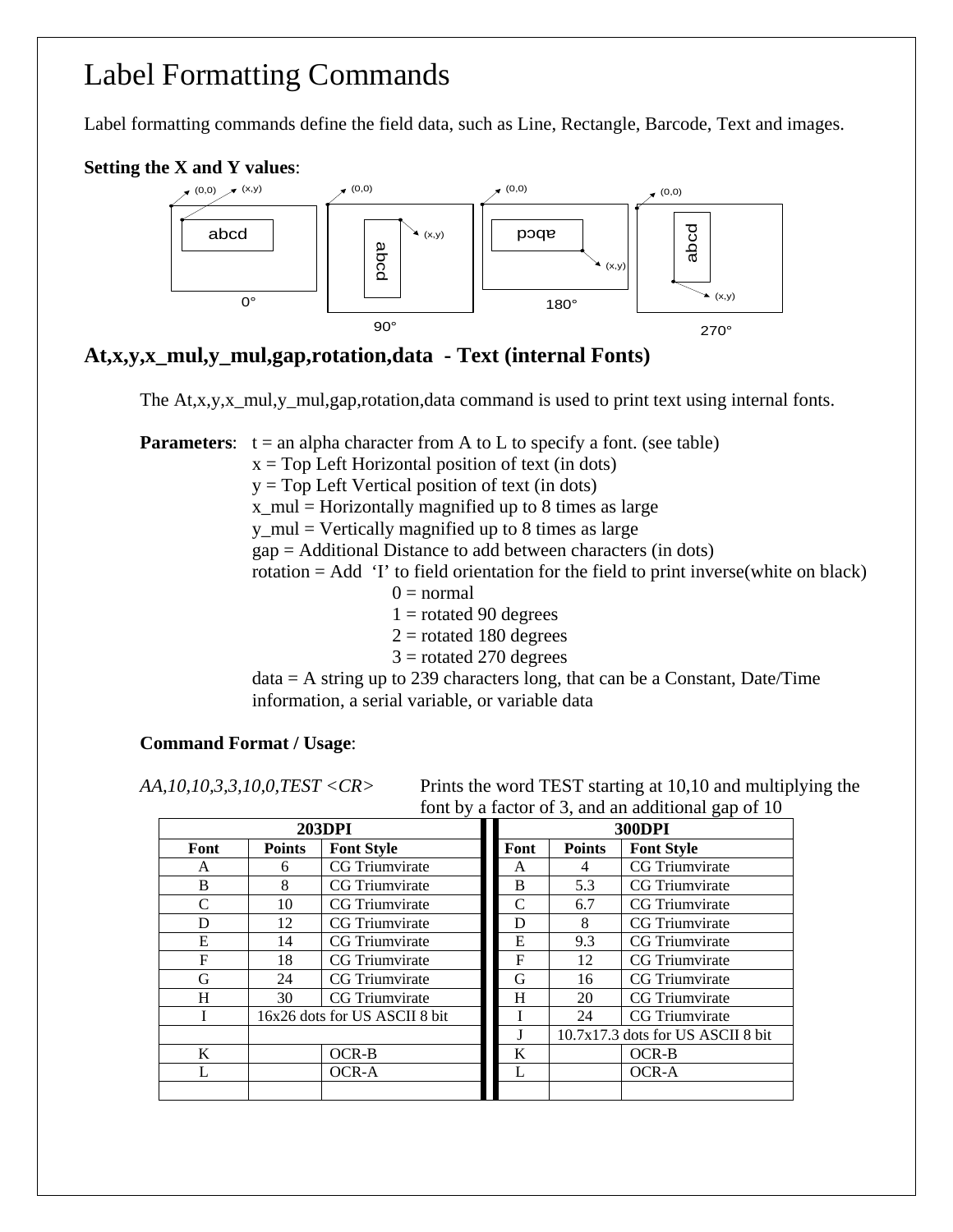# <span id="page-35-0"></span>**ATt,x,y,w,h,g,r,r1,r2,data – TrueType Font (external)** (H-400/H-600 Series ONLY)

The ATt,x,y,w,h,g,r[I],r1,r2,data command is used to print downloaded TrueType fonts.

**Parameters:**  $t = TrueType$  Font name (values are A through Z).  $x = Top$  Left Horizontal position of text (in dots)  $y = Top$  Left Vertical position of text (in dots)  $w = width$  (in dots) Accepted values:0 to 1800  $h =$  height (in dots) Accepted values: 8 to 1800  $g =$  space of character (in dots) Accepted values:8 to 1800 r = orientation/contrast Add 'I' to field orientation for the field to print inverse(white on black)  $0 = normal$  $1 =$ rotated 90 degrees  $2 =$  rotated 180 degrees  $3 =$  rotated 270 degrees  $r1$  = reserve function for future use Default value is 0  $r2 =$  Use Windows-like font spacing (0=no 1=yes)  $data = A$  string up to 239 characters long, that can be a Constant, Date/Time information, a serial variable, or variable data

#### **Command Format / Usage**:

*ATA,10,10,20,20,0,0,0,1,TEST <CR>*Prints the word TEST with a font that has been downloaded to the printer named A, a horizontal coordinate of 10, a vertical coordinate of 10, a width of 20 dots and height of 20 dots, character space of 0, normal rotation using Windows-like font spacing.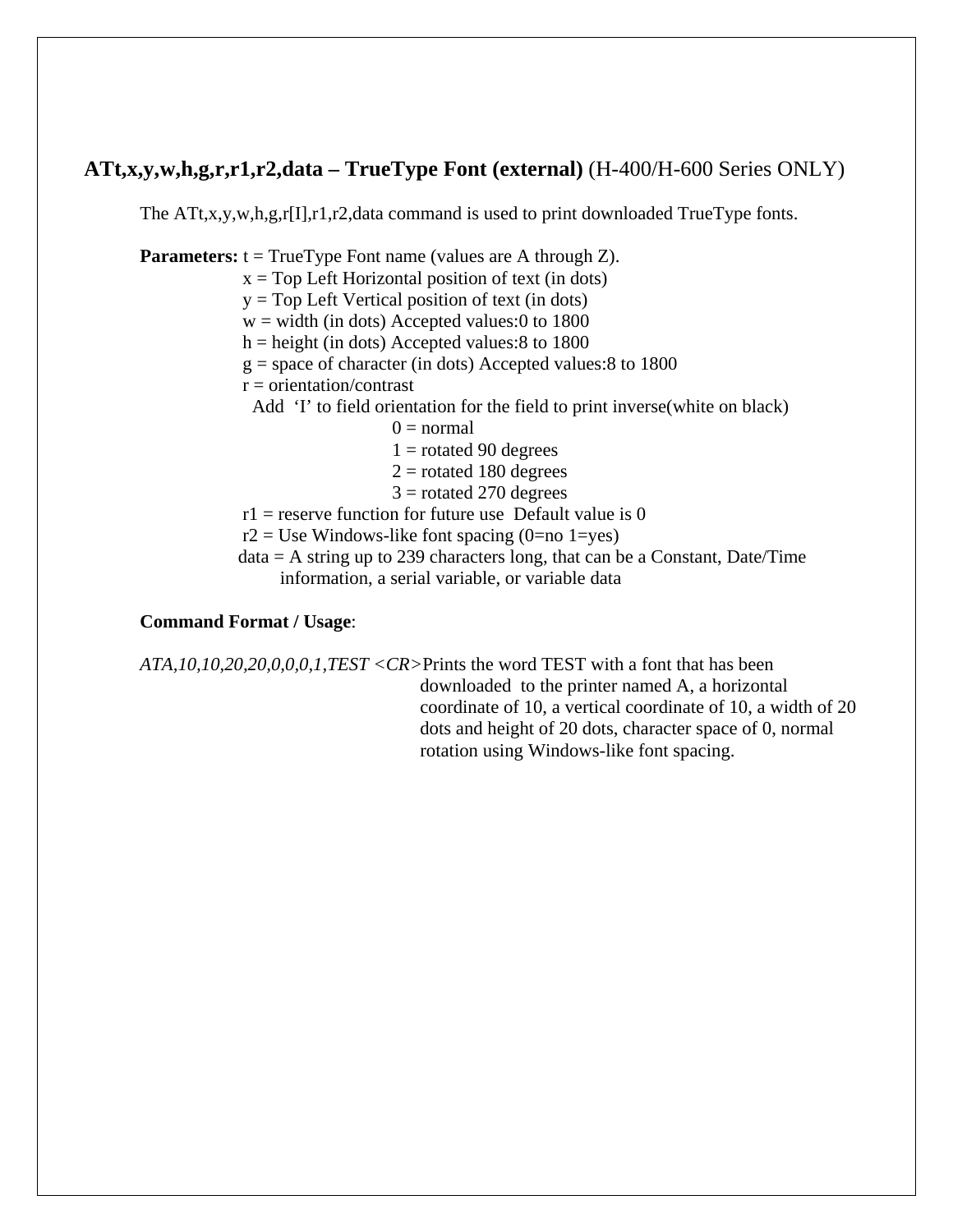# <span id="page-36-0"></span>**AT,x,y,w,h,g,r,r1,r2,data – TrueType Font (internal)** (H-400/H-600 Series ONLY)

The  $AT,x,y,w,h,g,r[1],r1,r2$ , data command is used to print the internal TrueType font.

**Parameters:**  $x = Top$  Left Horizontal position of text (in dots)  $y = Top$  Left Vertical position of text (in dots)  $w = width$  (in dots) Accepted values:8 to 1800  $h =$  height (in dots) Accepted values: 8 to 1800  $g =$ space of character (in dots) Accepted values:0 to 1800 r = orientation/contrast Add 'I' to field orientation for the field to print inverse(white on black)  $0 = normal$  $1 =$  rotated 90 degrees  $2 =$  rotated 180 degrees  $3 =$  rotated 270 degrees  $r1$  = reserve function for future use Default value is 0  $r2 =$  Use Windows-like font spacing (0=no 1=yes)  $data = A$  string up to 239 characters long, that can be a Constant, Date/Time information, a serial variable, or variable data

#### **Command Format / Usage**:

*AT,10,10,20,20,0,0,0,1,TEST <CR>* Prints the word TEST with a horizontal coordinate of 10, a vertical coordinate of 10, a width of 20 dots and height of 20 dots, character space of 0, normal rotation. using Windows-like font spacing

#### **Barcodes**

Bt,x,y,narrow,wide,height,rotation,readable,[length]<CR>data – Barcode

The Bt,x,y,narrow,wide,height,rotation,readable,[len<CR>] data command is used to print standard barcodes.

**Parameters:**  $t = Bar Code Type$ 

narrow  $= x$  dimension; a positive numeric value (in dots) with a maximum of 10 readable  $= 0$  for off, 1 for below left, 2 for above left, 3 for below center, 4 for above center, 5 for below right, 6 for above right. x = Bottom Left Horizontal Position y = Bottom Left Vertical Position wide = width of barcode  $height = height of barcode$ Set rotation  $= 0$  for 0, 1 for 90, 2 for 180, or 3 for 270 degrees.  $data = bar code data$ 

#### **Command Format / Usage**:

*BA,41,41,2,4,102,0,0,1234567890 <CR>* Prints a Code 39 Barcode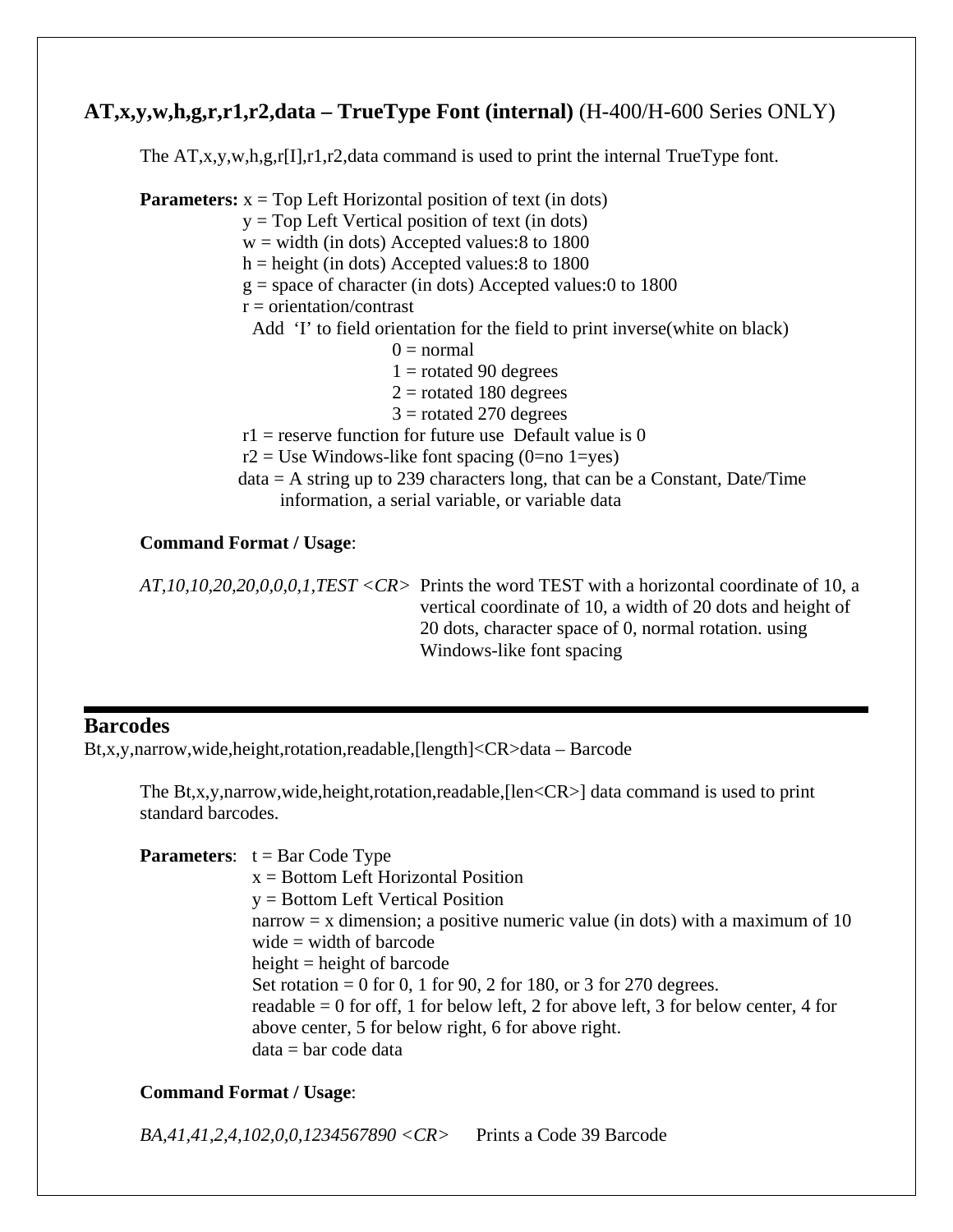<span id="page-37-0"></span>

| t            | Code                            | <b>Sample</b>                                                                                                          | t               | Code                                   | <b>Sample</b>                                                       |  |
|--------------|---------------------------------|------------------------------------------------------------------------------------------------------------------------|-----------------|----------------------------------------|---------------------------------------------------------------------|--|
| $\mathbf A$  | Code 39                         | <b>HERE IN THE REAL PROPERTY</b>                                                                                       | N               | I 2 of 5                               |                                                                     |  |
| A2           | Code 39 w/Check Digit           | CODE39                                                                                                                 | N2              | I 2 of 5 with<br>UPC A Check digit     | 4321                                                                |  |
| B            | EAN <sub>8</sub>                | 1234 15670 1                                                                                                           | $\mathbf 0$     | Codabar                                | ABCD.                                                               |  |
| $\mathbf C$  | EAN $8 -$ Add On 2              | 12<br>$\begin{tabular}{c} \hline \textbf{  } \textbf{  } \textbf{  } \textbf{  } \end{tabular}$<br>1234 5670           | ${\bf P}$       | Code 93                                | CODE 93                                                             |  |
| D            | EAN $8 -$ Add On 5              | 12345<br>ll 1234 ll 5670 ll                                                                                            | Q               | Code 128 (Auto)                        |                                                                     |  |
| E            | EAN <sub>13</sub>               | <b>I</b> ssot28<br>1                                                                                                   | $\overline{Q}2$ | Code 128 (subset A/B/C)                |                                                                     |  |
| $\mathbf{F}$ | EAN $13 -$ Add On 2             | 12<br>$\  \ \ $<br>1 234567<br>$II$ 890128                                                                             | Q3              | Code 128 (Auto w/len)                  | <b>CODE 128</b>                                                     |  |
| G            | EAN 13 - Add On 5               | 12345<br>1234567<br>ll 890128<br>1                                                                                     | Q <sub>4</sub>  | Code 128<br>(subset $A/B/C$ w/len)     |                                                                     |  |
| H            | <b>UPCA</b>                     | 23456                                                                                                                  | $\mathbf R$     | <b>UCC 128</b>                         | (12) 34567890                                                       |  |
| I            | UPC $A - Add On 2$              | 12<br>$\  \ $ , $\  \ $<br>IIII 23456<br>II 78901                                                                      | S               | Postnet                                | labdahalabdahalabd                                                  |  |
| ${\bf J}$    | $UPC A - Add On 5$              | 12345<br>IIII 23456.<br>$\mathbf{2}$                                                                                   | T               | <b>DUN 14 ONLY 90</b>                  |                                                                     |  |
| $\mathbf K$  | <b>UPCE</b>                     | 0 ll 234567<br>⊪з                                                                                                      | U               | <b>EAN 128</b>                         | <b>EAN 128</b>                                                      |  |
| L            | UPC $E - Add On 2$              | 12<br>$\begin{tabular}{c} \hline \quad \quad & \quad \quad & \quad \quad \\ \hline \end{tabular}$<br>O II 234567<br>⊪з | $\mathbf{V}$    | <b>RPS 128</b>                         |                                                                     |  |
| M            | UPC $E - Add On 5$              | 12345<br>   <b>  </b>               <br>11 s III<br>o 1234567                                                          | W               | China Post Code                        |                                                                     |  |
| 50           | GS1 DataBar<br>Omnidirectional  | (01) 01<br>234567890128                                                                                                | 51              | GS1 DataBar Truncated                  | (01) 01234567890128                                                 |  |
| 52           | <b>GS1 DataBar Stacked</b>      | UNECCLECTION<br>Winner (Mini)<br>(01) 01234567890128                                                                   | 53              | GS1 DataBar Stacked<br>Omnidirectional | <b>INTERSANZA DE DEL</b><br>Intersanza de Del<br>(01)01234567890128 |  |
| 54           | <b>GS1 DataBar Limited</b>      | ESA SUA DEPARTEMENTA<br>International de la proposition<br>(01) 01234567890128                                         | 55              | GS1 DataBar Expanded                   | <u> Ulisandellungs</u> kanl<br>0123456789012                        |  |
| 56           | GS1 DataBar Expanded<br>Stacked | <u>uvsevanovas k</u> ul<br>0123456789012                                                                               |                 |                                        |                                                                     |  |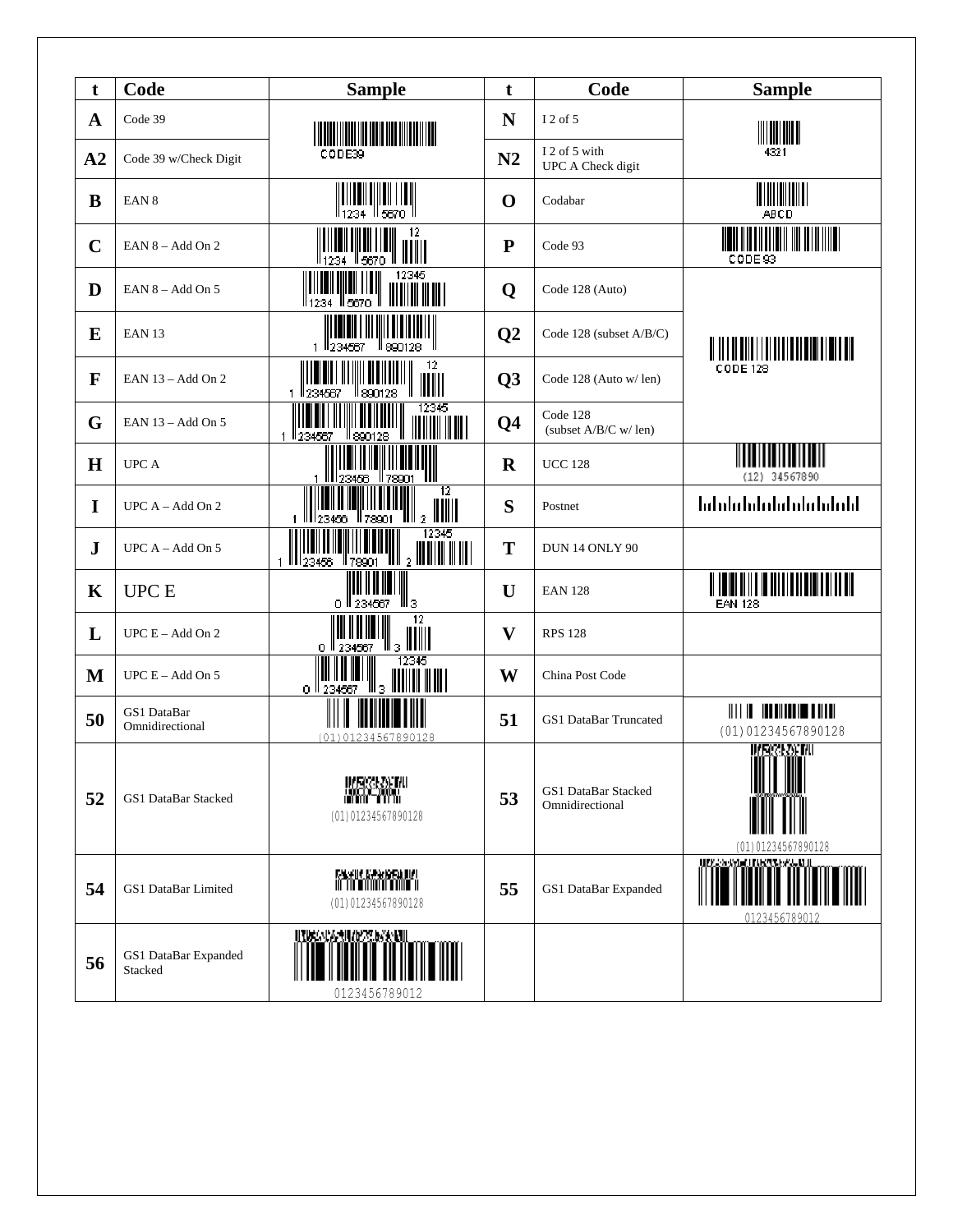<span id="page-38-0"></span>**PDF 417** 



#### **PBx, y, w, h, r, c, ec, len [, rotation] <CR> data**

The PBx,y,w,h,r,c,ec,len[,rotation] command is used to print a PDF 417 barcode by specifying the height and width dimensions of the barcode.

**Parameters:**  $x =$  Bottom Left Horizontal Position

y = Bottom Left Vertical Position

- $w =$  Width (x dimension) of the narrowest element (bar or space) in the barcode
	- $h =$  Height (y dimension) of each barcode row in the symbol (Dots)
	- $r =$ Number of barcode rows, from 3 to 90. Set  $r = 0$  for All
	- $c =$ Number of barcode columns, from 1 to 10. Set  $c = 0$  for All
	- $ec = Error correction level (from 0 to 8)$

len = Number of encoded data bytes, including carriage returns, and line feed rotation  $= 0$  for 0 degrees, 1 for 90 degrees, 2 for 180 degrees, 3 for 270 degrees

#### **Command Format / Usage**:

*67890* Prints PDF417 Barcode *PB20,20,2,10,6,10,0,140,0 <CR> 123456789012345*

#### Px, y, w, hm, r, c, ec, len[, rotation] <CR> data

The Px,y,w,hm,r,c,ec,len[,rotation] command is used to print a PDF 417 barcode by specifying the width and height multipliers.

**Parameters:**  $x =$  Bottom Left Horizontal Position

y = Bottom Left Vertical Position

 $w =$  Width (x dimension) of the narrowest element (bar or space) in the barcode  $hm = Height Multiplier (x dimension * hm = y dimension)$  of each row. (in dots)  $r =$ Number of barcode rows, from 3 to 90. Set  $r = 0$  for All

 $c =$  Number of barcode columns, from 1 to 10. Set  $c = 0$  for All

 $ec = Error correction level (from 0 to 8)$ 

len = Number of encoded data bytes, including carriage returns, and line feed rotation  $= 0$  for 0 degrees, 1 for 90 degrees, 2 for 180 degrees, 3 for 270 degrees

#### **Command Format / Usage**: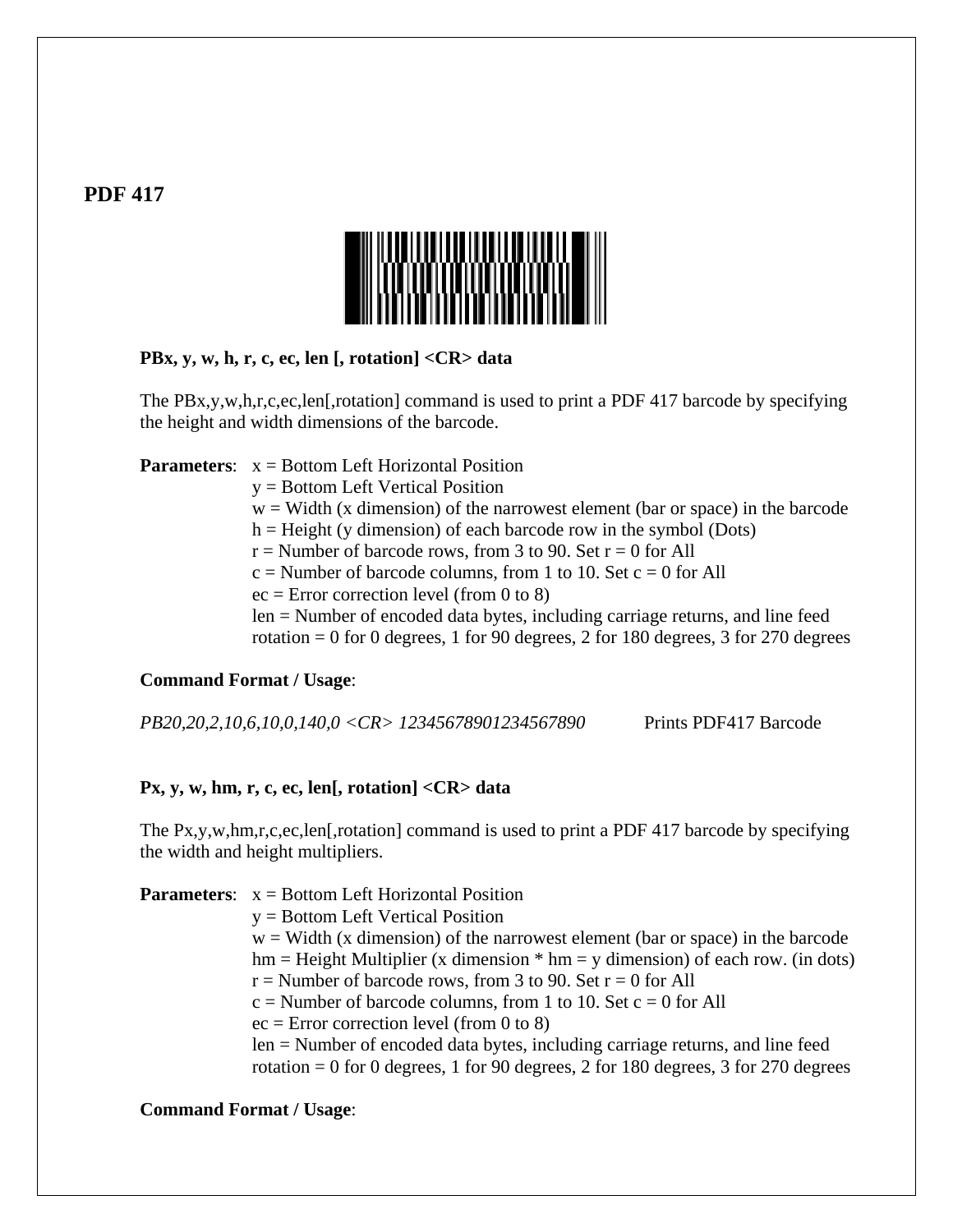#### <span id="page-39-0"></span>*P20,20,2,5,6,10,0,140,0 <CR> 12345678901234567890* Prints PDF417 Barcode  **<CR> &\*data&\* PCx,y,w,h,r,c,ec,max\_len[,rotation]**

The  $PCx, y, w, h, r, c, ec, max\_len[$ , rotation] command is used to print a PDF417 barcode by specifying the maximum number of characters.

 max\_len = Max number of encoded data bytes **Parameters**: Same as the Px command except for:

#### **Command Format / Usage**:

PC20,20,2,10,6,10,0,140,0 <CR> Prints PDF417 barcode

# **Maxicode**



#### **M[B]x, y, sno, nos, mode, ccode, zip, class, rotation[, len] <CR> data**

The M[B]x,y,sno,nos,mode,ccode,zip,class,rotation<CR>data command is used to print 2 dimensional maxicode barcodes on the label.

 $sno = Symbol$  Number, in set of symbols (from 1 to 8)  $nos = Number of symbols in set of symbols. (from 1 to 8 sets)$  zip = 9 digit Postal Code (padded zeros for 5 digit zip codes) class = service class, (3 digits numeric) rotation  $= 0$  for 0 degrees, 1 for 90 degrees, 2 for 180 degrees, 3 for 270 degrees data = Alpha Numeric data up to 84 characters **Parameters:** B: Use with the len variable when data contains control characters x = Bottom Left Horizontal position of barcode y = Bottom Left Vertical position of barcode mode = Mode of Maxicode  $(2, 3, 4 \text{ or } 6)$  $\text{code} = 3$  digit country code

# **Command Format / Usage**:

*42,1,1,4,000,442129815,333,0 <CR> 1234567890* Prints Maxicode Barcode *MB305,1*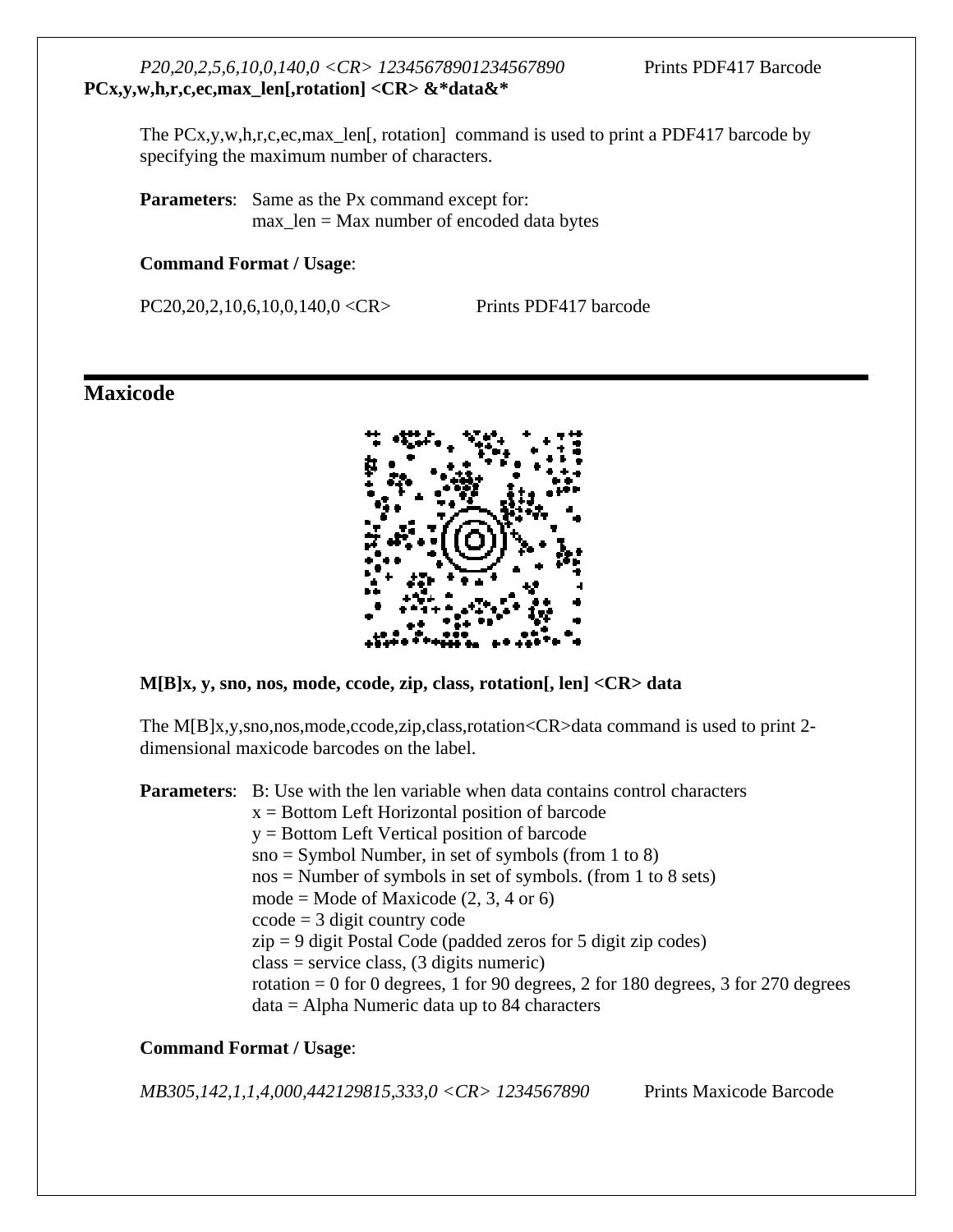# <span id="page-40-0"></span>**Datamatrix**



#### **X[R][B]x,y,narrow,rotateR,len <CR> data**



**Parameters:**  $R =$  Used only if rotation is needed

 $B =$  Used with R, only if the data contains control characters

 $x =$  Bottom Left Horizontal Position of the Barcode

y = Bottom Left Vertical Position of the Barcode

narrow = Barcode Multiplier (numeric value from 1 to 8)

rotate  $= 0$  for 0 degrees, 1 for 90 degrees, 2 for 180 degrees, 3 for 270 degrees. If an R is used after the degree number, a rectangular Datamatrix will be created. len = Length of the data

 $data = Barcelona$  data (maximum of 500 characters)

#### **mmand Format / Usage**: **Co**

XRB142,102,8,0,9 <CR>123465790Prints a Datamatrix Barcode

#### **GS1 D atabar**

Bt,x,y,narrow,wide,height,rotation,readable,[length] data<CR>

The Bt,x,y,narrow,wide,height,rotation,readable,[len< $CR$ >] data command is used to print GS1 Databar barcodes.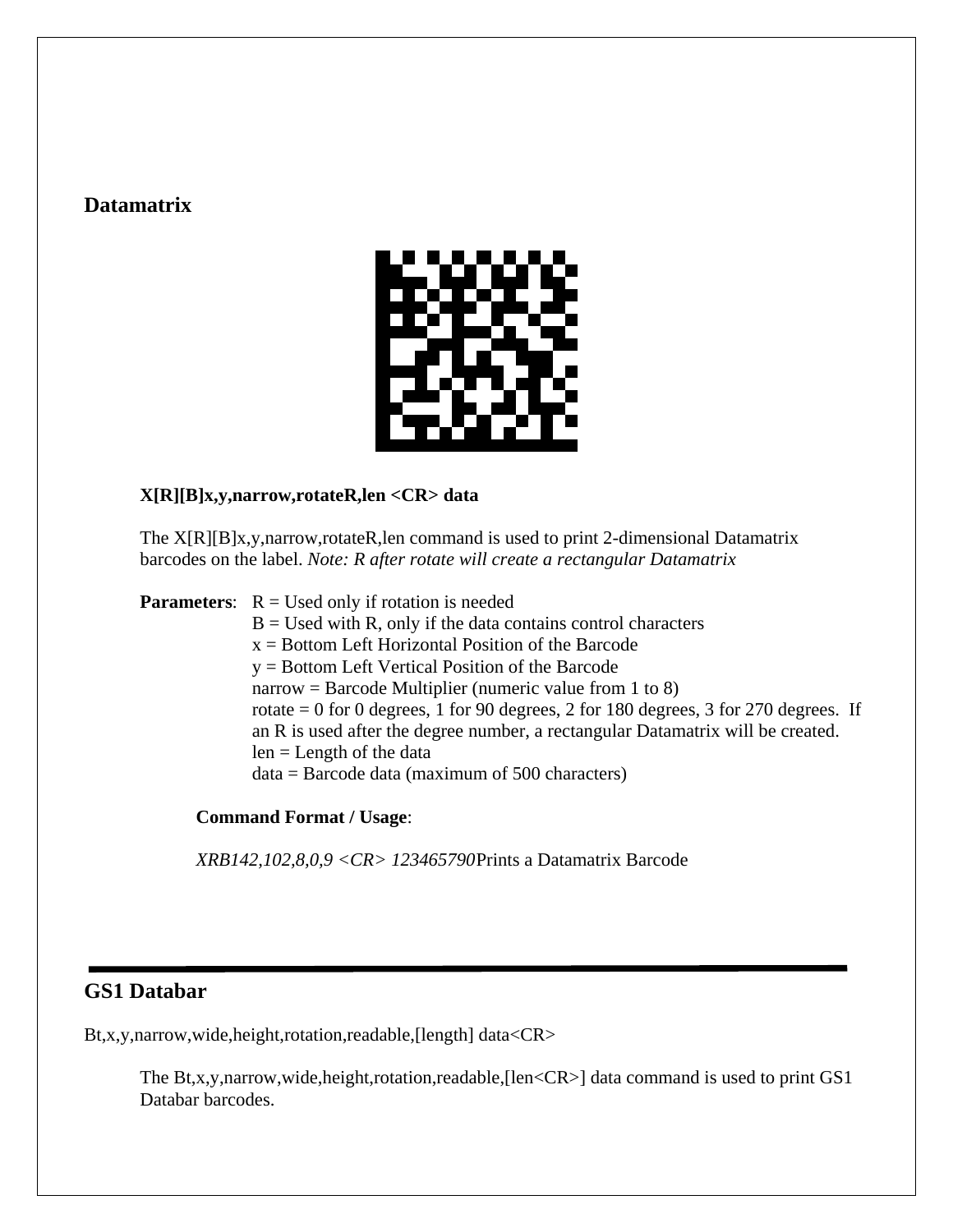**Parameters:**  $t = Bar Code Type$ 

 $t = 50$  = GS1 Databar Omnidirectional

- $t=51 = GS1$  Databar Truncated
- $t = 52 = GS1$  Databar Stacked
- $t = 53 = GS1$  Databar Stacked Omnidirectional
	- t=54 = GS1 Databar Limited
	- t=55 = GS1 Databar Expanded
	- t=56 = GS1 Databar Expanded Stacked
- $x = Bottom$  Left Horizontal Position
	- y = Bottom Left Vertical Position
- narrow  $= x$  dimension; a positive numeric value (in dots) with a maximum of 10 wide = width of barcode
	- $height = height of barcode$
	- Set rotation  $= 0$  for 0, 1 for 90, 2 for 180, or 3 for 270 degrees.
	- readable  $= 0$  for off, 1 for below left, 2 for above left, 3 for below center, 4 for above center, 5 for below right, 6 for above right.

 $data = bar code data$ 

#### **Command Format / Usage**:

*B50,41,41,2,4,102,0,0,1234567890 <CR>* Creates a GS1 Databar Omnidirectional Barcode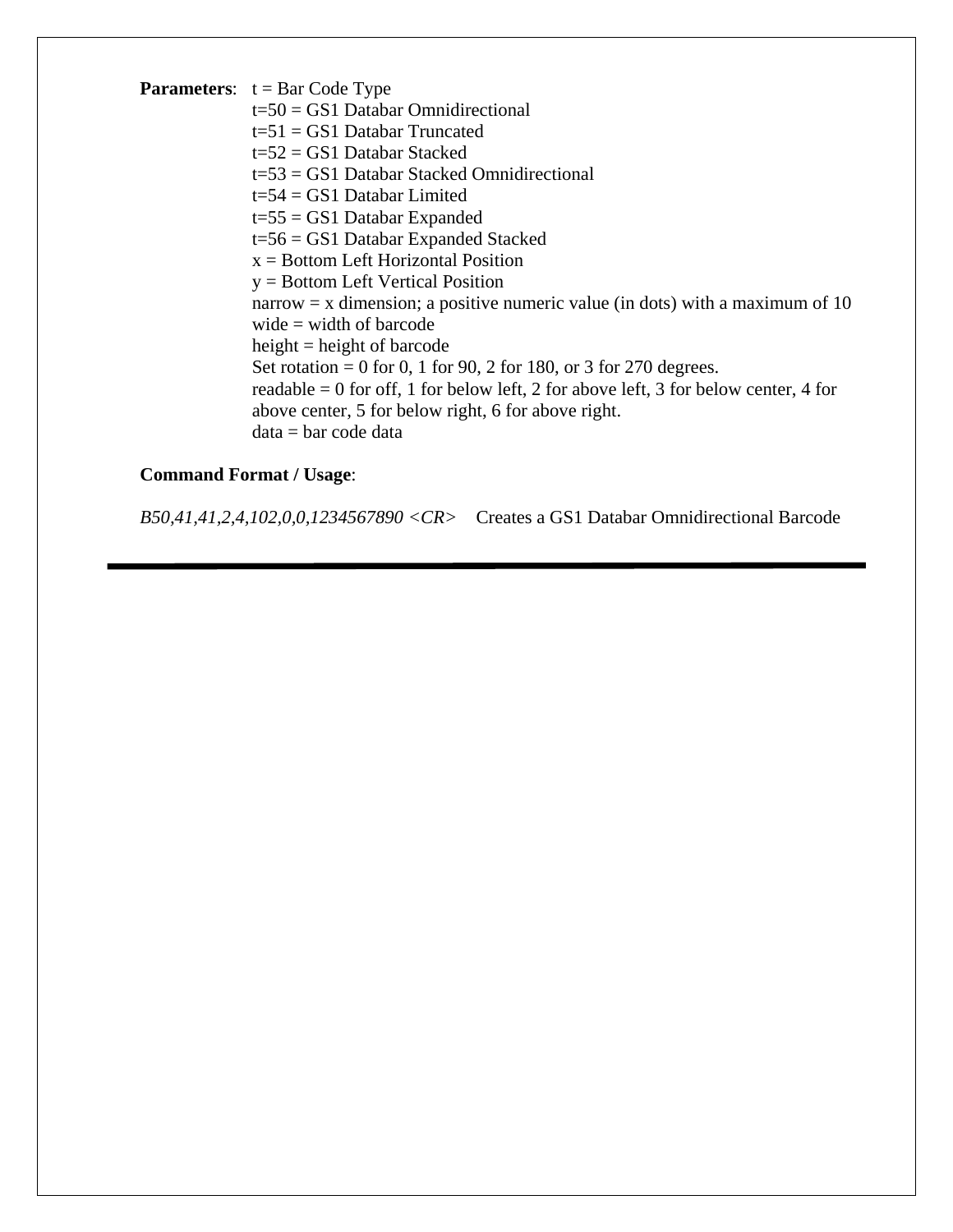# <span id="page-42-0"></span>**C#x,y,±value,z – Counter Link Serial File**

The C#x,y,±value,z command is used to increment the value stored in a serial file and print it on the label.

**Parameters:**  $x = \text{Index number}$  $y =$ Name of the serial file value = number to increment/decrement by Set  $z = B$  for a numeric value from 0 to 9 for Decimal, or Set  $z = A$  for hexadecimal, or Set  $z = C$  for Full Alpha Numeric (0~9 & A~Z)

#### **Command Format / Usage**:

*C#0,new, +1,B <CR>* Increments the "new" serial file by 1 in decimal

*Example*:

| $-L$ , SERIAL, new, 1234567895                                                                                             | creates new serial file called new and stores 1234567895                                                                                                                                               |
|----------------------------------------------------------------------------------------------------------------------------|--------------------------------------------------------------------------------------------------------------------------------------------------------------------------------------------------------|
| $^{\wedge}$ L60,0,0<br>$^{\wedge}P5$<br>$^{\wedge}Q$<br>$C#0, new,+1,B$<br>AG, 50, 137, 1, 1, 0, 0, ^C0<br>$^{\copyright}$ | Defines label size.<br>Sets number of copies to 5.<br>Starts label formatting.<br>Increments $\triangle CO$ ("new") by +1 in decimal<br>Prints the incremented number in font: "G"<br>Starts printing. |
| <b>PRINT RESULT</b>                                                                                                        |                                                                                                                                                                                                        |
| 1234567895                                                                                                                 |                                                                                                                                                                                                        |
| 1234567896                                                                                                                 |                                                                                                                                                                                                        |
| 1234567897                                                                                                                 |                                                                                                                                                                                                        |
| 1234567898                                                                                                                 |                                                                                                                                                                                                        |
| 1234567899                                                                                                                 |                                                                                                                                                                                                        |

*NOTE*: Turning the printer off, or starting a new batch will NOT restart the counter. It will continue to increment where it left off.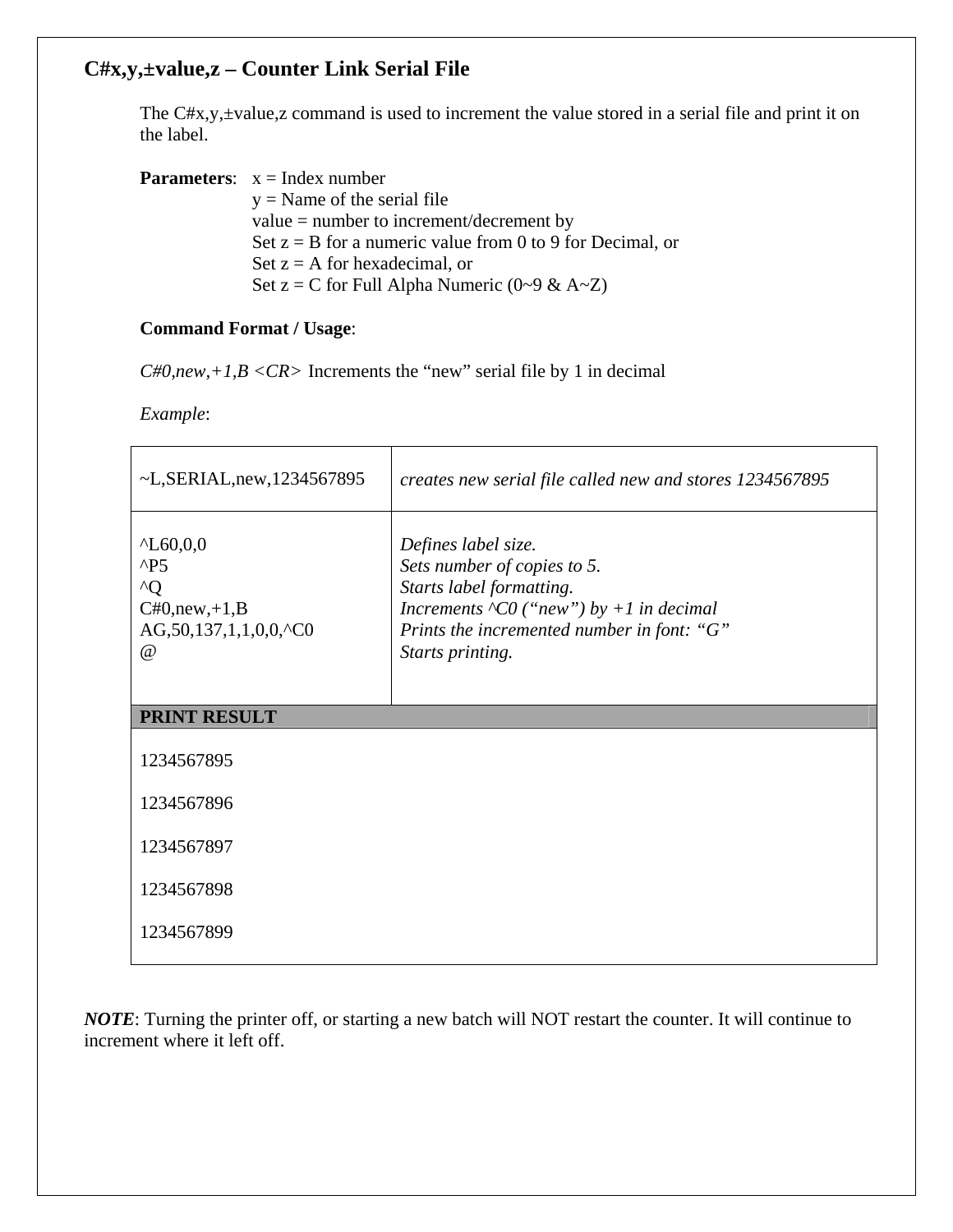# <span id="page-43-0"></span>**Cx,ys,±value,prompt – Serial Number Setting**

The Cx,ys,±value,prompt command is used to determine the settings of a serial file.

**Parameters:**  $x = a$  positive numeric value from 0 to 9 to specify a serial file Set  $y =$  none for normal decimal sequence, or Set  $y = A$  for hexadecimal sequence, or Set  $y = C$  for alphanumeric sequence.  $s =$ Start value of the serial variable  $\pm$ value = incrementation value of serial file prompt = used to specify a starting value at runtime.

#### **Command Format / Usage**:

 $C0,000,+1,0 < CR$  Increments by 1 in decimal, starting with 0.

# **Daa|bb|dd – Define Date Layout**

The Daa|bb|dd command sets the date format that will be printed with  $\Delta$  command. A maximum of 20 different date formats are supported for a single label.

**Parameters:** aa = Year:  $y2$  for 2 digit,  $y4$  for 4 digit

 $hh = M$ onth me = Month in 3 Character Format  $mn = M$ onth in numbers  $dd = 2$  digit day  $ji = 3$ -digit Julian day of the year  $ji2 = 2$ -digit year followed by the 3-digit Julian day of the year  $wy1 = 1$  digit week of year  $wy2 = 2$  digit week of year  $w1 = 3$  letter abbreviation for day of week  $wn = Day$  of week as number  $w2 = Day$  of week as complete name  $m2 =$ Month of year as complete name  $ml = Month of year as 3 letter abbreviation$  $|$  = Separator

#### **Command Format / Usage**:

 *Djj2 AC,58,34,1,1,0,0,Julian Date YYDDD: ^D Returns: Julian Date YYDDD: 04325*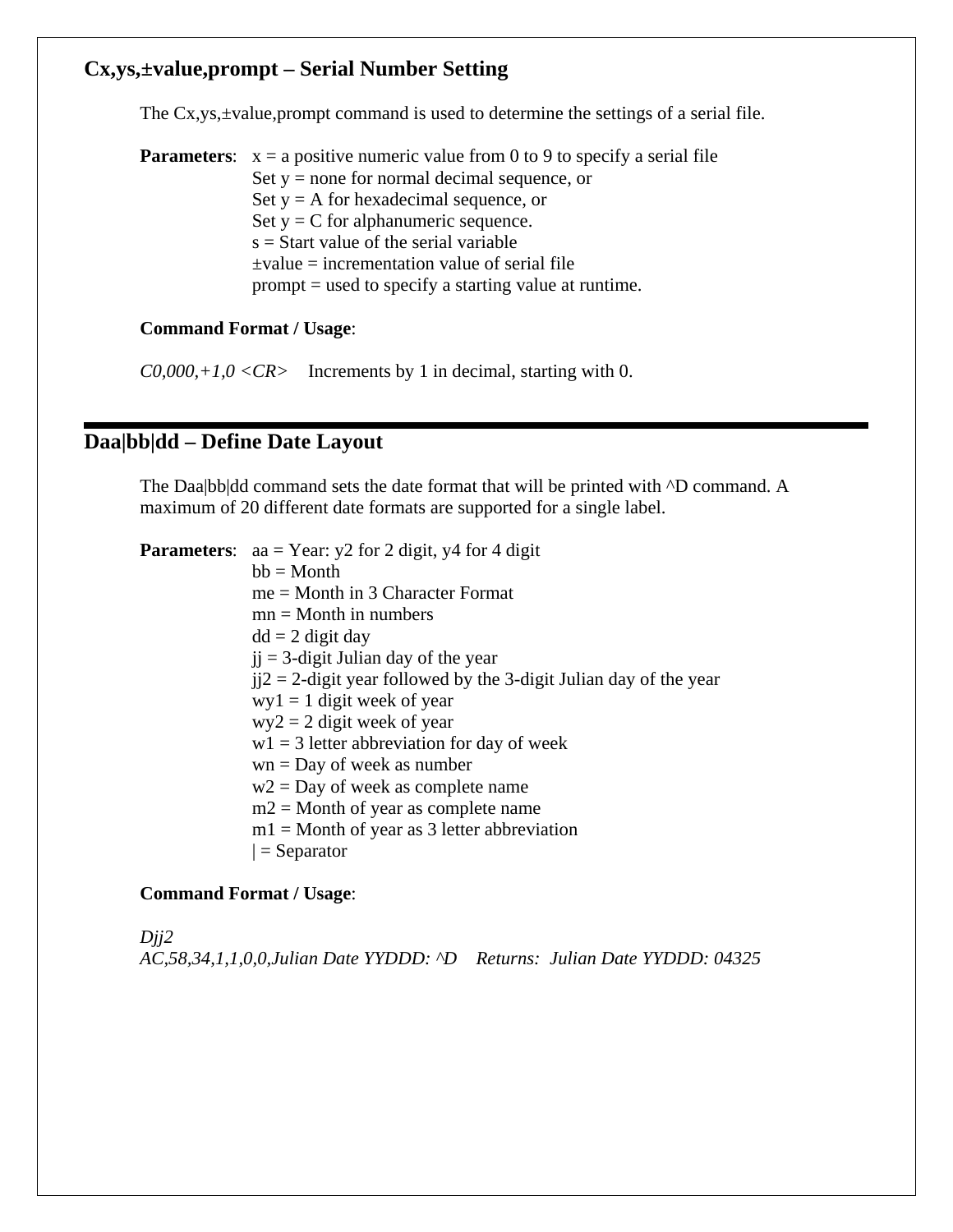<span id="page-44-0"></span>

| Change the date formatting | <b>Result</b> |
|----------------------------|---------------|
| Dy4-me-dd                  | 2000-MAY-29   |
| Dy4/mn/dd                  | 2000/05/29    |
| Dmn dd y4                  | 05 29 2000    |
| Dy4                        | 2000          |
| <b>Dme</b>                 | <b>MAY</b>    |
| <b>Ddd</b>                 | 09            |
| Dy4,me                     | 2000-MAY      |
| Dme-dd                     | <b>MAY-29</b> |
| dd1                        | 9             |
| mn1                        | 5             |
| w1                         | <b>MON</b>    |

# **Filedb,find,x,y – Find Specific Database Record**

The Filedb,find,x,y command is used to find a database record

**Parameters:**  $x = \text{fieldname}$  $y =$ compare data

**Command Format / Usage:** 

*V01,10,Input TOSTNUM V#LINKDB,TOSTCITY,V00* 

 *Filedb,FIND,TOSTNUM,V01* Finds the value of variable V01 in the Field 'TOSTNUM'

# **Filedb,move,x – Moves a pointer to a specific Database Record**

The Filedb,move,x command is used to move to a database record.

**Parameters:**  $x =$  number in database

 $x = FIRST$  $x =$  LAST  $x = \text{NEXT}$  $x = PRIOR$ 

**Command Format / Usage** 

FILEDB, MOVE, 3 Moves to be the third record *FILEDB, MOVE, FIRST* Moves to be the first record *FILEDB, MOVE, NEXT* Moves to be the next record

# **Filedb,open,x – Opens Database**

The Filedb,open,x command opens one database per format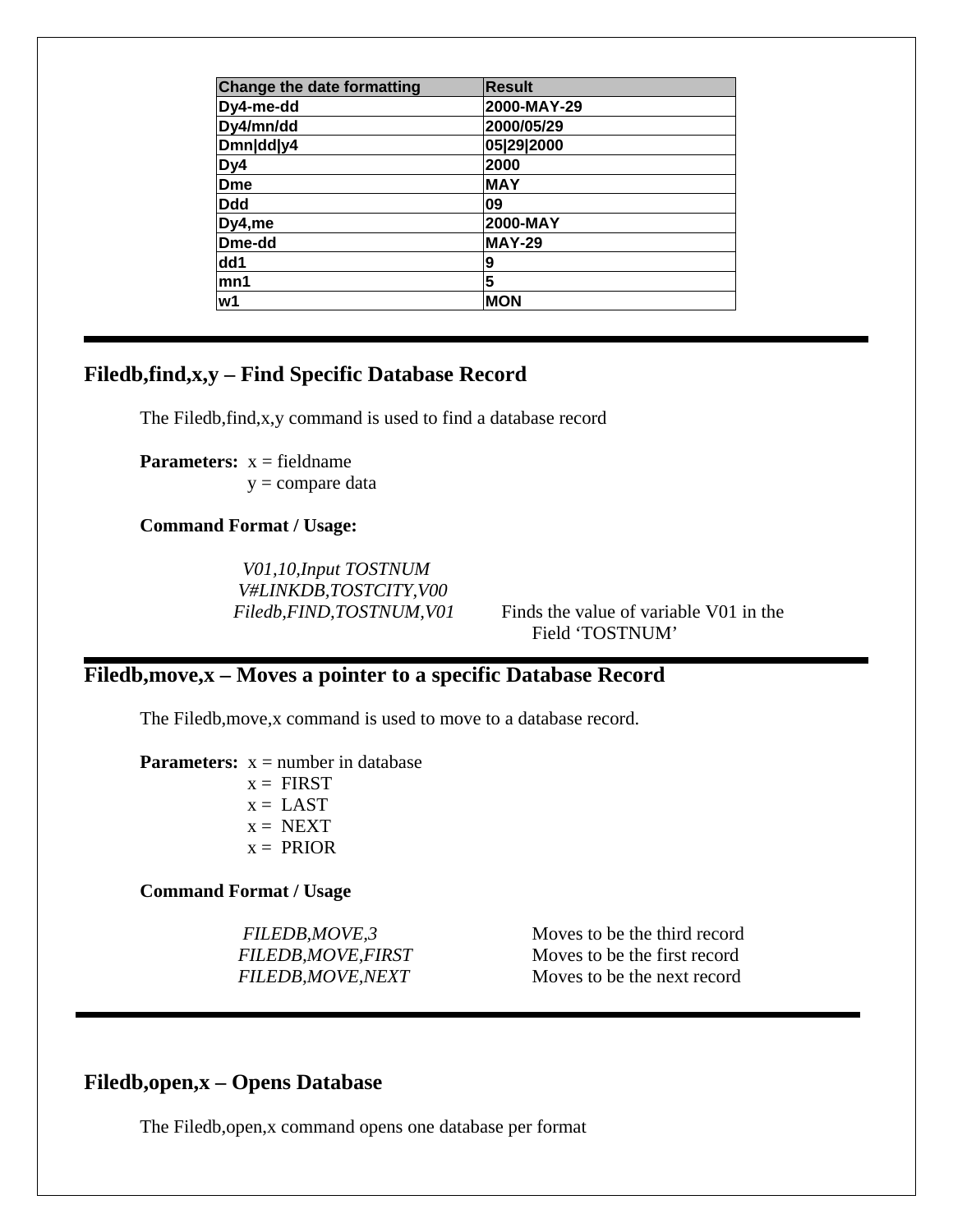<span id="page-45-0"></span>**Parameters:**  $x =$  the name of the database

**Command Format / Usage:** 

*Filedb, OPEN, customer* Opens a database named "customer"

# **Gwxxx…x – Graphic Row**

The Gwxxx…x command sends dot rows of graphic data to the printer to compose an image after the ~G command.

**Parameters:**  $w = size of image data is bytes. (ASCII code of 1 to 255) (ASCII 2 = 50 Decimal)$ Each Gwxx. command prints 1 row of graphic data.

#### **Command Format / Usage**:

| <b>Example</b> | <b>Description</b>                           |
|----------------|----------------------------------------------|
| <b>^L20,2</b>  |                                              |
| <b>^W50</b>    |                                              |
| <b>^R20</b>    | ; Left margin $= 20$ dots                    |
| ~G             | ; Place printer into graphic input mode      |
|                | For this example, ASCII "(" character is 40  |
| А              | decimal (= 40 bytes). Total 14 lines, so the |
|                | graphics height is 1.75mm (14 dots)          |
|                |                                              |
|                |                                              |
|                |                                              |
|                | <b>Result</b>                                |
|                |                                              |
|                |                                              |
|                |                                              |
|                |                                              |
| А              |                                              |
|                |                                              |
|                |                                              |
|                |                                              |
|                |                                              |
|                |                                              |
|                |                                              |
|                |                                              |
|                |                                              |
|                |                                              |
|                |                                              |
|                |                                              |
|                |                                              |
|                |                                              |
|                |                                              |
|                |                                              |
|                |                                              |
| А<br>@         |                                              |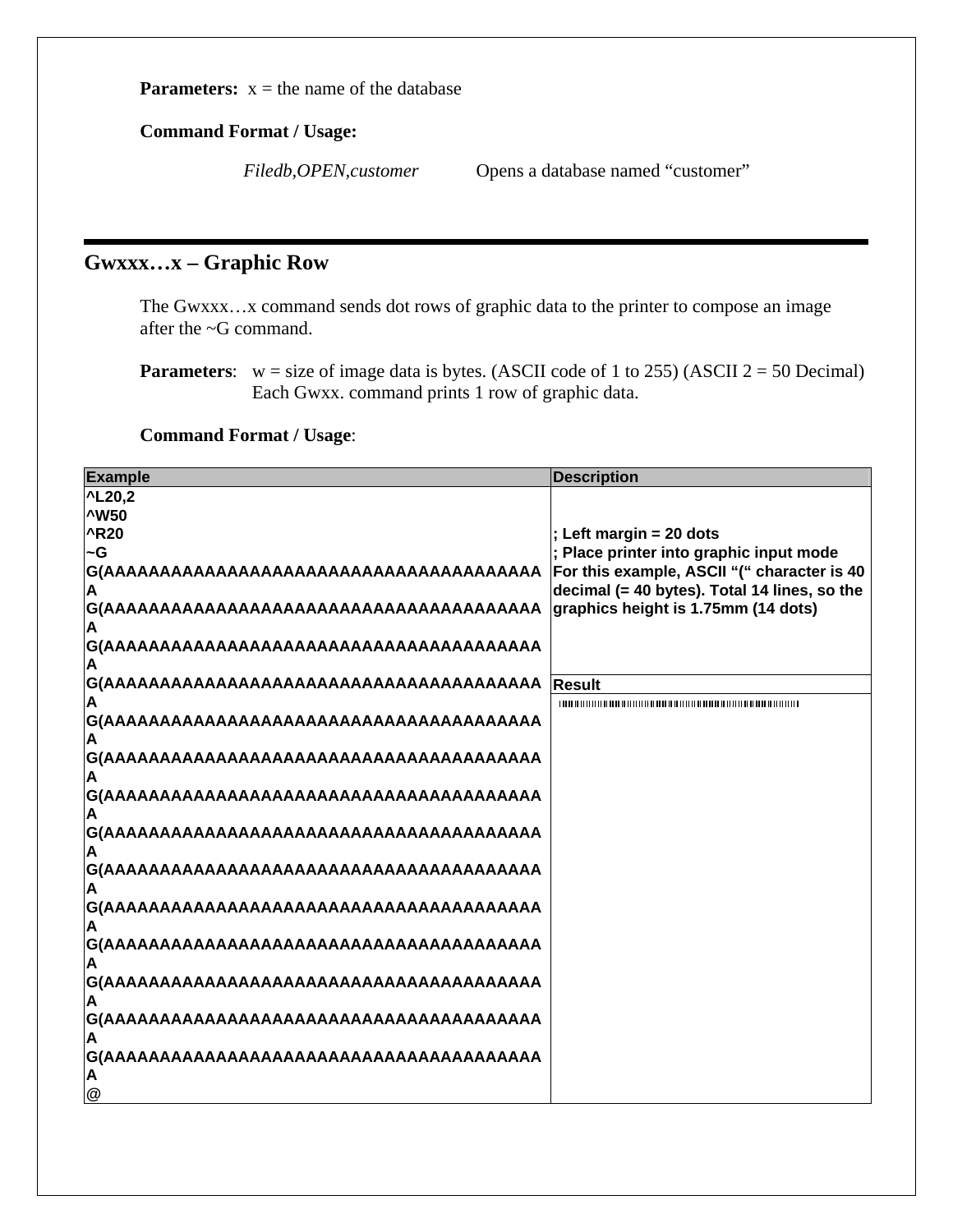<span id="page-46-0"></span>*NOTE*: This and the ~G command create an immediate graphic image. It can NOT be used with any other format command. These are only to be used when creating a Windows driver.

### Hx,y,row count,col count,row width,col width,line width – Table

The Hx,y,row\_count,col\_count,row\_width,col\_width,line\_width command is used to draw a table on the label.

**Parameters:**  $x = Top Left Horizontal Position (dots)$  $y = Top$  Left Vertical Position (dots) row\_count = number of rows col\_count = number of columns

#### **Command Format / Usage**:

*H10,10,3,3,10,10,2 <CR>* Prints a 3x3 table at 10,10 with 10x10 cells and a line thickness of 2

# **La,x,y,x1,y1 – Draw Line**

The La,x,y,x1,y1 command is used to define a line to be printed on the label.

**Parameters:** Set a = o for Overwrite line, or Set  $a = e$  for Exclusive line  $x = Top$  Left Horizontal Position y = Top Left Vertical Position  $x1 =$  Bottom Right Horizontal Position y1 = Bottom Right vertical Position

#### **Command Format / Usage**:

*Lo,10,10,50,12 <CR>* Prints a line 40 dots long and 2 dots wide, starting at 10,10

*NOTE*: Diagonal lines are not supported

# **Qx,y,width,height <CR> data<CR> – Pattern Draw**

The Qx,y,width,height command is used to specify the size of a graphic, and is followed by the graphic data. Since PCX and BMP are known formats, it is usually better practice to store the graphics in FLASH memory, rather than defining the graphic in the format.

**Parameters:**  $x = Bottom Left Horizontal Position (in dots)$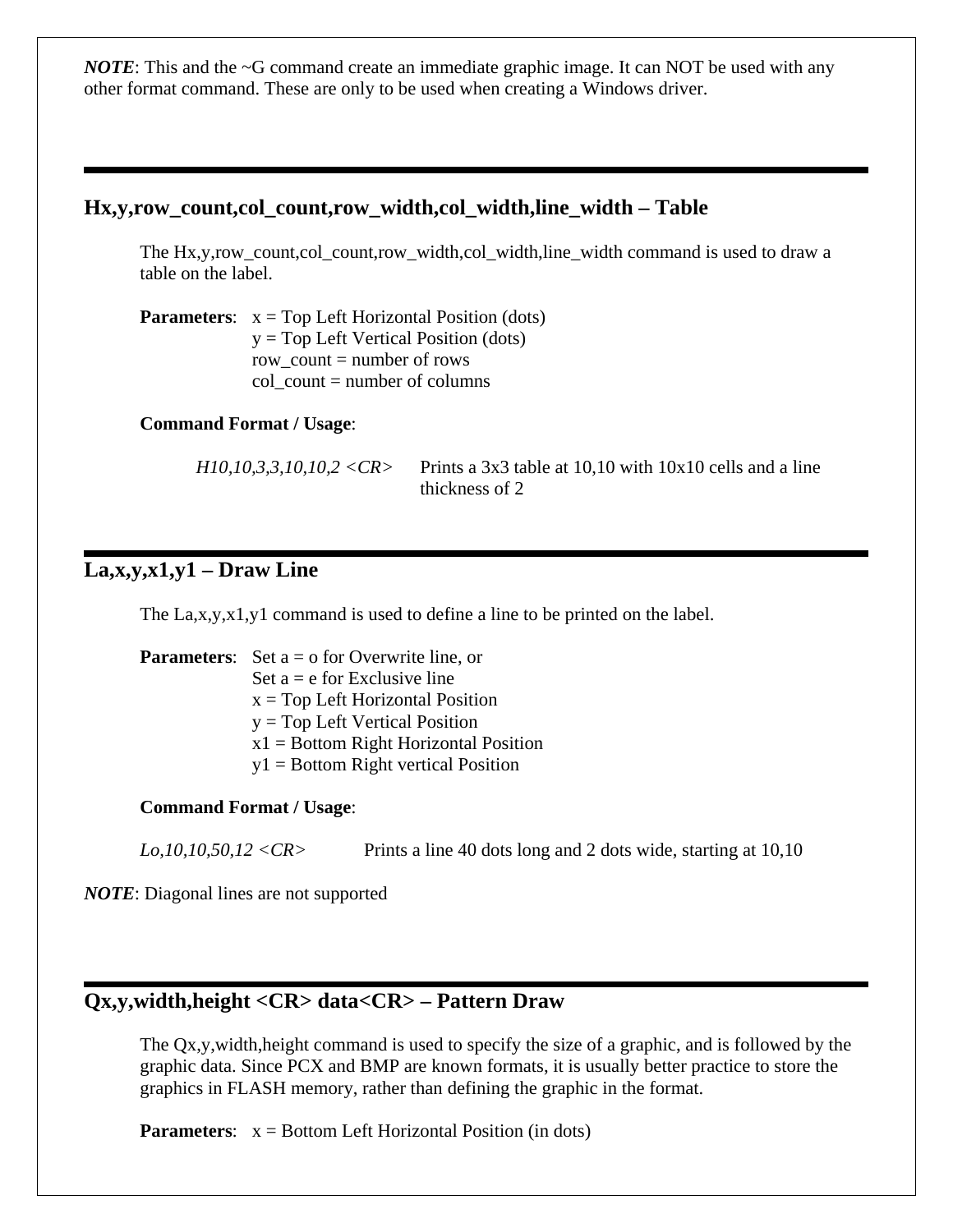y = Bottom Left Vertical Position (in dots) width  $=$  width of graphic (in bytes) height = height of graphic (in dots)

**Command Format / Usage**:

<span id="page-47-0"></span>

*NOTE*: Most Windows/DOS editors use a <CR><LF> pair instead of a single <CR>. When this happens, the Q command will see the  $\langle L \rangle$  as part of the data stream.

# **Rx,y,x1,y1,lrw,ubw – Draw Rectangle**

The Rx,y,x1,y1,lrw,ubw command is used to draw a rectangle on the label.

**Parameters:**  $x = Top Left Horizontal Position$  y = Top Left Vertical Position x1 = Bottom Right Horizontal Position y1 = Bottom Right Vertical position lrw = Thickness of left and right border (in dots) ubw  $=$  Thickness of top and bottom border (in dots)

#### **Command Format / Usage**:

| <b>Example</b>   | <b>Description</b>                        | lResult |
|------------------|-------------------------------------------|---------|
| <b>MH10</b>      | $\frac{1}{2}$ : Darkness = 10             |         |
| $^{\text{A}}$ S6 | $; Speed = 6 inch/second$                 |         |
| $\sim$ L50,2     | $\vert$ ; Label height = 50mm, gap = 2 mm |         |
| <b>MW70</b>      | : Label width= 70mm                       |         |
| ^Q               | <b>End of Settings</b>                    |         |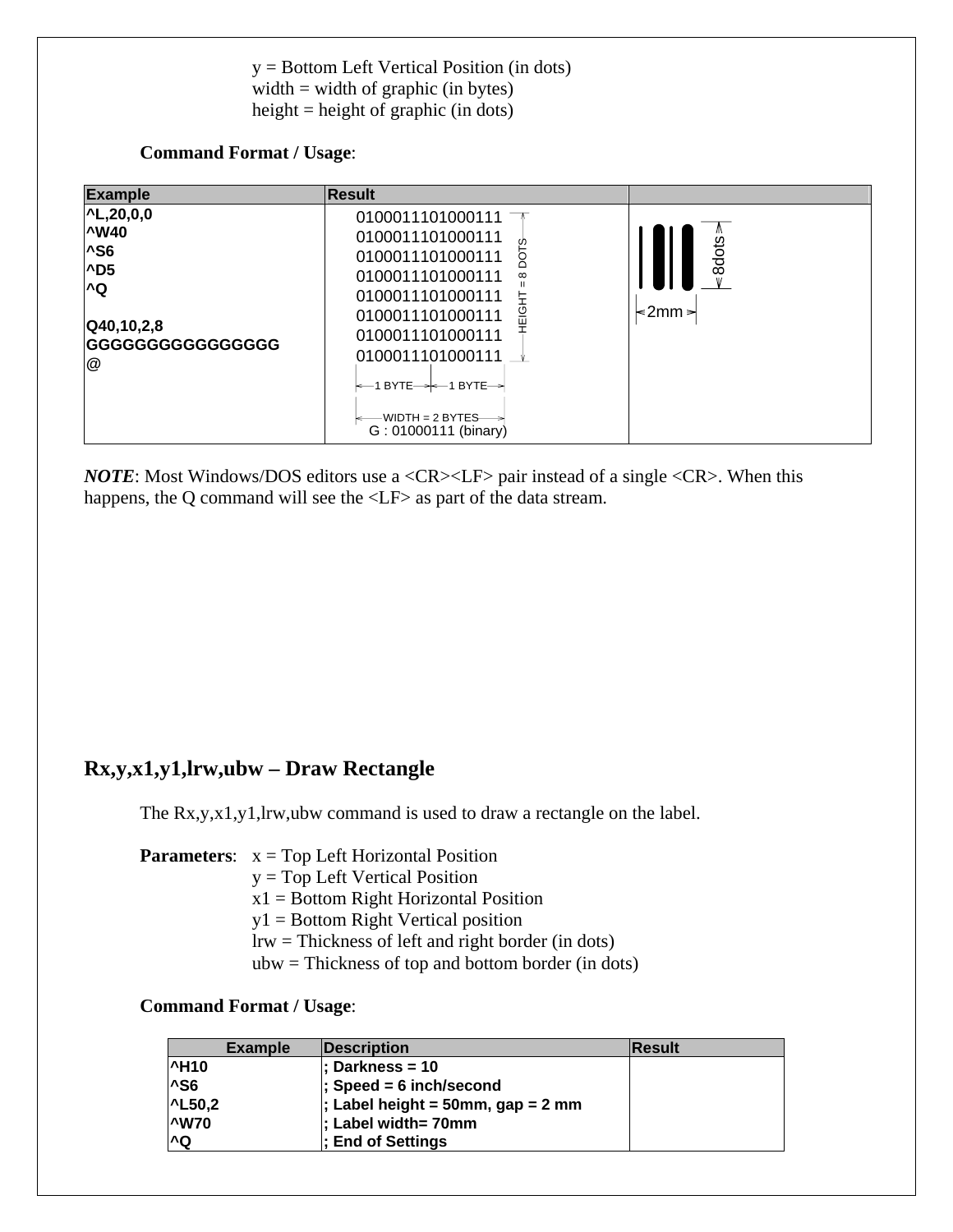|            | $ R20,20,120,120,8,8 $ ; (x,y) = (20,20), (x1,y1) = (120,120) |  |  |
|------------|---------------------------------------------------------------|--|--|
| $^{\,(a)}$ |                                                               |  |  |
|            |                                                               |  |  |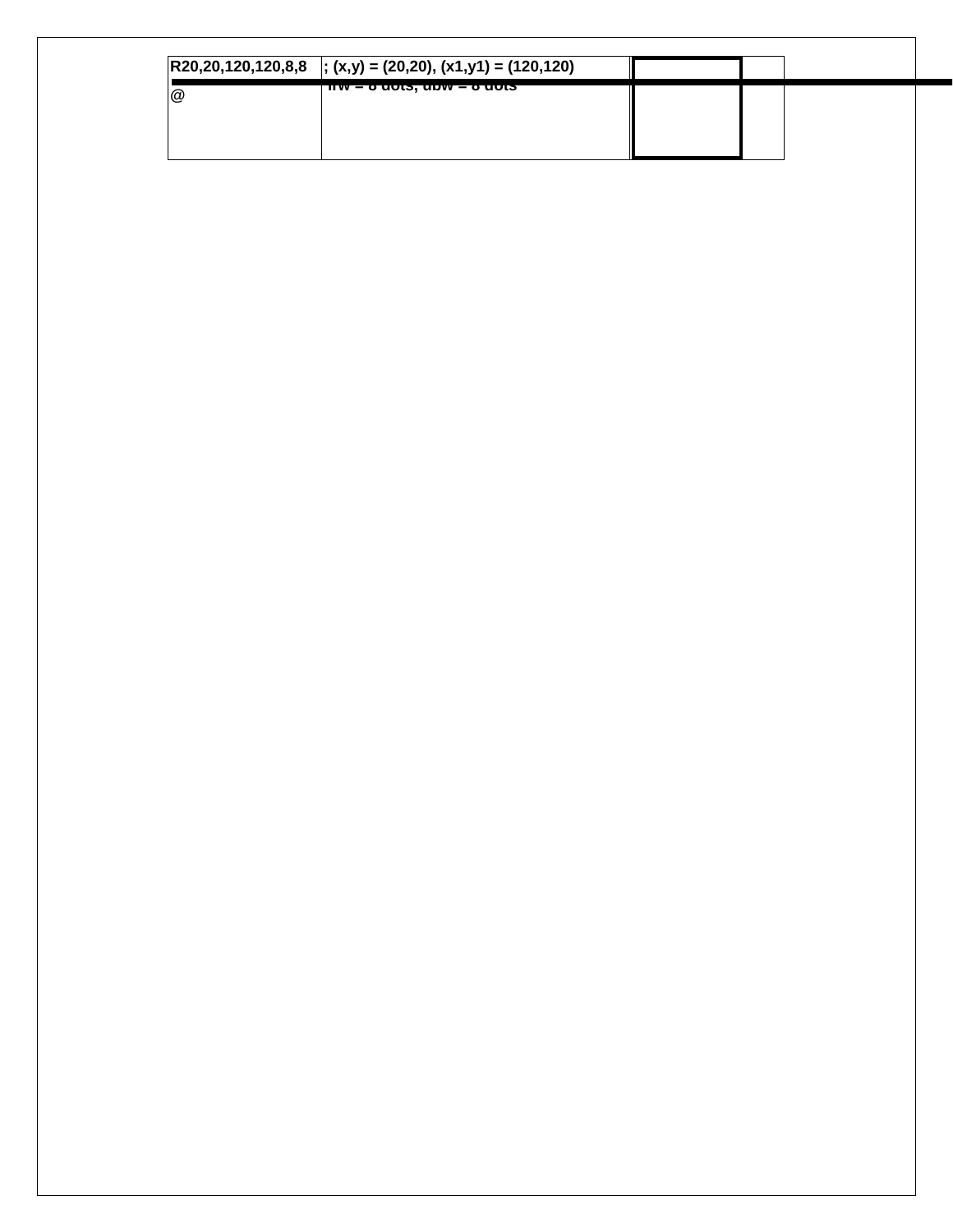#### <span id="page-49-0"></span>**Th|m|s – Time Formatting**

The Th|m|s command is used to specify a format for the printer's  $\gamma$ T time command.

**Parameters:**  $h =$  specifies hours (00-23)  $m =$  specifies minutes (00-59)  $s =$  specifies seconds (00-59)  $|$  = separator (can be any character with an ASCII code from 32 to 63

#### **Command Format / Usage**:

*Th:m <CR>* Sets the time format to the current hour and minute.

# **V#ADD,name,size,prompt – Descriptive Variables**

The V#ADD,name,size,prompt command allows for naming a when-printed field. This is desirable when populating multiple fields from an external file.

**Parameters:** Set name = the descriptive name for the variable Set size  $=$  the maximum number of characters for the variable field Set prompt  $=$  the desired prompt for user input

#### **Command Format / Usage:**

*V#ADD,weight,5,Enter Weight<CR>* Prompts user with "Enter Weight", 5 characters maximum, and stores the entered value in a variable called weight

# **V#ADDCHKSUM,Vnn – MOD 10 Check Digit**

The V#ADDCHKSUM,Vnn command is used to add a MOD 10 Check Digit to a variable field.

**Parameters:** Vnn = Identifier of the variable to be added

**Command Format / Usage**:

*V#ADDCHKSUM,V05 <CR>* Adds Checksum to a field named V05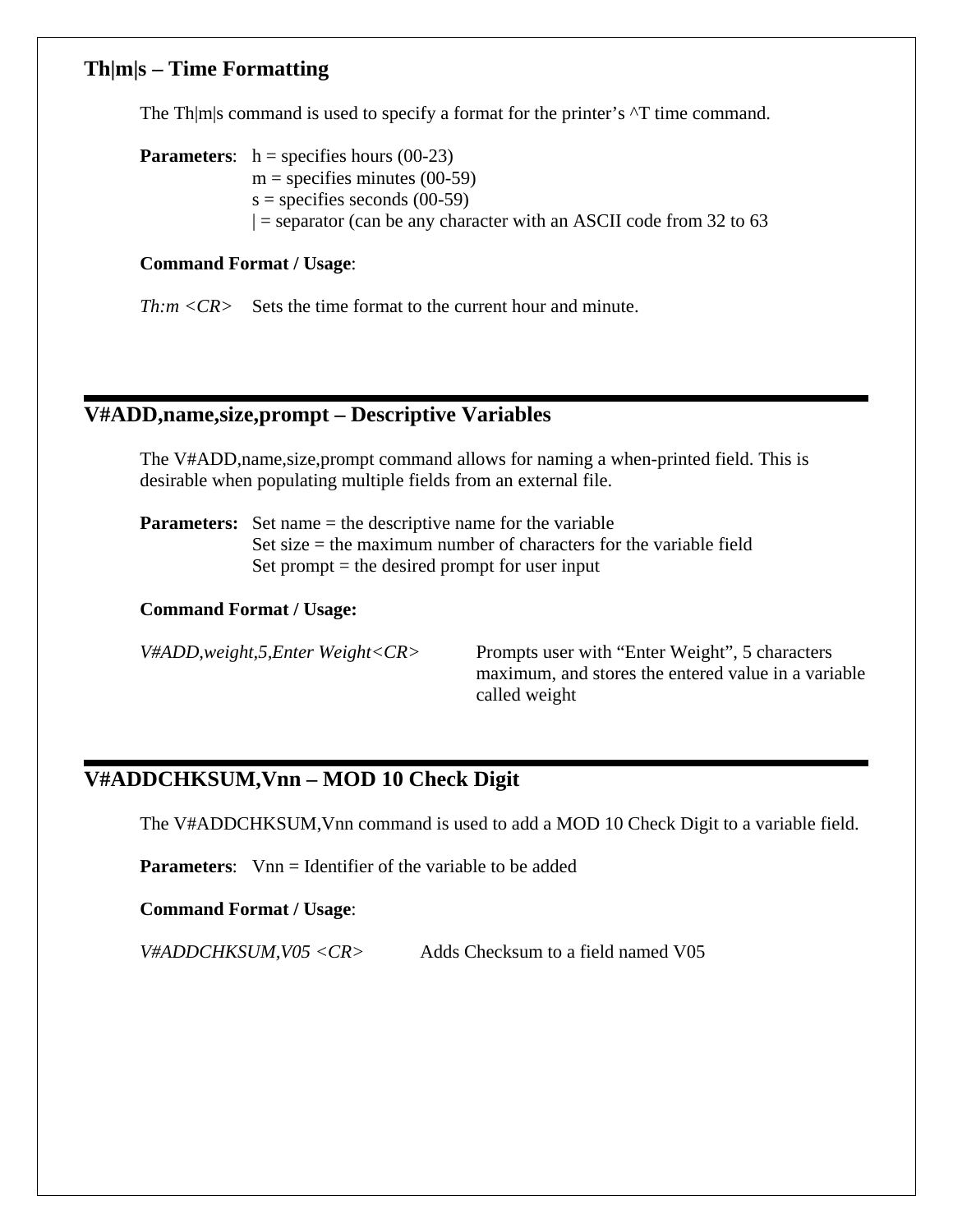# <span id="page-50-0"></span>**V#DEFAULT,Vnn,default\_value – Variable Default Value**

The V#DEFAULT,Vnn,default\_value command is used to assign a default value to a variable. This is useful for calculations as fixed values because calculation commands require variables rather than fixed values.

**Parameter:** Vnn = the variable to assign the default value to Default\_value  $=$  the value to assign to the variable

**Command Format / Usage:** 

*V#DEFAULT, V01,1<CR>* Sets V01 to 1 in the event a value is not assigned to it.

#### **V#LINKDB,x,y – Substitutes Variable Database data**

The V#LINKDB,x,y command is used

**Parameters:**  $x =$  file name  $y = variable$ 

**Command Format / Usage:** 

from Variable 00.

*V#LINKDB,PHONE,V00* Substitutes the data in the PHONE field with data

# **V#RENAME,name,x – Renames variables**

The V#RENAME,name,x command renames the variable name to the original variable name.

**Parameter:** name = rename the variable with an 8 character maximum  $x =$ variable number

**Command Format / Usage** 

V#RENAME, weight, V00 Renames variable V00 to weight.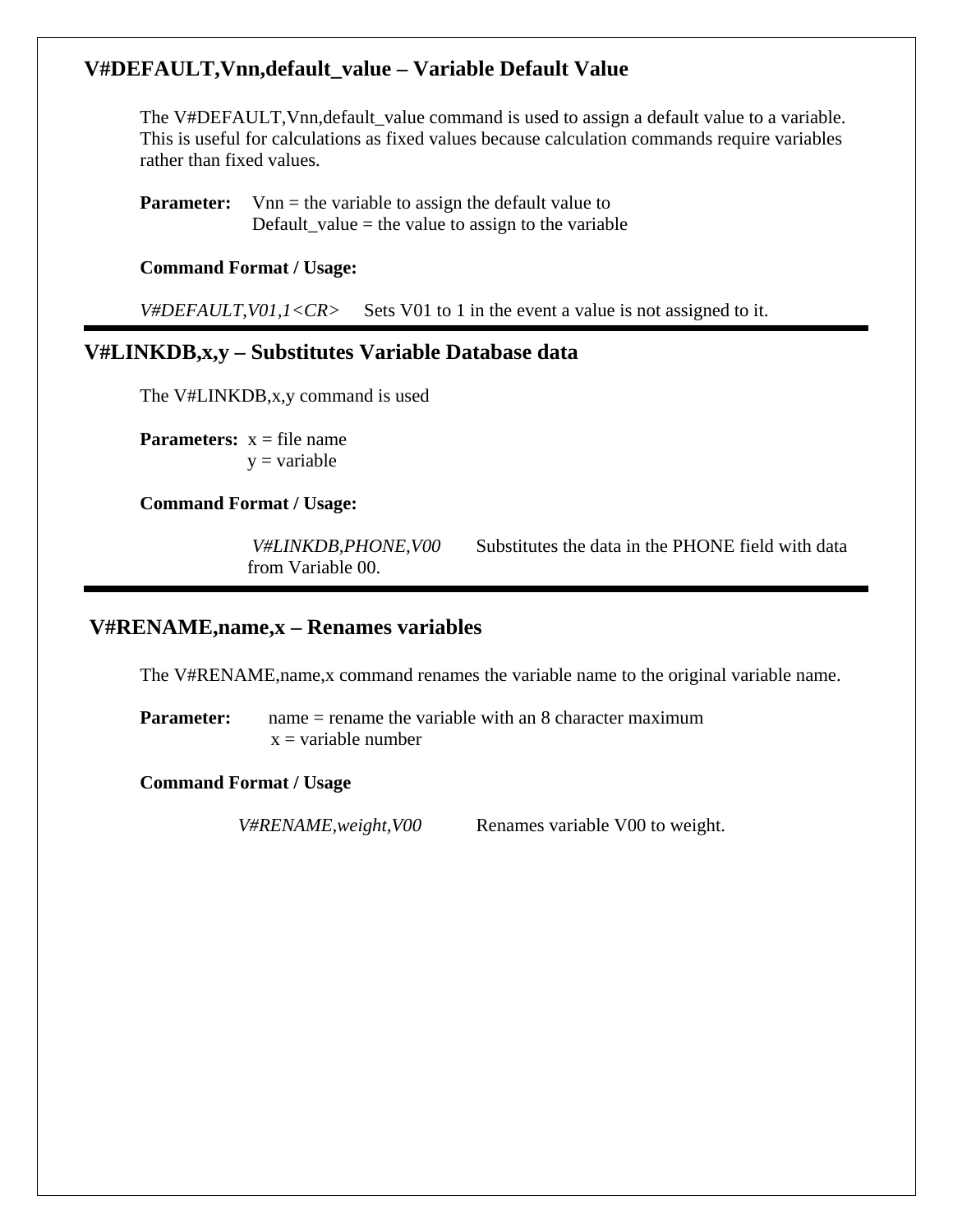# <span id="page-51-0"></span>**V#SET,FLOATFORMAT,n,round\_type,Vnn – Decimal Calculation**

The V#SET,FLOATFORMAT,n,round\_type,Vnn command is used to allow calculations on numbers containing decimal places.

**Parameter:**  $n =$  number of decimal places to print Round\_type  $=$  O for round off, U for round up, D for round down  $Vnn = variable item (V00 - V60)$ 

**Command Format / Usage:** 

*V#SET,FLOATFORMAT,0,U,V06<CR>* Displays the contents of V06 rounded up with 2 decimal places

# **V#SET,THOUFORMAT,Vnntd[o] – Numeric Separation**

The V#SET,THOUFORMAT,Vnntd command is used to display numbers using different characters for decimals and separators. This is useful for displaying numbers in European format.

**Parameter:** Vnn = Variable item (V00-V60)

 $T =$ Thousands separator (0=disable)

 $D =$  Decimal character

 $O =$  Optional character to add to the end of the string

#### **Command Format / Usage:**

*V#SET,THOUFORMAT,V05.,<CR>* Displays the contents of the variable V05 in the format: 999.999,99

# **V#STRCPY,Vxx,Vyy – Copy Variables**

The V#STRCPY,Vxx,Vyy command is used to copy the contents of one variable into another variable.

**Parameter:** Vxx = name of first variable  $Vyy = name of second variable$ 

**Command Format / Usage**:

*V#STRCPY, V01, V02 <CR>* Copies the contents of V02 to V01

# **V#STRSET,Vnn,Vnn – Combines Multiple Variables**

The V#STRSET,Vnn,Vnn command is used to combine the contents of multiple fields into a separate field.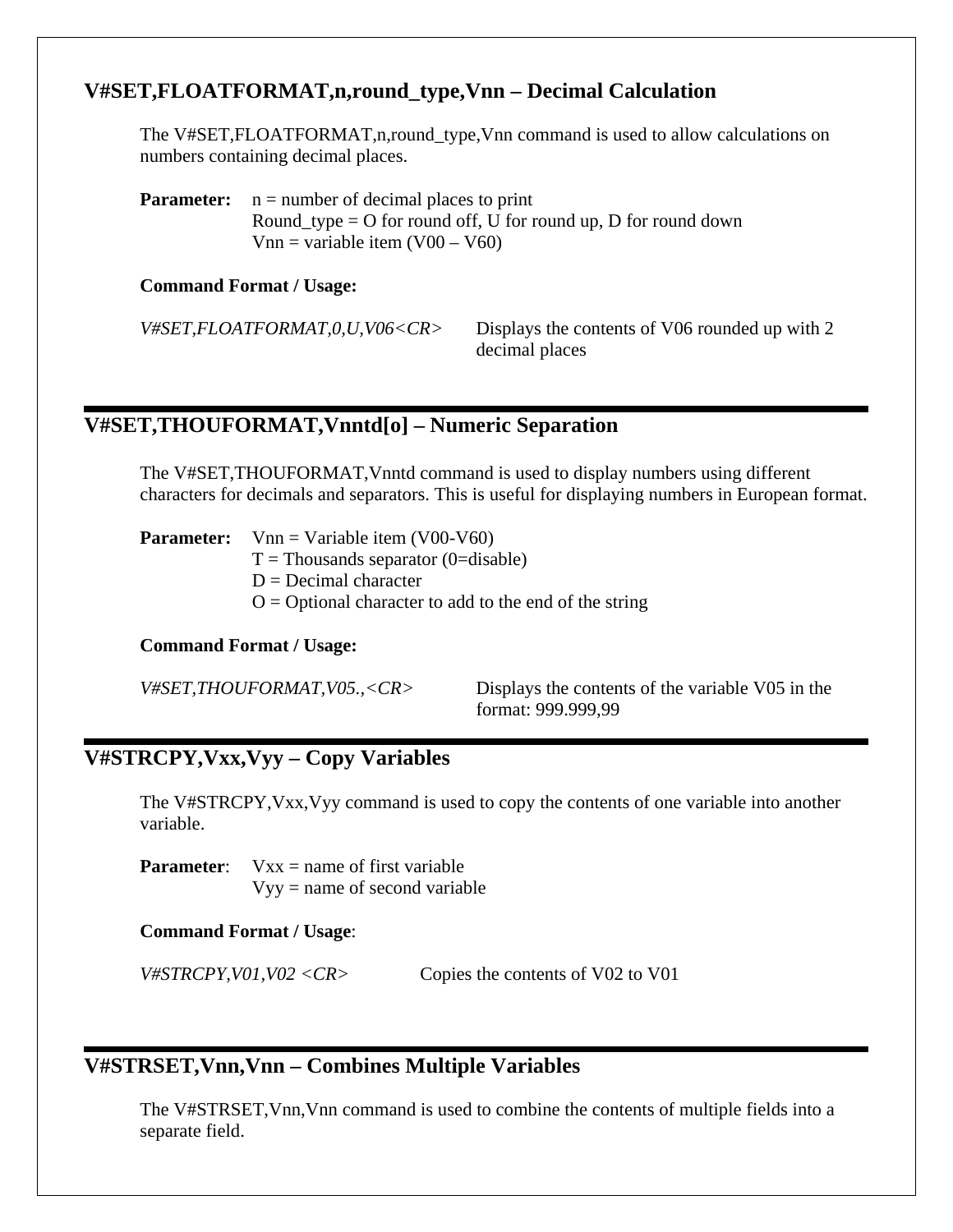<span id="page-52-0"></span>**Parameter:** Vnn = number for first variable  $Vnn = number for second variable$ 

#### **Command Format / Usage**:

*V#STRSET, V01,ABC^C0^V00 <CR>* Combines the contents of a variable field named V01, a literal value, a counter, and a second variable field named V00 into a separate field.

# **#STRSUB,Vxx,Vyy,first,length – Copy Substring V**

The V#STRSUB, Vxx, Vyy, first, length command is used to copy a substring of one variable into another variable

 $Vxx$  = The name of the variable to copy the substring to length = number of characters to copy **Parameters:** Vyy = The name of the variable to get the substring from  $first = first position$ 

#### Command Format / Usage:

*V#STRSUB, V01, V02, 1,2 <CR>* Copies the first 2 characters of V02 to V01

# **V#SET,UNPROMPT,x – Disable Prompt for a Variable Field**

The V#SET, UNPROMPT, x command will not prompt the user to enter variable data at print time.

**Parameters:** variable number

**Command Format / Usage:** 

V#SET, UNPROMPT, V00 Variable V00 will not have a prompt at print time

# **Vt,x,y ,x\_mul,y\_mul,gap,rotation,data – Text (Downloaded Fonts)**

The Vt,x,y,x\_mul,y\_mul,gap,rotationinverse,data command is used to Print a text field using a bitmapped font that has been downloaded to the printer.

| <b>Parameters:</b> $t =$ an alpha character from A to Z specify the font.               |
|-----------------------------------------------------------------------------------------|
| $x = Top$ Left Horizontal position of text (in dots)                                    |
| $y = Top$ Left Vertical position of text (in dots)                                      |
| $x$ _mul = Horizontally magnified up to 8 times as large                                |
| $y$ _mul = Vertically magnified up to 8 times as large                                  |
| $gap = Distance$ to add between characters (in dots)                                    |
| rotation - Add 'I' to field orientation for the field to print inverse (white on black) |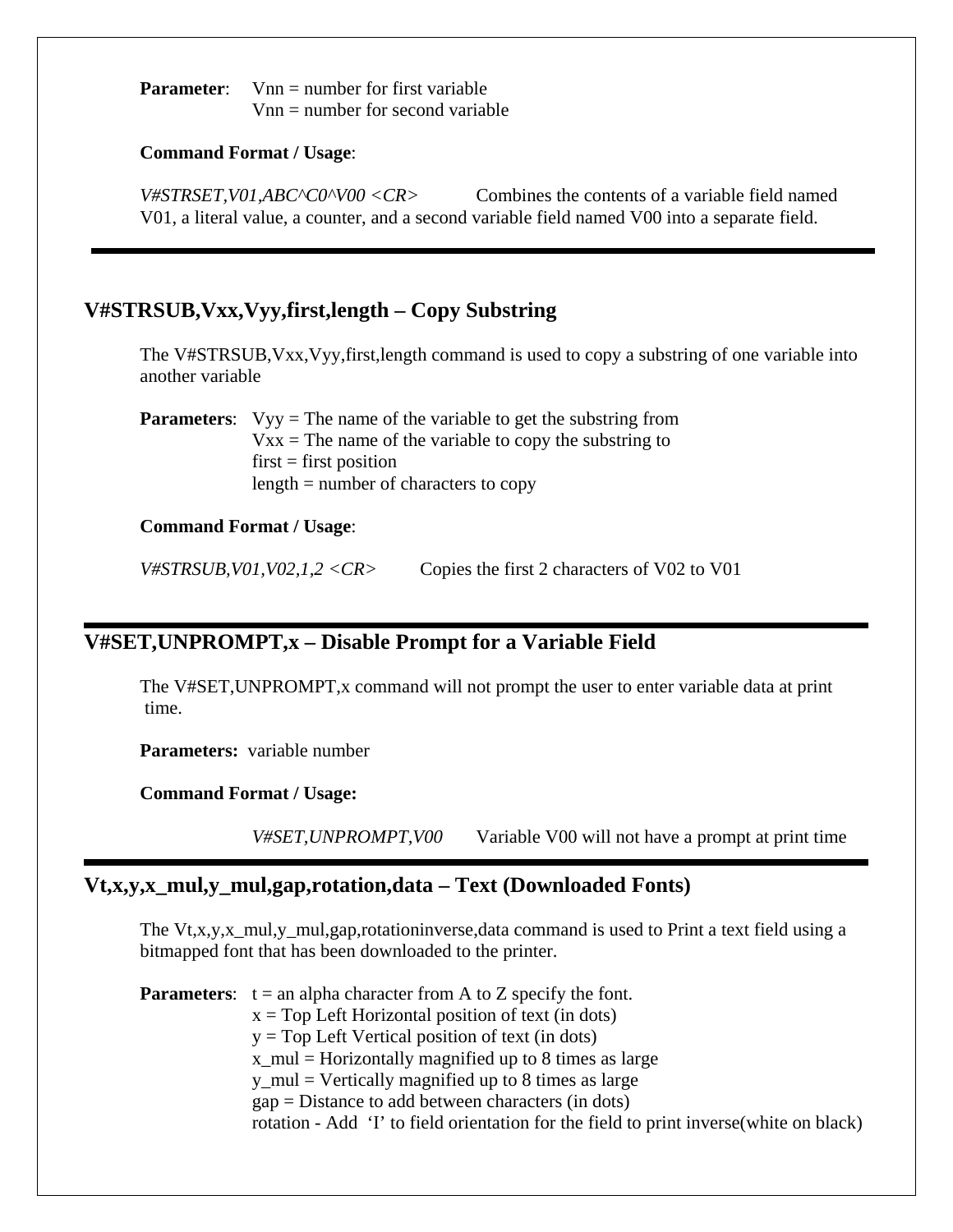- $0 = normal$
- $1 =$ rotated 90 degrees
- $2 =$  rotated 180 degrees
- $3 =$  rotated 270 degrees

 $data = A$  string up to 239 characters long, that can be a Constant, Date/Time information, a serial variable, or variable data

#### <span id="page-53-0"></span>**Command Format / Usage**:

*VK,10,10,3,3,10,0,TEST <CR>* Prints the word TEST in a downloaded font "K" at 10,10

### **xx,length,prompt[, jnl] – Define Variable Field V**

The Vxx, length, prompt command is used to specify variable data fields.

**Parameters**:  $xx = a$  positive numeric value to identify a field. (up to 30 variable fields when downloading to the pr inter memory)

prompt  $=$  prompt for variable value (maximum 20 character). This will be displayed on the LCD in stand-alone mode.  $j =$  designates the beginning of justification specifications Set  $n = c$  for Center Set  $n = r$  for Right  $l =$  the length of the entire string in millimeters. length = number of characters (up to 98) Set  $n = 1$  for Left

#### **Command Format / Usage**:

and give the prompt: VNAME1 *V01,10, VNAME1,jr20* <CR> Sets a variable field named 01, right justified, 20mm wide,

*OTE***: There is a maximum number of 60 variables. Maximum 30 variables when downloading to**  *N* **the printer memory** 

### **V#OP+,V00,V01,V02 – Addition**

The V#OP+, V00, V01, V02 command is used to add the contents of V01 and V02 and store the result in V00.

**Parameters:**  $V00 = \text{variable to store the result of the addition.}$ V01  $&$  V02 = variables to add together

#### **Command Format / Usage**:

*V#OP*+, *V00, 10, V02* <*CR*>
Adds 10 to the contents of V02 and stores the result in V00  $V00 = V01 + V02$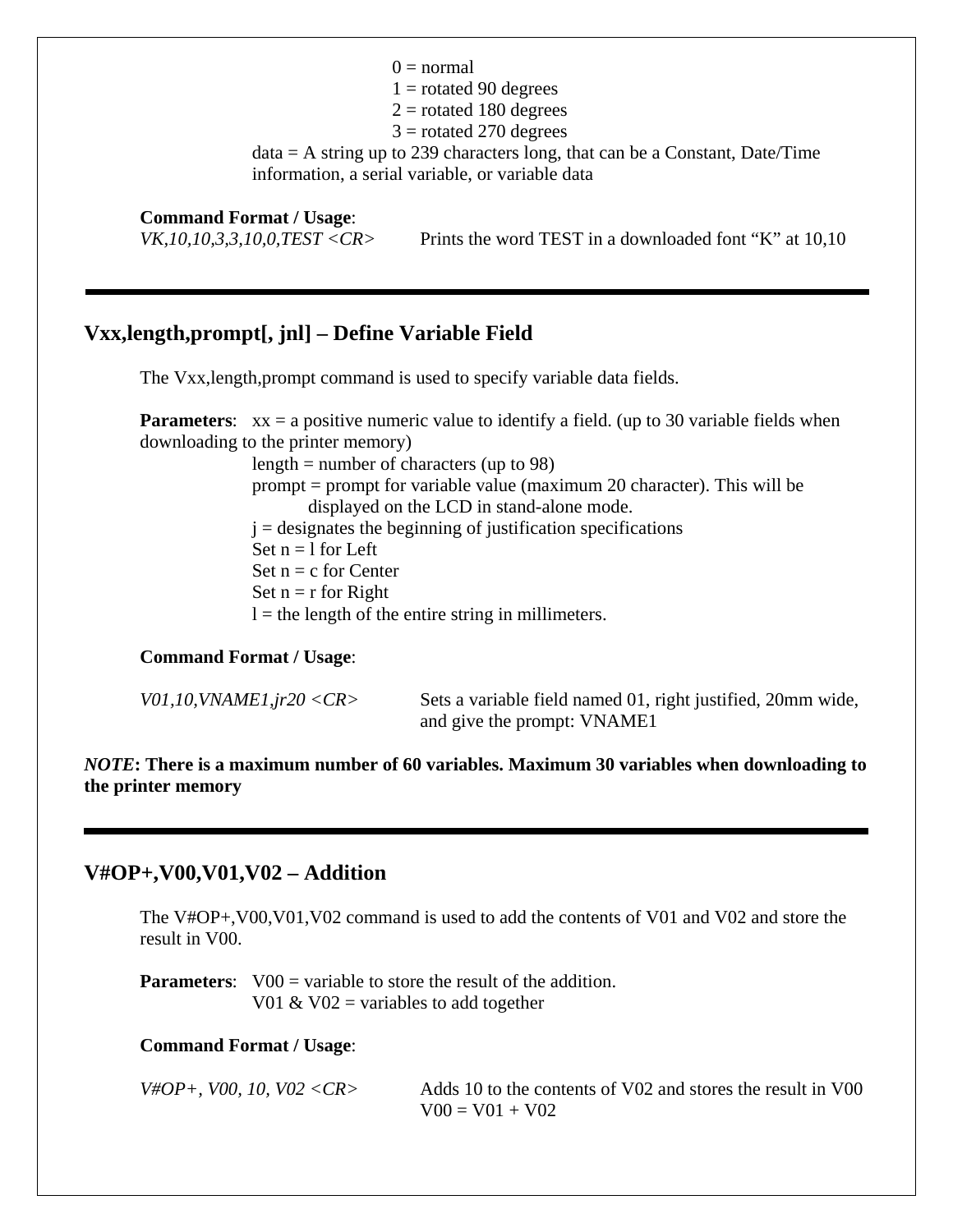# <span id="page-54-0"></span>**V#OP-,V00,V01,V02 – Subtraction**

The V#OP-,V00,V01,V02 command is used to subtract the contents of V02 from V01 and store the result in V00.

**Parameters:** V00 = variable to store the result of the subtraction. V01  $\&$  V02 = variables to subtract

#### **Command Format / Usage**:

*V#OP-, V00, 10, V02 <CR>* Subtracts 10 from the contents of V02 and stores the result in V00  $V00 = V02 - 10$ 

# **V#OP\*,V00,V01,V02 – Multiplication**

The VOP\*,V00,V01,V02 command is used to multiply the contents of V01 and V02 and store the result in V00,

**Parameters:** V00 = variable to store the result of the division V01  $\&$  V02 = variables to multiply together

#### **Command Format / Usage**:

*VOP\*, V00, V01, V02 <CR>* Multiplies V01 and V02, and stores the result in V00  $V00 = V01 * V02$ 

#### **V#OP/,V00,V01,V02 – Division**

The V#OP/,V00,V01,V02 command is used to divide the contents of V01 by V02 and store the result in V00.

**Parameters:** V00 = variable to store the result of the division V01  $\&$  V02 = variables to divide

#### **Command Format / Usage**:

*V#OP/,V00,V01,10 <CR>* Divides the contents of V01 by 10 and stores the result in V00  $V00 = V01 / V02$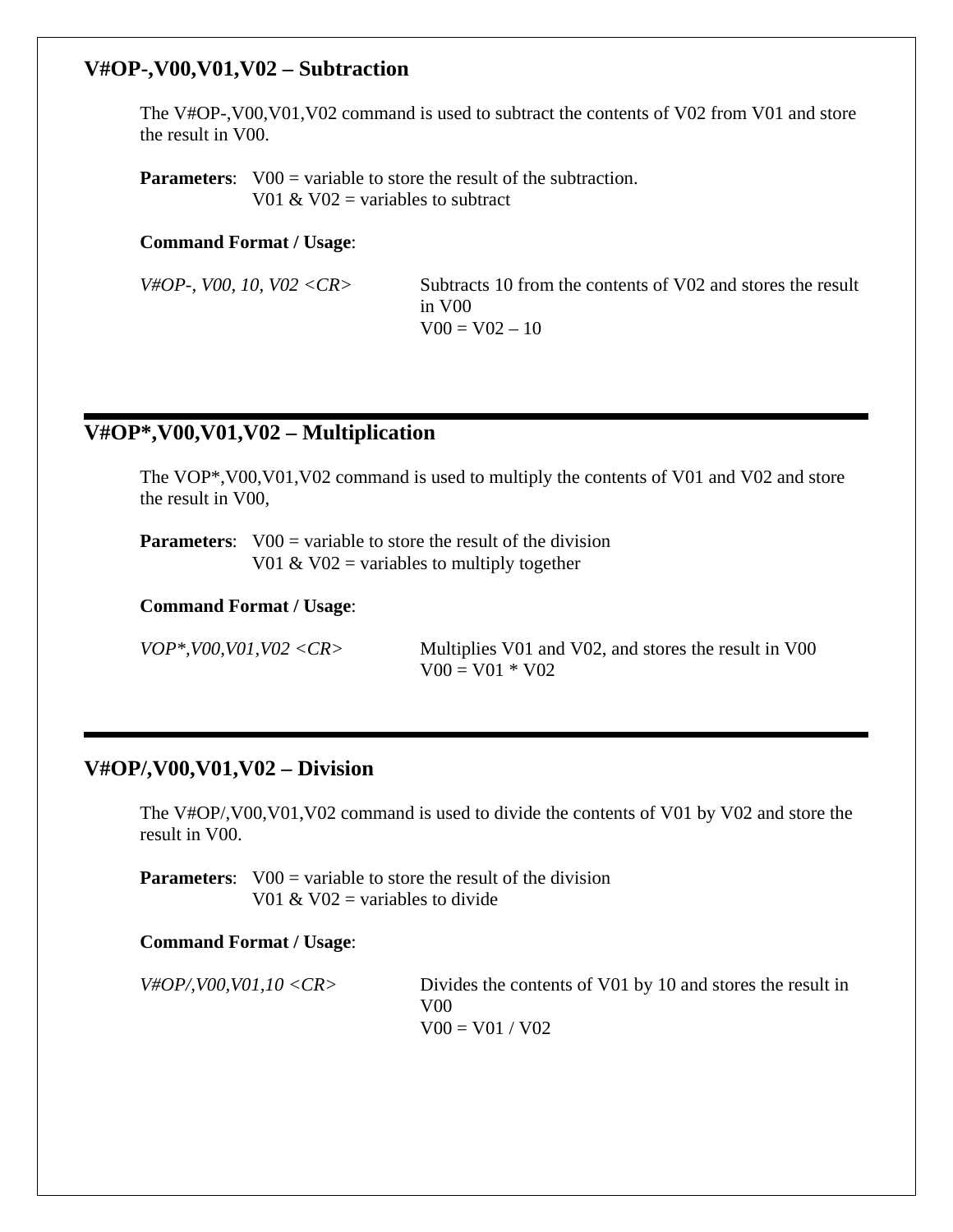# <span id="page-55-0"></span>**V#OP%,V00,V01,V02 – Remainder**

The V#OP%,V00,V01,V02 command is used to divide V01 by V02, and store the remainder in V00.

**Parameters:** V00 = variable to store the remainder in V01  $\&$  V02 = variables to divide

#### **Command Format / Usage**:

*V#OP%,V00,V01,2 <CR>* Divides the contents of V01 by 2 and stores the remainder in V00. This is used to determine if a variable is an odd or even number. If  $V00 = 0$ , the number is even. If  $V00 = 1$ , the number is odd.  $V00 = V01 % V02$ 

# **Wx,y,mode,type,ec,mask,mul,len,rotate – QR Code**

 The Wx,y,mode,type,ec,mask,mul,len,rotate command is used to create the QR Code symbology.

```
Parameters: x = horizontal position of left bottom of barcode in dots.
             y = vertical position of left bottom of barcode in dots.
              mode = Data mode character set. 
                     1 = numeric data mode
                     2 = Alpha numeric data mode
                     3 = 8-bit data mode
                     4 =Kanji data mode
                     5 = Mixing data mode (any of the modes 1 through 4).
             type (model) = 1 (original)
                             2 (enhanced) 
              ec = error correction. 
                     L = LowM = MedianQ = Medium high
                     H = Highmask = 0 through 7 (8 = auto)
            mul = cell multiplier, 1 through 8.
            len = data lengthrotate = 1 = 90 degrees
                    2 = 180 degrees
                    3 = 270 degrees
```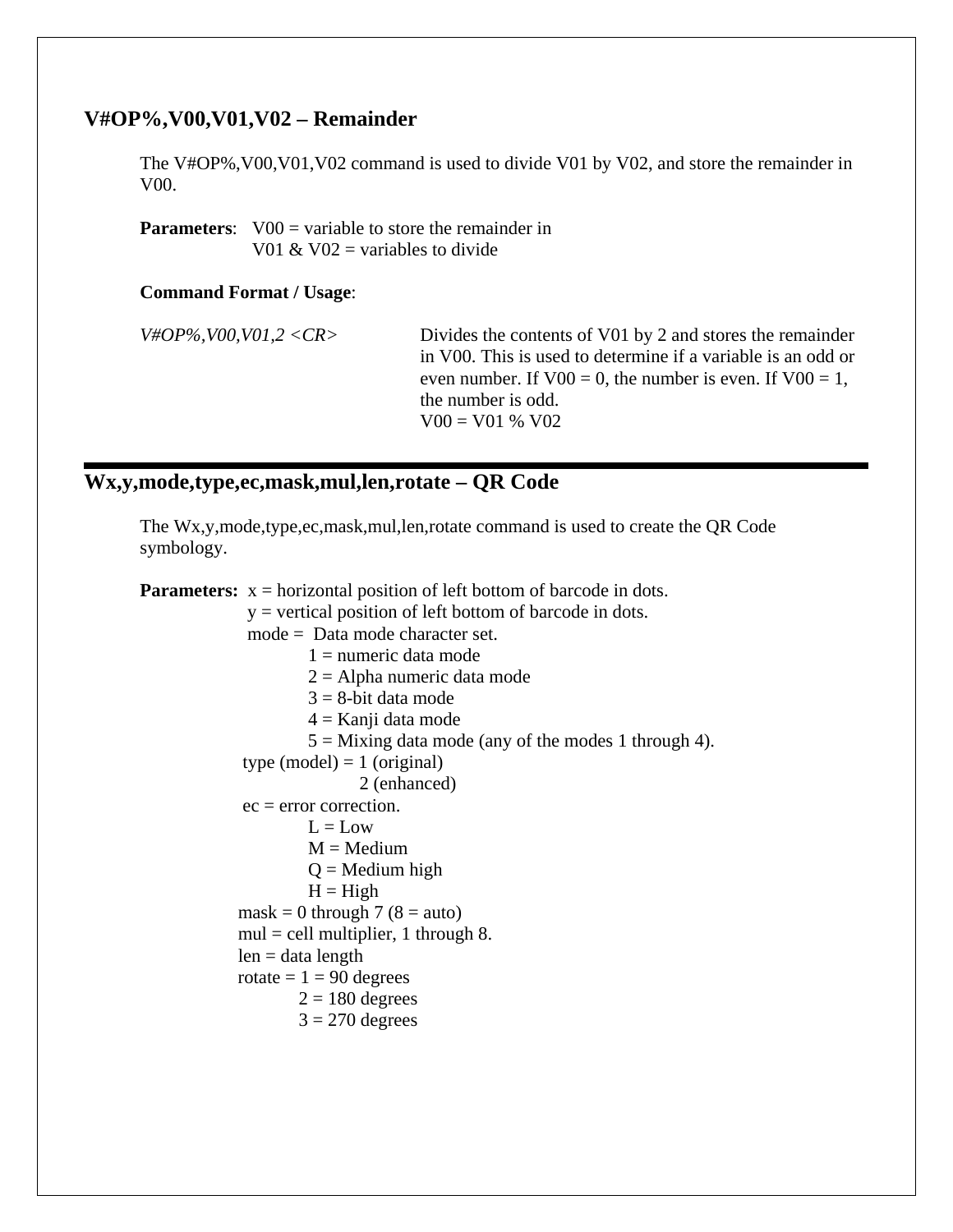#### **Command Format / Usage:**

<span id="page-56-0"></span>*W10,10,2,1,L,8,5,36,0<CR> 0123456789ABCDEFGHIJKLMNOPQRSTUVWXYZ* 

The above commands print a QR Code

# **Yx,y,name – Recall Graphic**

The Yx,y,name command is used to position a graphic, stored in FLASH memory, on a label.

**Parameters:**  $x = Top Left Horizontal Position$  y = Top Left Vertical Position name = name of downloaded graphic

**Command Format / Usage**:



*Y20,40,GRAPHIC1* <*CR*> Prints a graphic on the label format at 20,40

# **@ - Print Label**

The @ command is used to terminate the label formatting mode and start printing the label.

**Parameters**: *None* 

#### **Command Format / Usage**:

*@ <CR>* Ends label formatting and starts printing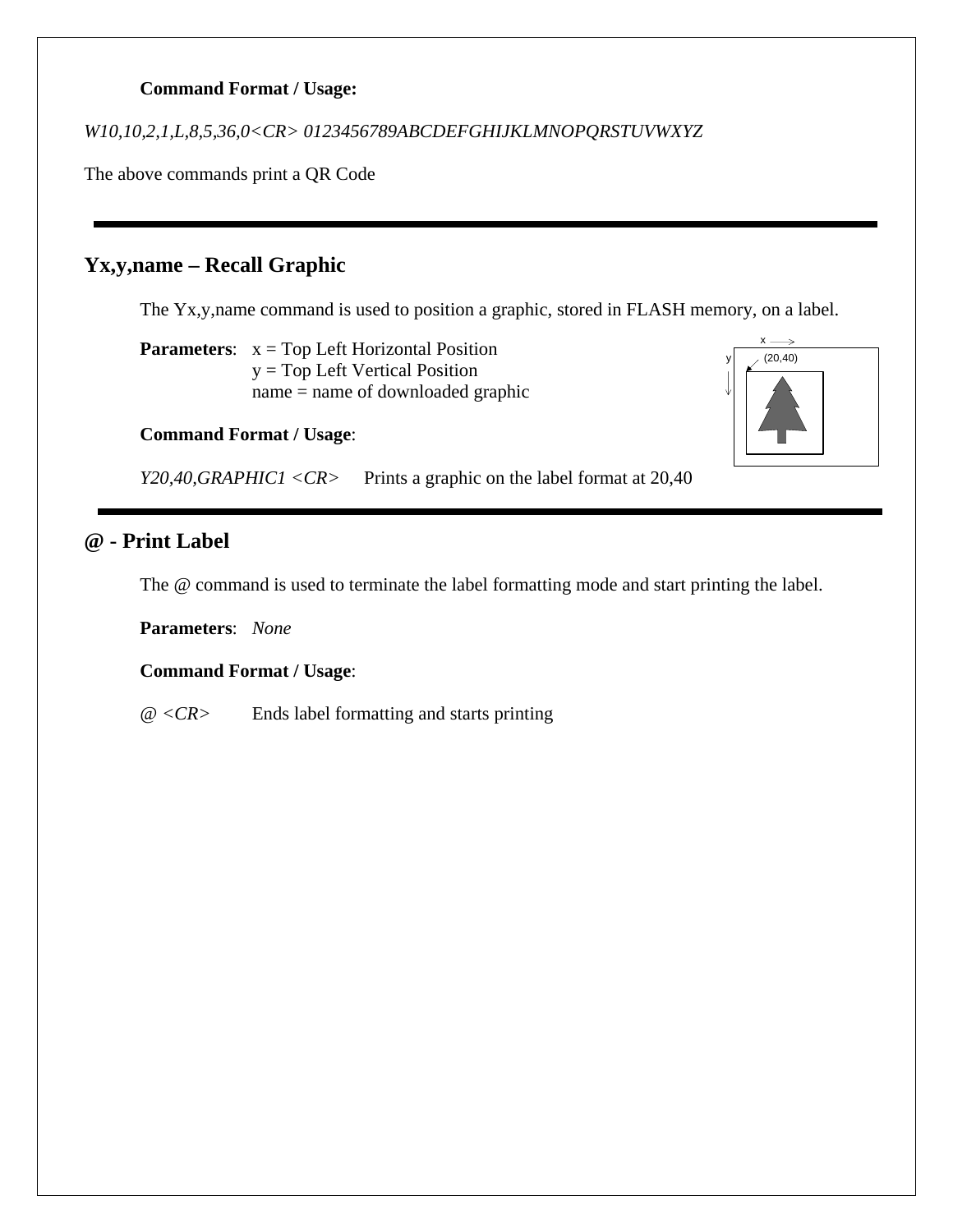# <span id="page-57-0"></span>Appendix A - Examples

# **Constructing a format using TPL commands**

To create a format using Tharo Programming language, a specific sequence of command combinations must be followed.

| <b>Control and Setup Commands</b> | Defines label specifications and setup options      |
|-----------------------------------|-----------------------------------------------------|
|                                   | Specifies the start of Label Formatting<br>Commands |
| <b>Label Format Commands</b>      | Defines the label format                            |
| @                                 | Terminates and Prints the Label.                    |

*NOTE*: Control and Setup Commands will not work if placed in the Label Format Commands.

# **Example**

*Text Internal font C, and Downloaded font K* 

| <b>Example</b>                   | <b>Result</b>    | <b>Rotate printing</b>                 | <b>Result</b>                                        |
|----------------------------------|------------------|----------------------------------------|------------------------------------------------------|
| $^{\wedge}$ L50,0,2              | <b>PRINTER</b>   | $^{\wedge}$ L50,0,0                    |                                                      |
| <b>^W50</b>                      | <b>AUG/27/00</b> | <b>^W50</b>                            | ROTATION 270<br><b>ROTATION</b><br><b>ROTATION 0</b> |
| ^S6                              | 08:39            | $^{\text{A}}$ S6                       |                                                      |
| <b>^H10</b>                      |                  | <b>^H10</b>                            |                                                      |
| <b>^R10</b>                      |                  | ۸Q                                     | 081 VOITATOR<br>8                                    |
| $^{\wedge}$ C1                   |                  | AC, 100, 30, 1, 1, 1, 0, ROTATION 0    |                                                      |
| ^Q                               |                  | AC,40,20,1,1,1,1,ROTATION 90           |                                                      |
| VK, 10, 10, 1, 1, 1, 0, PRINTER  |                  | AC, 260, 150, 1, 1, 1, 2, ROTATION 180 |                                                      |
| Dmn/dd/y2                        |                  | AC, 290, 200, 1, 1, 1, 3, ROTATION 270 |                                                      |
| AC, 10, 50, 1, 1, 1, 0, ^D       |                  | @                                      |                                                      |
| Th :m                            |                  |                                        |                                                      |
| AC, 10, 100, 1, 1, 1, 0, ^T      |                  |                                        |                                                      |
| $\circledR$                      |                  |                                        |                                                      |
| Adjusting the character spacing  | Result           |                                        |                                                      |
| $^{\wedge}$ L30,0,0              |                  |                                        |                                                      |
| <b>^W50</b>                      | PRINTER          |                                        |                                                      |
| $^{\text{A}}$ S6                 |                  |                                        |                                                      |
| <b>^H10</b>                      |                  |                                        |                                                      |
| ^Q                               |                  |                                        |                                                      |
| AC,10,10,1,1,10,0,PRINTER        | <b>PRINTER</b>   |                                        |                                                      |
| AC, 10, 100, 1, 1, 1, 0, PRINTER |                  |                                        |                                                      |
| @                                |                  |                                        |                                                      |
|                                  |                  |                                        |                                                      |
|                                  |                  |                                        |                                                      |
|                                  |                  |                                        |                                                      |
|                                  |                  |                                        |                                                      |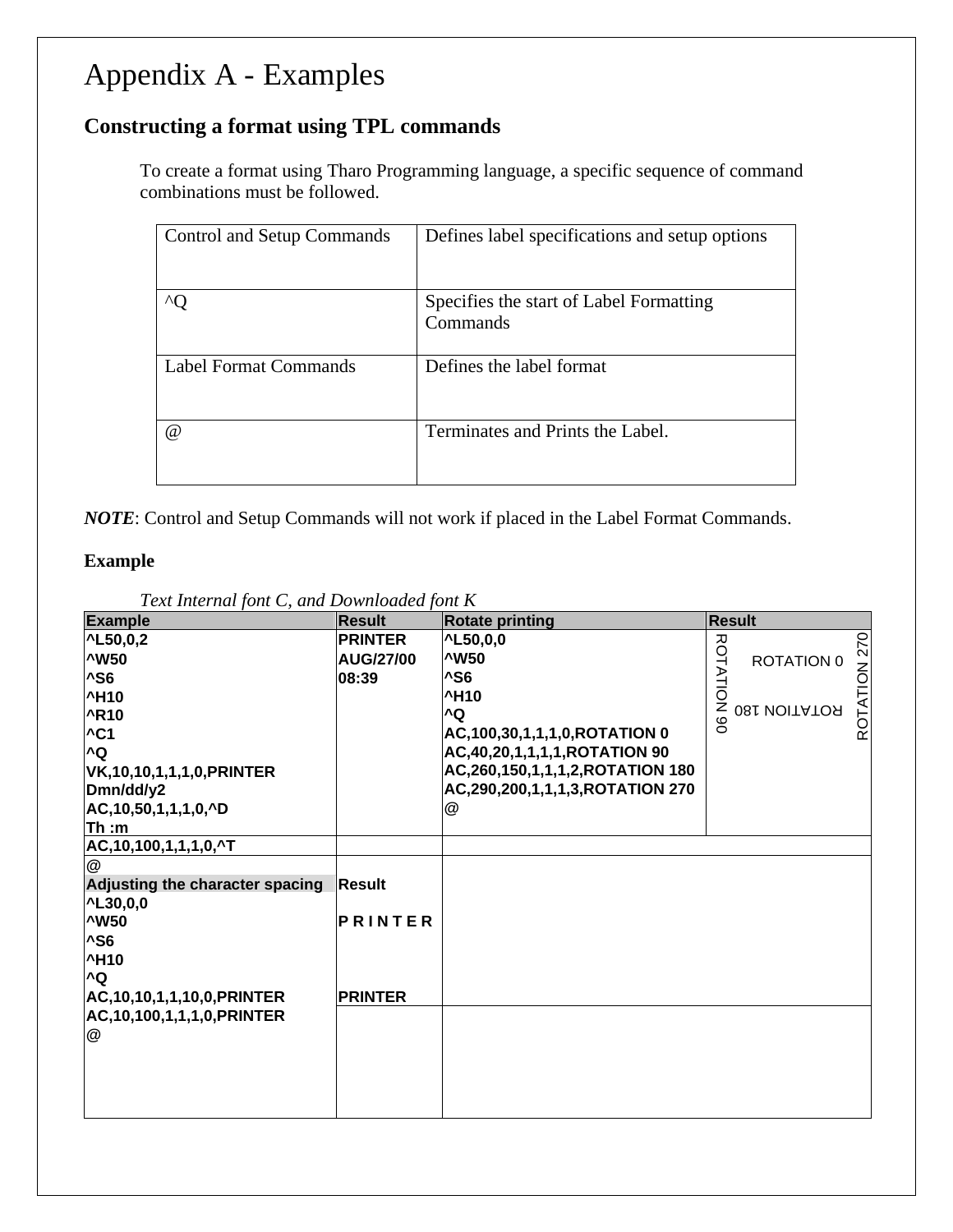# <span id="page-58-0"></span>Appendix B – Barcode Details

# **Code 128 Subsets**

# *BQ2,X,Y,NARROW,WIDE,HEIGHT,ROTATION,READABLE,[LENGTH]<CR>DATA*

Code 128 Subset A: Includes the standard uppercase alphanumeric keyboard characters, control and special characters.

Code 128 Subset B: Includes the standard uppercase and lowercase alphanumeric keyboard characters and special characters.

Code 128 Subset C: Used for double density encoding of numeric data (the set of 100 digit pairs from 00 through 99).

| <b>Example</b>                                                               |                                                                                                                                                                                                                                                                                        |  |  |  |
|------------------------------------------------------------------------------|----------------------------------------------------------------------------------------------------------------------------------------------------------------------------------------------------------------------------------------------------------------------------------------|--|--|--|
| Subset A: BQ2,8,8,2,5,40,0,0,AAPPLE                                          | To select Code 128 Subset A, place an ASCII A<br>before the data to be encoded                                                                                                                                                                                                         |  |  |  |
| Subset B: BQ2,8,8,2,5,40,0,0,BAPPLE                                          | To select Code 128 Subset B, place an ASCII B<br>before the data to be encoded                                                                                                                                                                                                         |  |  |  |
| Subset C: BQ2,8,8,2,5,40,0,0,C&G1234                                         | To select Code 128 Subset C and encode a FNC1,<br>place an ASCII C and a &G before the data to be<br>encoded.                                                                                                                                                                          |  |  |  |
| Special characters handling:<br>BQ4,8,8,2,5,40,0,0,19<br>C&G0100012345678905 | To encode FNC1 into a Code 128 Subset C, send<br>the ASCII & G.<br>Note: Because $\langle CR \rangle$ is a valid character in Code 128, it is<br>recommended that the [length] command be used. The "19"<br>in this example illustrates that there are 19 characters to be<br>encoded. |  |  |  |

| <b>ASCII</b> | 2 Character    | <b>Code A</b>    | Code B           | Code C |
|--------------|----------------|------------------|------------------|--------|
| 96           | &A             | FNC3             | FNC3             | $-NA-$ |
| 97           | &B             | FNC <sub>2</sub> | FNC <sub>2</sub> | $-NA-$ |
| 98           | & <sub>C</sub> | <b>SHIFT</b>     | <b>SHIFT</b>     | $-NA-$ |
| 99           | &D             | Code C           | Code C           | $-NA-$ |
| 100          | &E             | Code B           | Code B           | Code B |
| 101          | &F             | FNC4             | FNC4             | Code A |
| 102          | &G             | FNC1             | FNC1             | FNC1   |